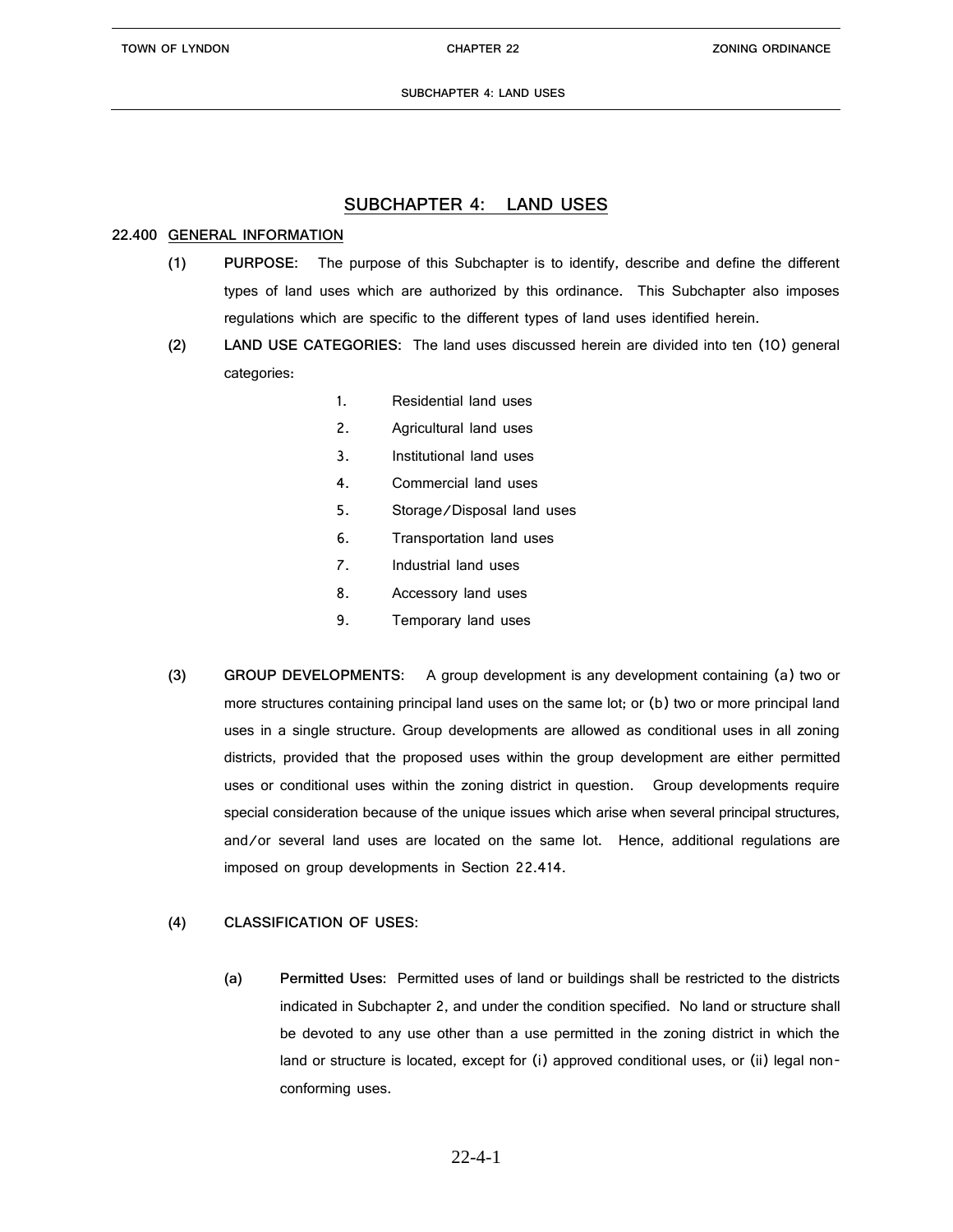- **(b) Conditional Uses:** Conditional uses of land or structures shall be restricted to the districts indicated in Subchapter 2, subject to the issuance of conditional use permits in accordance with Section 25.905.
- **(c) Omitted Uses:** Land uses which are not specifically described in this Chapter are not allowed in the Town. However, Subchapter 9 empowers applicants to amend this Chapter to address omitted land uses.
- **(d) Unused Uses:** The establishment of a particular land use herein does not require the Town to employ it in any zoning district. Some land uses have been created for possible future use and to illustrate the differences between various land uses.
- **(5) ILLUSTRATIONS:** The illustrations contained herein demonstrate how to measure the various setback requirements labeled in capital letters.
- **(6) DISCRIMINATION AGAINST CONDOMINIUM FORMS OF OWNERSHIP:** It is not the intent of this Section, nor any other provision of this Chapter, to discriminate against condominium forms of ownership in any manner which conflicts with ' 703.27 Wis. Stats. As such, the provisions of this Section are designed to ensure that condominium forms of ownership are subject to the same standards and procedures of review and development as other physically similar forms of development.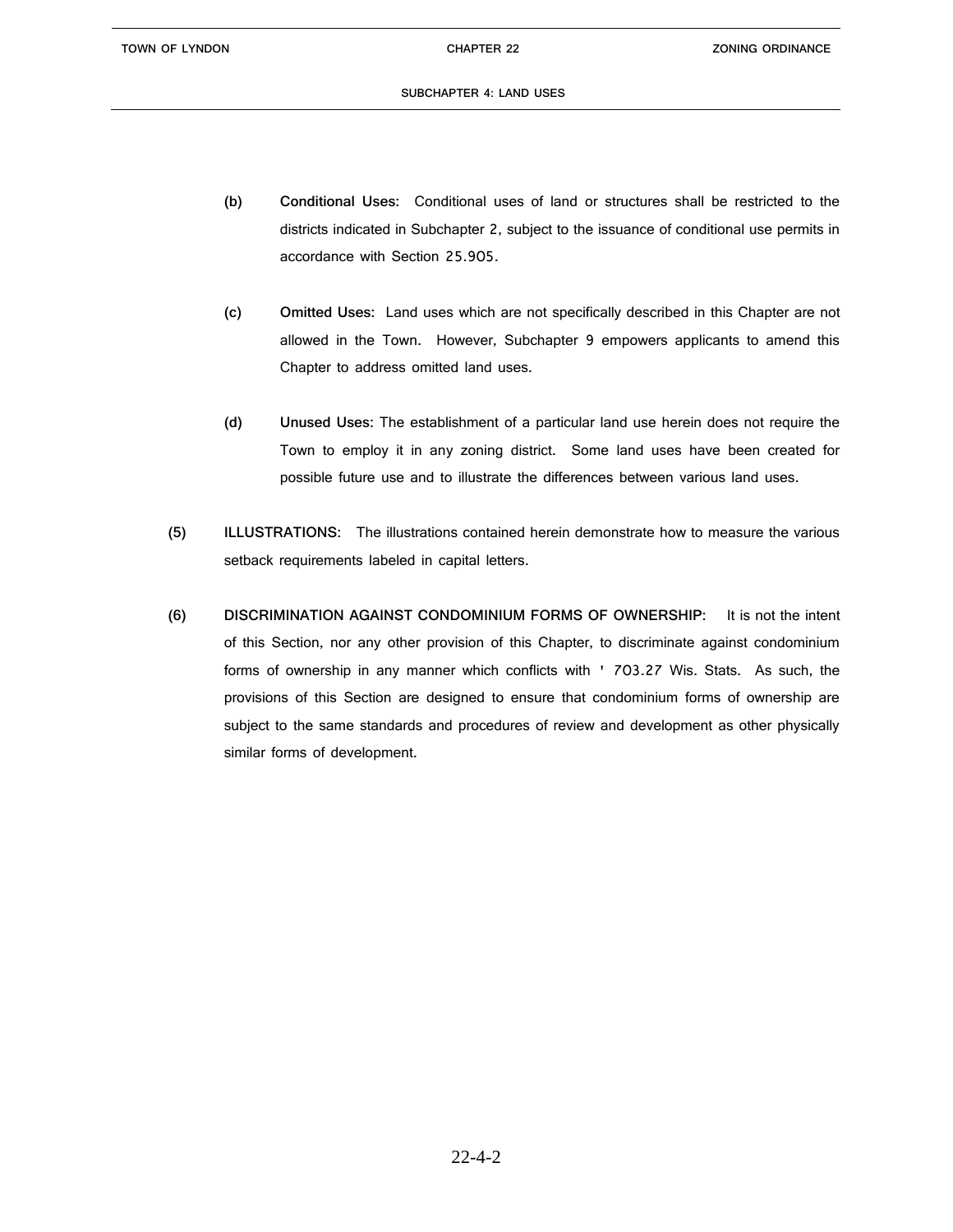#### **22.401 REGULATIONS APPLICABLE TO ALL LAND USES**

All Uses of land initiated within the jurisdiction of this Chapter on, or following, the effective date of this Chapter shall comply with all of the provisions of this Chapter. Specifically:

- **(1) LAND USE REGULATIONS AND REQUIREMENTS:** All uses of land shall comply with all the regulations of this Subchapter. Such regulations address both general and specific regulations which land uses shall adhere to and which are directly related to the protection of the health, safety and general welfare of the residents of the Town.
- **(2) ZONING DISTRICT REGULATIONS:** All land uses shall comply with the regulations of Subchapter 2 AStandard Zoning Districts@ and Subchapter 3 AOverlay Zoning Districts.@ Such regulations address requirements for residential and nonresidential developments and requirements relating to the density, intensity, and bulk of developments, which are directly related to the protection of the health, safety and general welfare of the Town.
- **(3) LANDSCAPING AND BUFFERYARD REGULATIONS AND REQUIREMENTS:** All development of land shall comply with all the regulations and requirements of Subchapter 6, pertaining to the provision of landscaping and bufferyards. Such regulations and requirements address issues such as minimum required landscaping of developed land, and minimum required provision of bufferyards between adjoining zoning districts and/or development options; which are directly related to, and a critical component of, the effective bulk of a structure and the protection of the health, safety, and general welfare of the residents of the Town.
- **(4) GENERAL STANDARDS:** All development of land shall comply with all the regulations and requirements of Subchapter 5 which sets forth the general requirements applicable to all development for all land uses in all zoning districts. Such regulations and requirements address issues such as maximum permitted access points, minimum required parking spaces, the screening of storage areas, and maximum permitted intensity of lighting, as well as defining acceptable levels of potential nuisances such as noise, vibration, odors, heat, glare and smoke; which are directly related to, and a critical component of, the protection of the health, safety, and general welfare of the residents of the Town.
- **(5) SIGNAGE REGULATIONS AND REQUIREMENTS:** All land use and/or development of land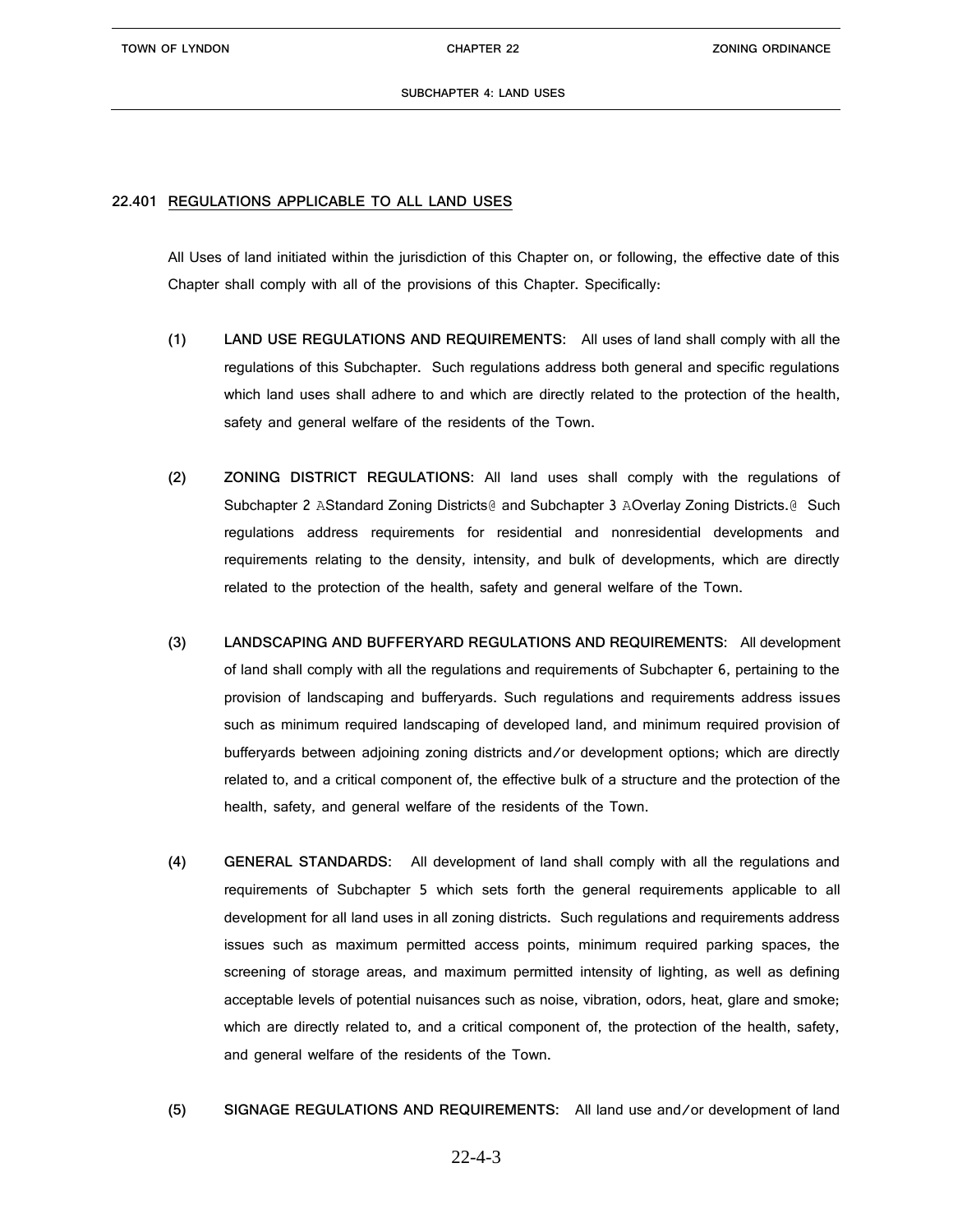shall comply with all the regulations and requirements of Subchapter 8, pertaining to the type and amount of signage permitted on property. Such regulations and restrictions address issues such as the maximum area of permitted signage and the number and types of permitted signage; which are directly related to, and a critical component of, the protection of the health, safety, and general welfare of the residents of the Town.

- **(6) PROCEDURAL REGULATIONS AND REQUIREMENTS:** All land uses and/or development of land shall comply with all the regulations and requirements of Subchapter 9, pertaining to the procedures necessary to secure review and approval of land use and/or development. Such regulations and restrictions address both procedural and technical requirements; and are directly related to, and a critical component of, the protection of the health, safety, and general welfare of the residents of the Town.
- **(7) NUMBER OF BUILDINGS PER LOT:** In the AG, RR, ER-1, SR-3 and SR-4 Districts, only one principal building shall be permitted on any one lot. In the TR-6, MR-8, MR-10, NO, PO, NB, PB, GB, CB, PI, GI, and HI Districts, more than 1 principal building shall be permitted on any 1 lot upon the granting of a conditional use permit (Section 22.905) for a Group Development (Section 22.414).

#### **(8) NUMBER OF LAND USES PER BUILDING:**

- **(a)** No more than 1 nonresidential land use shall be permitted in any building unless a conditional use permit (Section 22.905) for a Group Development (22.414) is granted.
- **(b)** With the exceptions of a Commercial Apartment or a Home Occupation, no building containing a nonresidential land use shall contain a residential land use. (See Sections 22.412(1) and 22.412(10)).
- **(9) DIVISION OR COMBINING OF A LOT:** No recorded lot shall be divided into 2 or more lots, and no two or more recorded lots shall be combined into one or more lots, unless such division or combination results in the creation of lots, each of which conforms to all of the applicable regulations of the zoning district in which said lot is located (as set forth in this Chapter). (See also the Land Division Regulations.)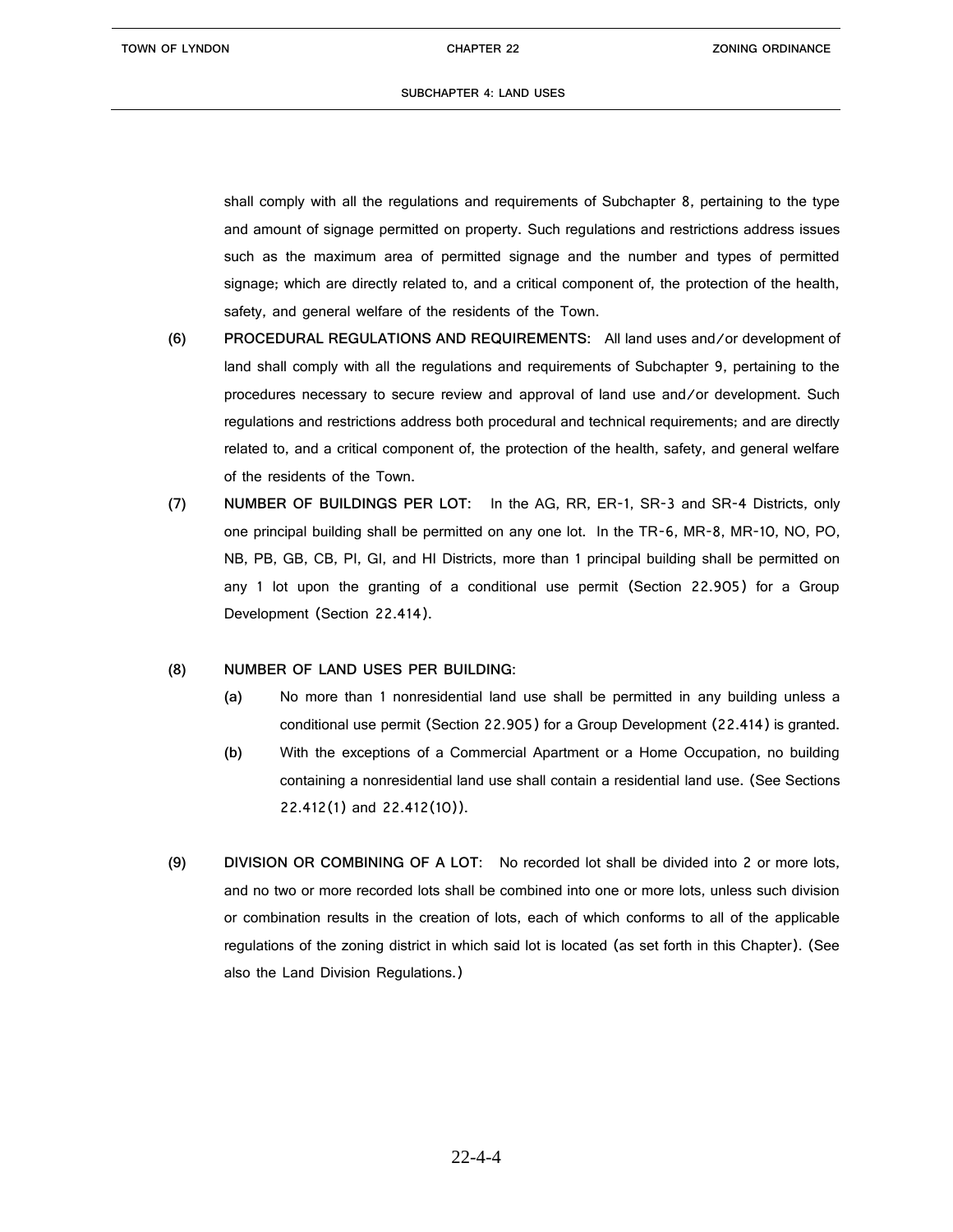**TOWN OF LYNDON CHAPTER 22**

**SUBCHAPTER 4: LAND USES**

#### **22.402 NONCONFORMING USE REGULATIONS**

- **(1) DEFINITION:** A nonconforming use is an active and actual use of land or structures, or both, legally established prior to the effective date of this Chapter, which has continued the same use to the present, and which would not be permitted under the current terms of this Chapter.
- **(2) CONTINUANCE OF A NONCONFORMING USE:** Any nonconforming use lawfully existing upon the effective date of this Chapter may be continued at the size and in a manner of operation existing upon such date, except as specified in this Section. Any legal use under the previous Zoning Ordinance which is made nonconforming by this Chapter may apply for a conditional use permit (per Section 22.905) to be granted legal conforming status. Any legal use under the previous zoning map which is made nonconforming by a change to the official zoning map may apply for a zoning map amendment (per Section 22.903) to an appropriate zoning district to be granted legal conforming use status.
- **(3) MODIFICATION OF A NONCONFORMING USE:** A nonconforming use shall not be expanded, or changed to another nonconforming use, unless such modification would make the nonconforming use have a more desirable effect in terms of implementing the purpose of this Chapter (as determined by the Plan Commission). After such a modification occurs, said use shall not be modified back to the original nonconforming use, or to any other nonconforming use which does not better accomplish the purpose of this Chapter.
- **(4) DISCONTINUANCE OF A NONCONFORMING USE:** When any nonconforming use of any structure or land is discontinued for a period of 12 months, or is changed into a conforming use, for any period of time, any future use of said structure or land shall be in complete conformity with the provisions of this Chapter.
- **(5) MAINTENANCE OF A NONCONFORMING USE:** The normal maintenance of a structure or land containing or related to a nonconforming use is permitted, including necessary repairs and incidental alterations which do not exacerbate the adverse impacts of the nonconforming use in relation to the purpose of this Chapter. In no instance shall said repairs or alterations exceed over the life of the structure, 50% of the present equalized assessed value of said structure or property prior to said repairs.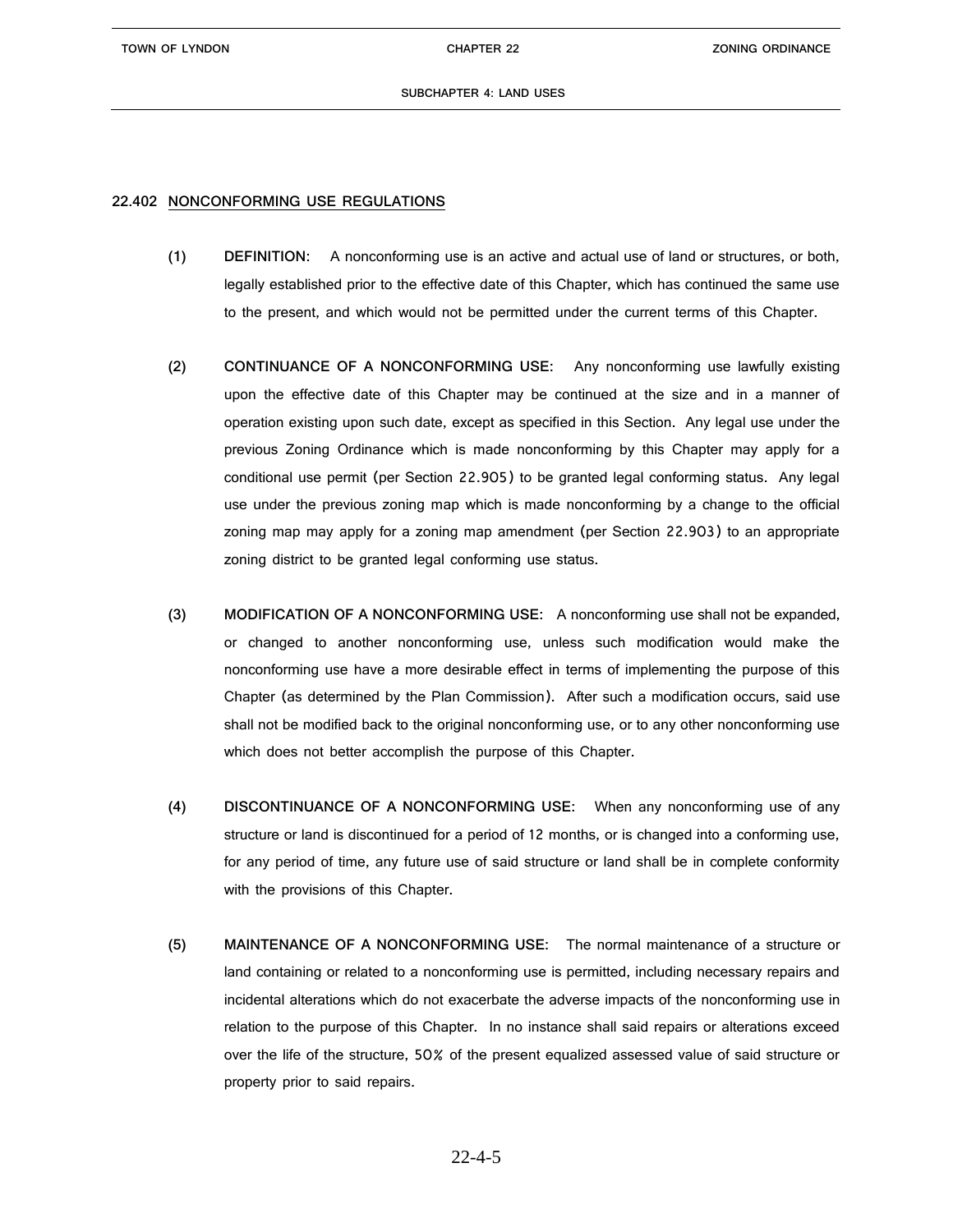- **(6) DESTRUCTION OF NONCONFORMING USES:** A building or structure, containing a legal nonconforming use, which is accidentally damaged by fire, tornado or other disaster, may be repaired so that the legal nonconforming use may be continued thereafter, provided that the total cost of all the repairs (both structural and non-structural) does not exceed 50% of the assessed value of the building or structure. However, if the cost to repair the building or structure exceeds 50% of the assessed value of the building or structure, then the building or structure shall not be allowed to be repaired and then used for a nonconforming use, except in the following circumstances:
	- **(a)** The following legal nonconforming uses may be allowed, by conditional use, to rebuild as a non-conforming use regardless of the cost of repairs:
		- 1. Single -family detached (section 22.405(1));
		- 2. Duplex (section 22.405(2));
		- 3. Townhouse (section 22.405(3))
	- **(b)** A legal non-conforming use, which owns and occupies two or more principal buildings or structures in close proximity to one another (e.g. an industry which has 2 or more buildings located next to each other on separate tax parcels), may be allowed, by conditional use, to rebuild as a nonconforming use provided that the total cost of the rebuilding does not exceed 50% of the assessed value of all the adjacent buildings and structures owned and occupied by that nonconforming use. Nothing herein shall be construed to prohibit the repair or rebuilding of a building or structure which will contain a legal conforming use after the repairs are completed, provided the building or structure itself conforms with the other provisions of this Ordinance. (For regulations dealing with ADestruction of Non-conforming Structures, @ see. 22.541)

**(7) NONCONFORMING LOTS, STRUCTURES, & BUILDINGS:** See Sections 22.538 and 22.539.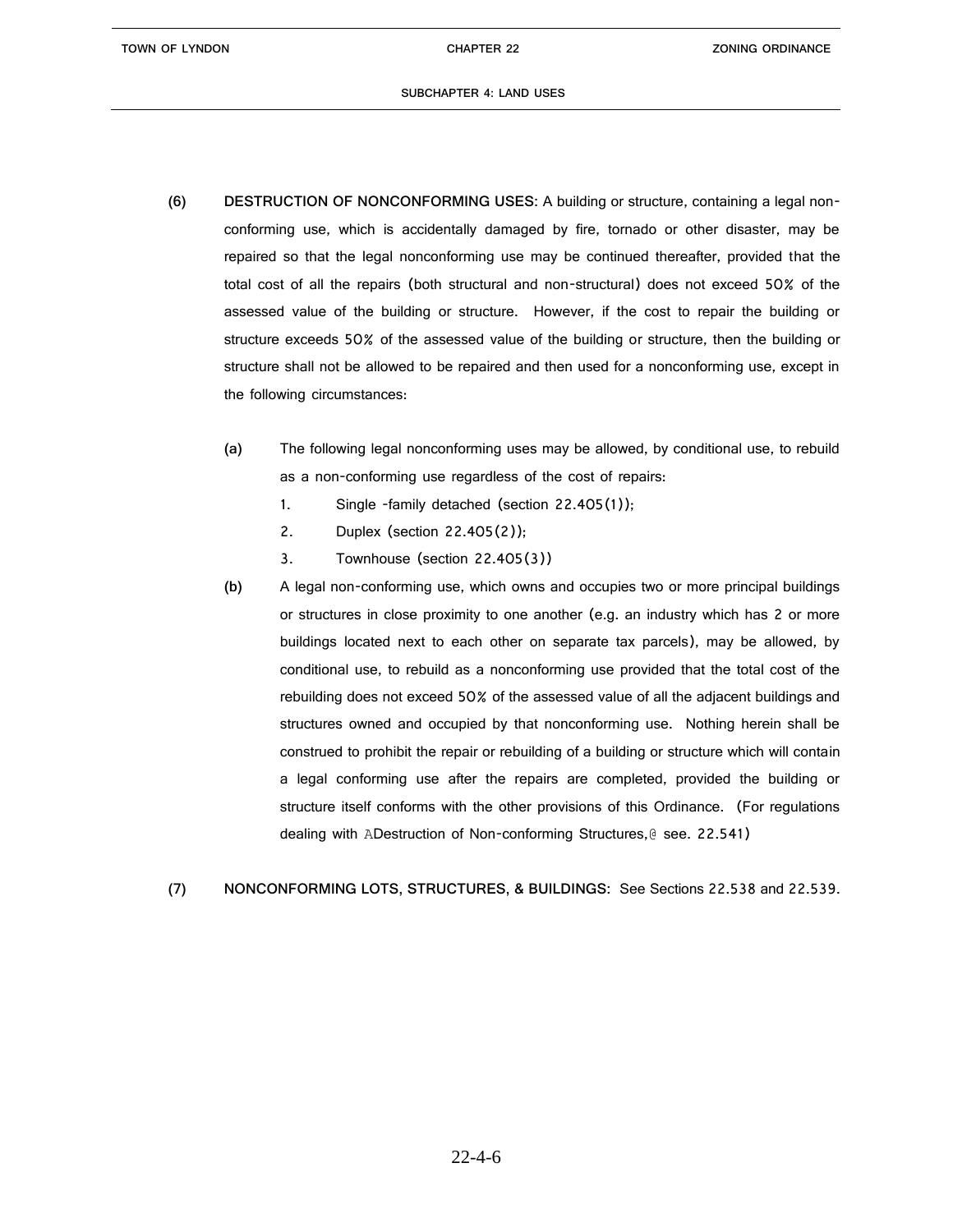# 22-4-7

# **22.403 RESERVED FOR FUTURE USE**

**SUBCHAPTER 4: LAND USES**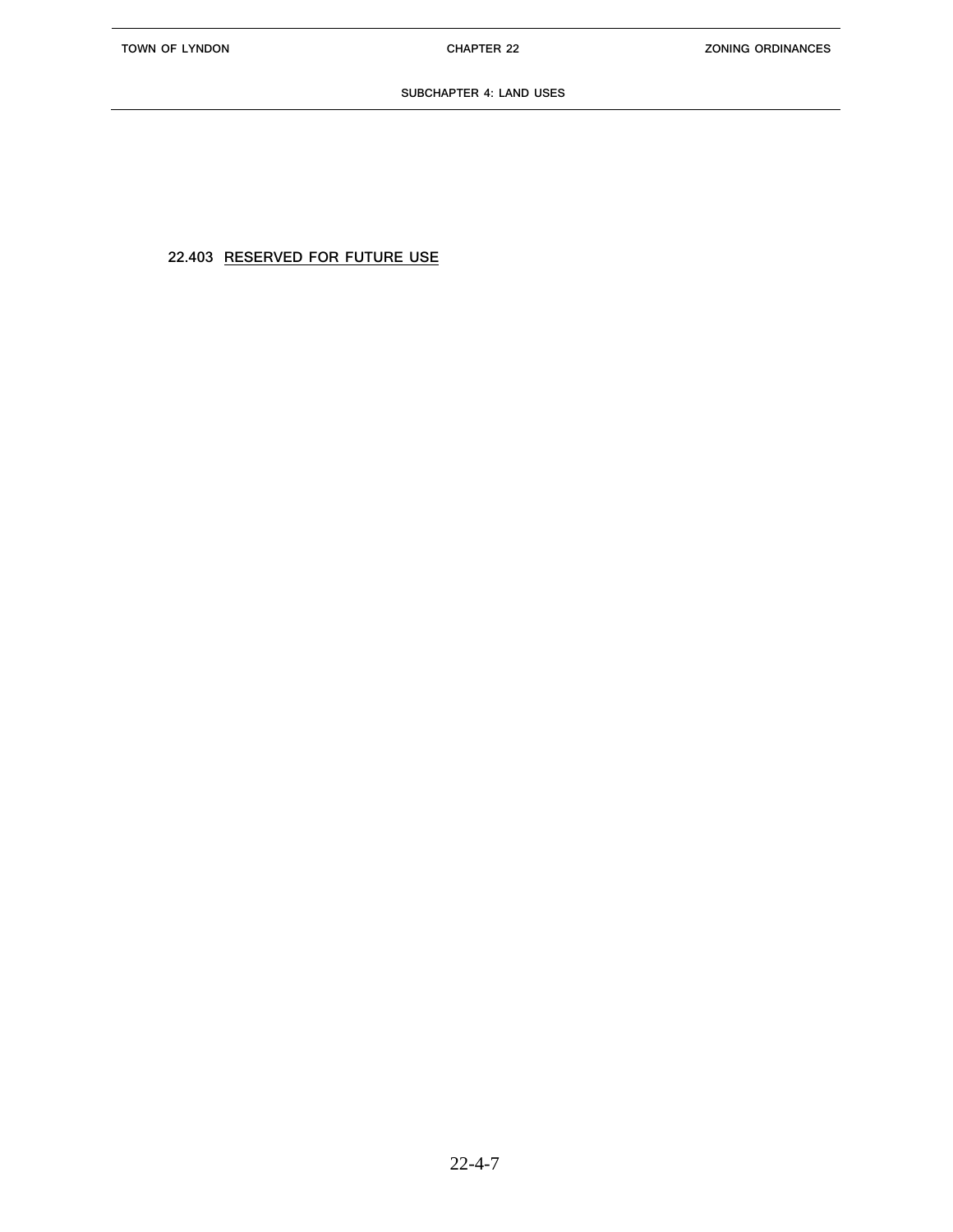22-4-8

**SUBCHAPTER 4: LAND USES**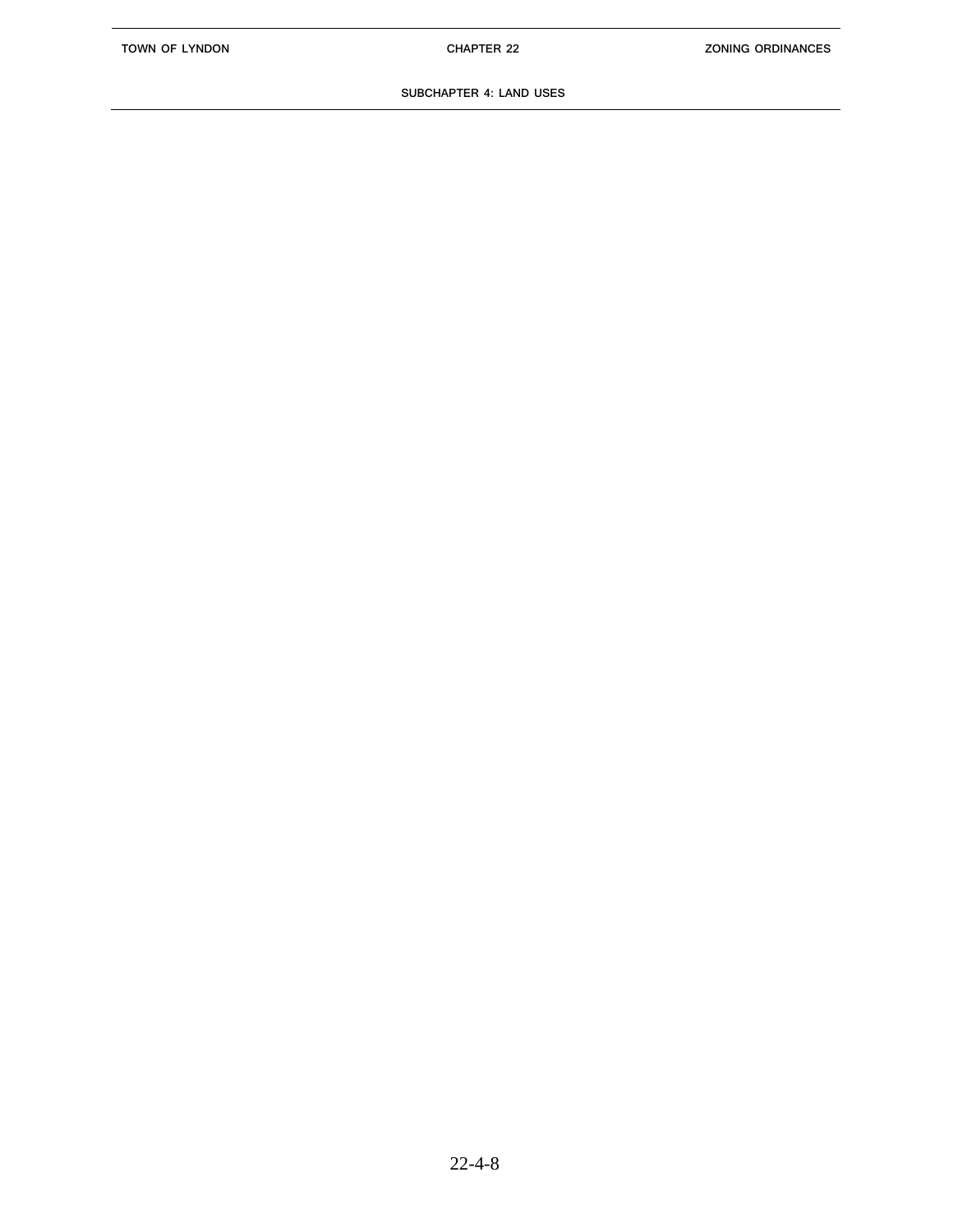### **22.405 RESIDENTIAL LAND USES**

### **(1) SINGLE-FAMILY DETACHED:**

- **(a) Description:** A dwelling designed for and occupied by not more than one family and having no roof, wall, or floor in common with any other dwelling unit. This dwelling unit type consists of a single-family residence which is located on an individual lot or within a group development and which is fully detached from another dwelling unit or building.
- **(b) Regulations:**
	- **1.** The dwelling unit must be one of the following: (i) a site-built structure, built in compliance with the UDC, or (ii) a manufactured dwelling (modular home) as permitted by the UDC, or (iii) a manufactured home as permitted by the HUD code.
	- **2.** For all dwelling units, the use of a permanent, continuous UDC foundation is required.



**3.** This dwelling unit type may not be split into two or more residences.

All below-grade portions of these dwellings (e.g. footings, crawl spaces, basements, etc.) shall be of masonry construction.

**.**

Refer to the illustration below and to Subchapter 2 for lot requirements labeled in capital letters:

Single-Family Detached Dwelling Unit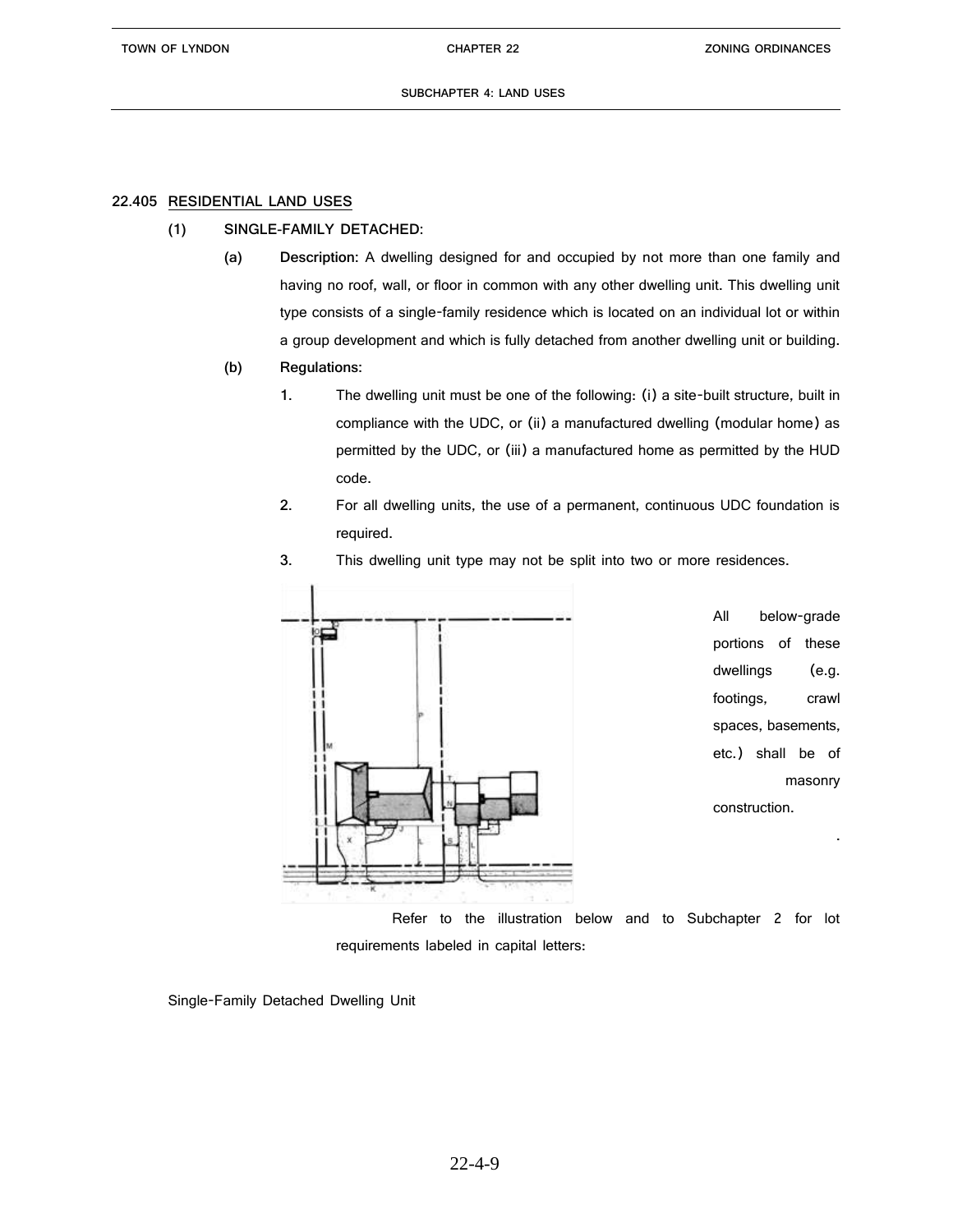#### **22.405 (2) DUPLEX:**

- **(a) Description:** This dwelling unit type consists of a single, two-family dwelling unit, which is in complete compliance with the State of Wisconsin One and Two-Family Dwelling Code (s. 101.60.66), and which has two individual dwelling units located side-by-side, or on multiple levels, upon a single lot. Each dwelling unit is occupied by the same family for periods of three months or longer. (See, Commercial Indoor Lodging, for rental periods of less than three month).
- **(b) Regulations:** 
	- **1.** In side-by-side duplexes, a fire-rated wall assembly division, pursuant to the UBC, between the two dwelling units from the lowest level to flush against the underside of the roof.
	- **2.** Individual entrances are required for each dwelling unit.
	- **3.** The two residences must be located on the same lot. (The Townhouse is distinguished from the Duplex merely by having each unit located on an individual lot or within a group development).
	- **4.** A Duplex may not be expanded into additional (i.e. more than 2) dwelling



u

b

elow-gra5. All Below-grade portions of these dwellings (e.g. footings, crawl spaces, basements, etc.) shall be of masonry construction.

**6.** Refer to the illustration below and to Subchapter 2 for lot requirements labeled in capital letters: Duplex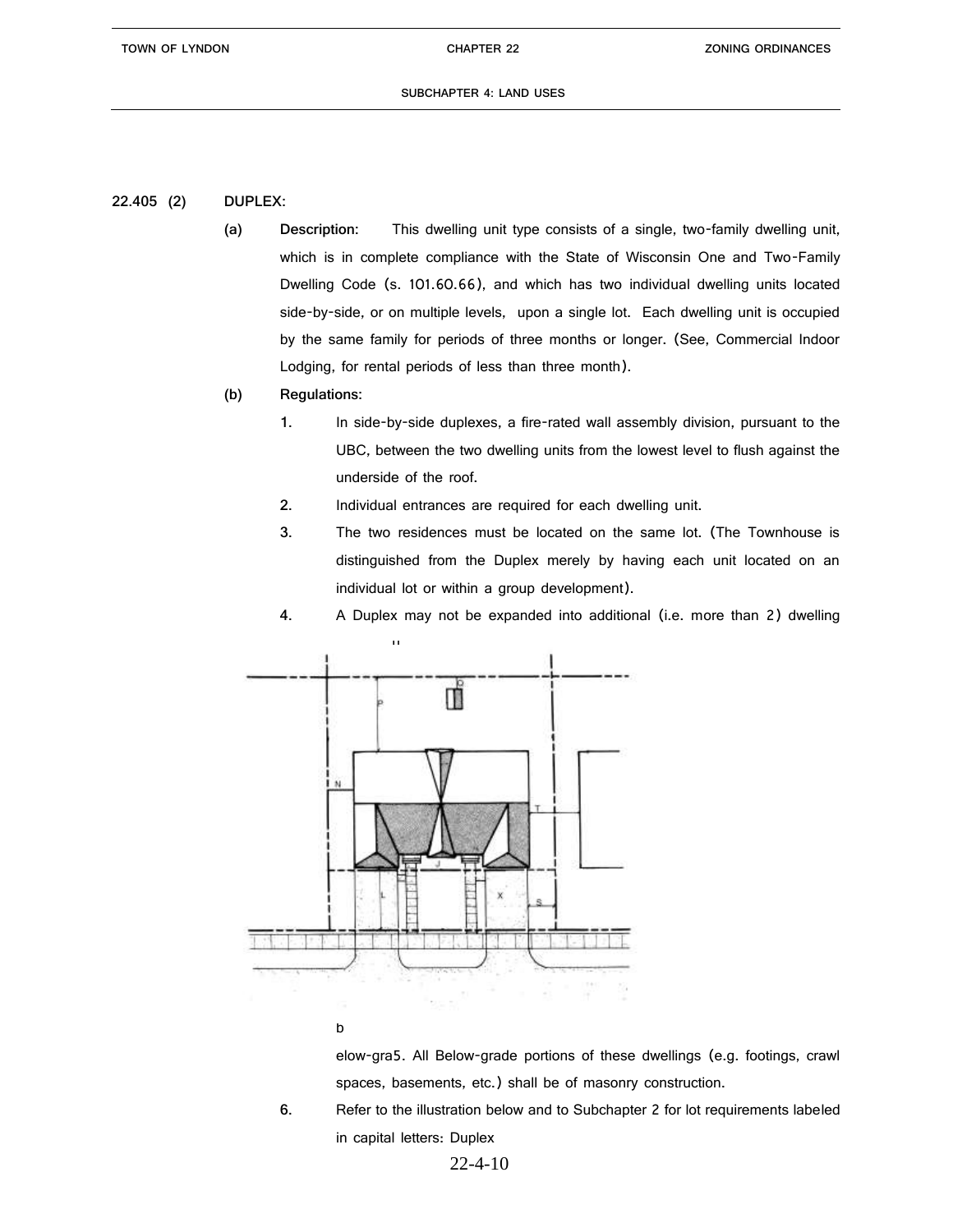**SUBCHAPTER 4: LAND USES**

### **22.405 (3) TOWNHOUSE:**

**(a) Description:** This residential dwelling unit type consists of attached side-by-side, single-family residences, each having private, individual access, and each located on a separate lot or within a group development. Separate lots permit, but do not require, ownership of each unit by a different person. Each dwelling unit is occupied by the same family for periods of three months or longer. (See, Commercial Indoor Lodging, for rental periods of less than three months). (Compare, duplexes which are located on a single lot and do not accommodate separate ownership of each unit.)

### **(b) Regulations:**

- **1.** A fire-rated wall assembly division, pursuant to the UBC, shall be constructed between each dwelling unit from the lowest level through the roof.
- **2.** Individual sanitary sewer and water laterals are required for each dwelling unit.
- **3.** No more than 8 townhouse dwelling units may be attached per group.
- **4.** All townhouse units within a development shall be located a minimum of 30 feet from the boundary of the development.
- **5.** Refer to the illustration below and to Subchapter 2 for lot requirements labeled in capital letters: Townhouse



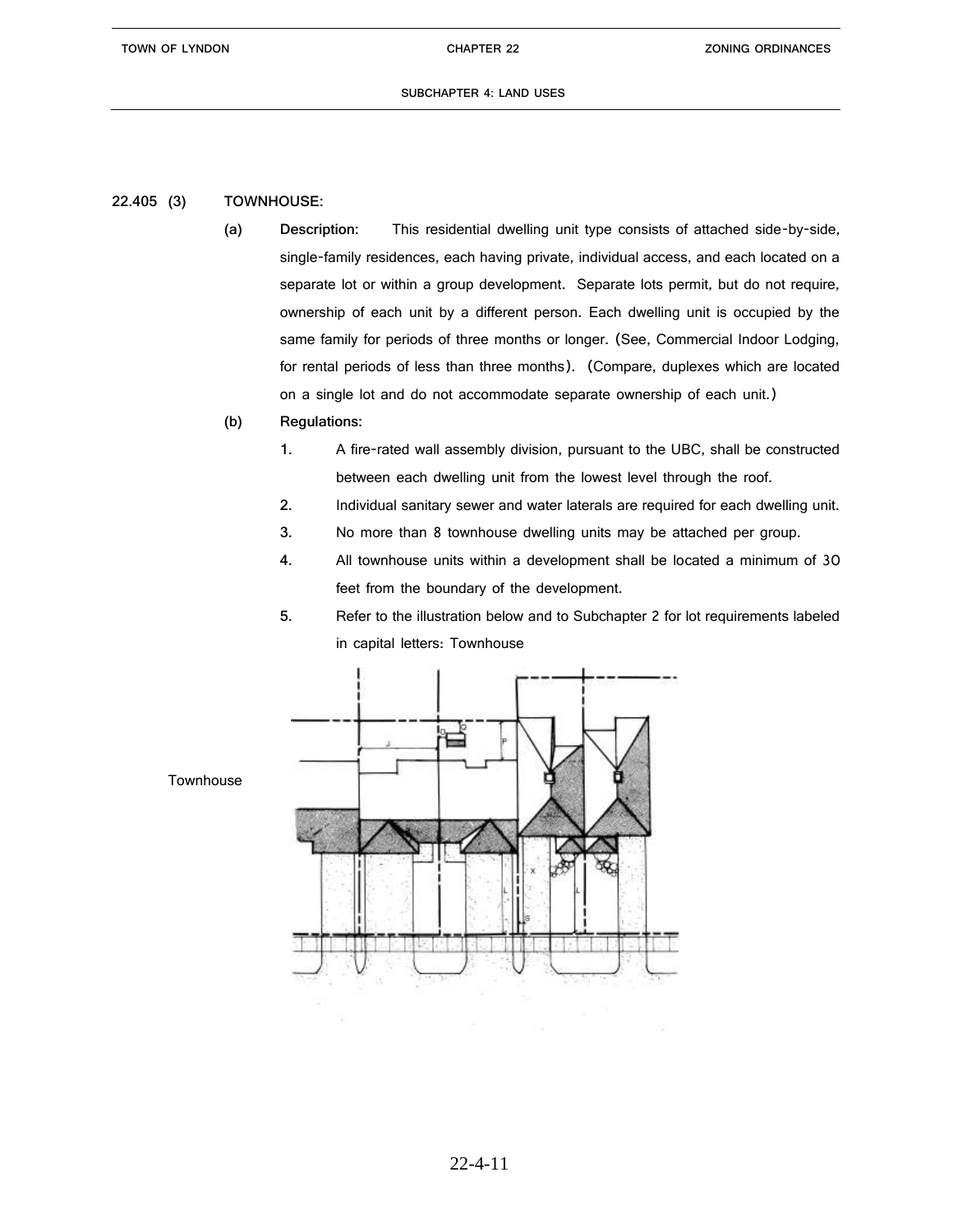### **22.405 (4) MULTIPLEX:**

- **(a) Description:** This residential dwelling unit type is owned by a single entity and consists of 3 or more attached dwelling units, each of which has a private, individual exterior entrance. Each dwelling unit is occupied by the same family for periods of three months or longer. (See, Commercial Indoor Lodging, for rental periods of less than three months).
- **(b) Regulations:**
	- **1.** A fire-rated wall assembly division, pursuant to the UBC, between each dwelling unit from the lowest level through the roof.
	- **2.** No more than 16 and no less than 3 dwelling units may be attached in a single building.
	- **3.** As part of the conditional use requirements for group developments, any development comprised of one or more buildings which contain 4 or more dwelling units shall provide additional site design features such as: underground parking or garage parking, architectural elements, landscaping, and/or onsite recreational facilities.
	- **4.** Refer to the illustration below and to Subchapter 2 for lot requirements labeled in capital letters: Multiplex

**Multiplex**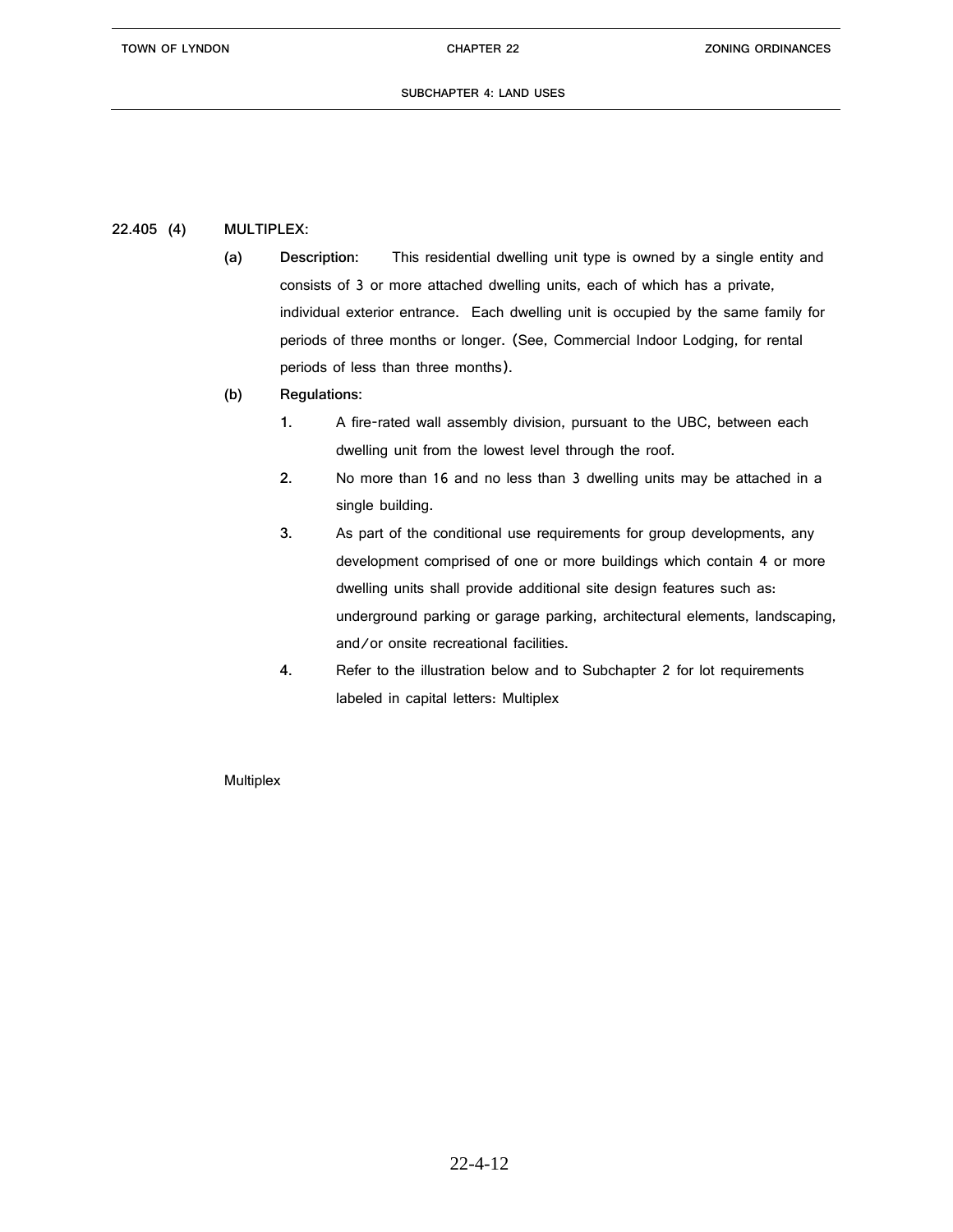### **22.405 (5) APARTMENT:**

- **(a) Description:** This dwelling unit type consists of 3 or more attached dwelling units which provide access to the dwelling units from a shared entrance or hallway. Each dwelling unit is occupied by the same family for periods of three months or longer. (See, Commercial Indoor Lodging, for rental periods of less than three months).
- **(b) Regulations:** The following regulations apply to all Apartments wherever located in the Extraterritorial Zoning District:
	- **1.** A fire-rated wall assembly division, pursuant to the UBC, between each dwelling unit from the lowest level to the underside of the roof.
	- **2.** No more than 16 and no less than 3 dwelling units may be located in a single building. ( 2-unit buildings are either duplexes or Townhouses).
	- **3.** As part of the conditional use requirements for group developments, any



development comprised of one or more buildings which contain 4 or more dwelling units shdwelling units shall provide additional site design features such as: underground parking or garage parking, architectural elements, landscaping, and/or onsite recreational facilities.

**4.** Refer to the illustration below and to Subchapter 2 for lot requirements labeled in capital letters: Apartment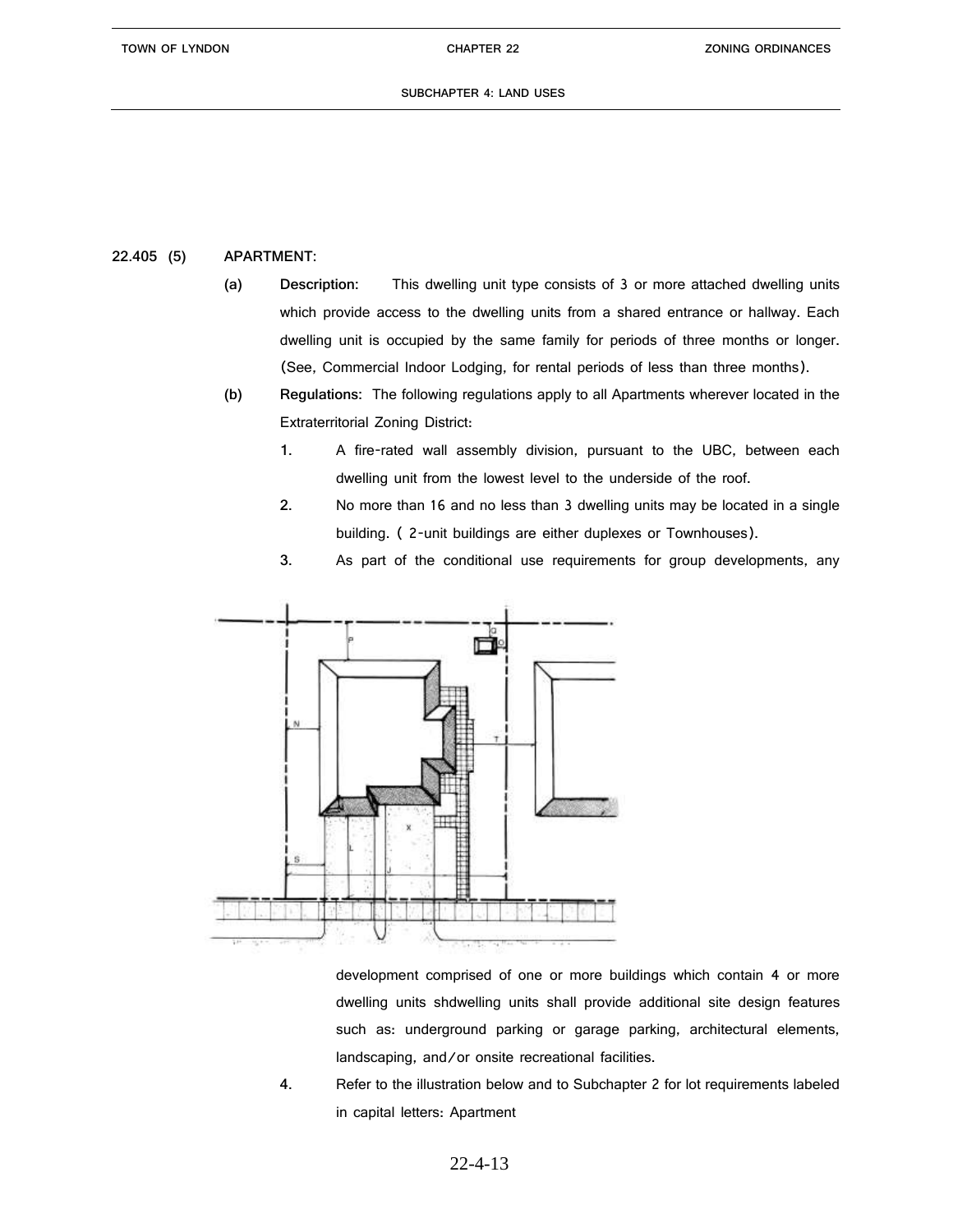### **22.405 (6) MOBILE HOME:**

**(a) Description:** This dwelling unit type consists of a structure, manufactured or assembled before June 15, 1976, which was designed to be towed as a single unit or in sections upon a highway by a motor vehicle, and which was designed to be used primarily for human habitation, with walls of rigid uncollapsible construction, which has an overall length in excess of 45 feet. (Statutory reference Sec. 101.91(2k) Wis. Stats.). Mobile homes are distinguishable from Manufactured Homes.

#### **(b) Regulations:**

**1.** No mobile home may be placed, parked, stored or occupied within the Town unless



**a.** it is exclusively used as a Contractor=s Project Office (22.413(3)) temporary land use; or

- ely offered Afor sale@ at an Outdoor Display (22.408(4)) commercial land use, provided the business conducting the outdoor display is engaged in the business of selling new mobile homes.
- **(c) Manufactured Home:** Manufactured homes are treated like other stick-built homes.
- **(7) INSTITUTIONAL RESIDENTIAL DEVELOPMENT:**
	- **(a) Description:** (See, Section 22.406(6))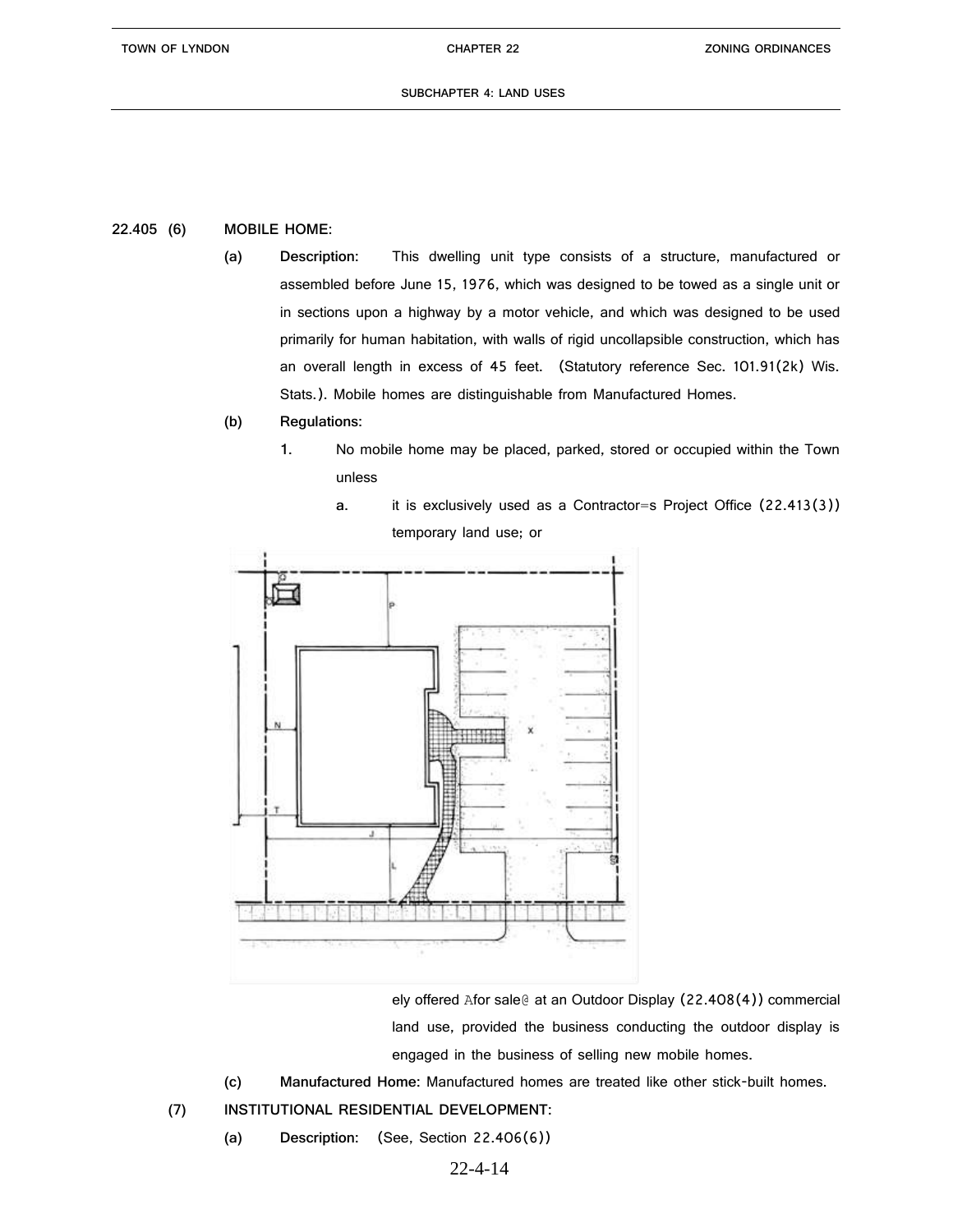#### **SUBCHAPTER 4: LAND USES**

### **(b) Regulations:**

- **1.** See, Section 22.406(6)
- **2.** This use is also listed as a Aresidential use@ so that both the residential and the non-residential regulations of Subchapter 2 shall apply, because these uses combine features of residential and non-residential uses.

#### **(8) MOBILE HOME/MANUFACTURED HOME PARK:**

- **(a) Description:** This land use is a form of residential development which is exclusively reserved for,
	- **1.** conventional mobile home/manufactured home parks, in which all of the lots are owned by a single entity and rented (with or without homes) to individuals; and
	- **2.** mobile home/manufactured home condo parks, in which all lots are part of the same condominium association and are owned individually by unit owners.

Although mobile homes can not be placed, parked, or stored in the Town (as per section 22.405(6)), this land use includes mobile homes to cover existing parks (if any) with mobile homes that are non-conforming structures and non-conforming uses.

#### **(b) Regulations:**

- **1.** Developments shall be located so as to blend with adjacent residentially zoned areas to the greatest extent possible.
- **2.** Developments shall comply with the same landscaping and bufferyard requirements as the Multi-family Residential District, as specified in Section 22.207(2).
- **3.** Each of the lots and mobile home units must meet the requirements for mobile homes listed in Section 22.405(6).
- **4.** A blanket variance is hereby granted to all existing mobile home/manufactured home parks located in the Town upon the effective date of this ordinance. This blanket variance will permit such parks to continue operation. However, such parks may not be expanded or altered except in compliance with this Ordinance. Nothing herein shall limit or waive the obligation of each park to comply with all other licensing or permitting requirements of the Township. Rationale: The purpose of this blanket variance is to make sure that the continued operation of existing mobile home/manufactured home parks are not affected by this ordinance, but any expansion or modification of existing parks shall comply with this new ordinance. It is expected that park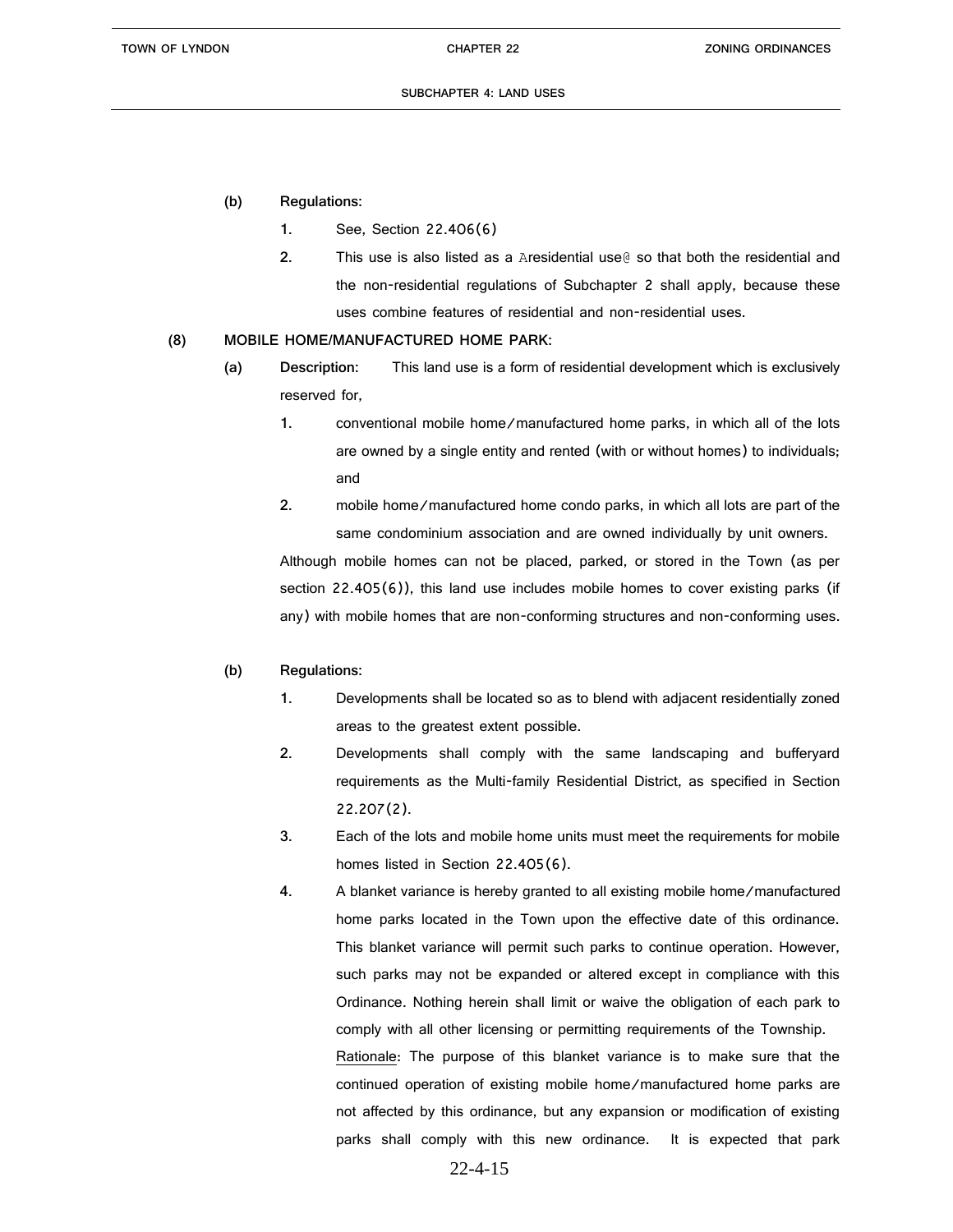expansions or modifications shall be pursued either as a conditional use within the MF District (22.207(2)), or as a Planned Development (22.209). This blanket variance ensures that existing parks do not encounter difficulty when transferring ownership, because they would otherwise be considered nonconforming uses, and it ensures that mobile homes within the parks can be removed and replaced with manufactured homes without triggering the need for a zoning permit.

- **5.** Each dwelling shall be occupied by not more than one family.
- **6.** Each park shall be surrounded by an additional set back and buffer yard of 100 feet, which shall contain at least 500 landscaping points per 100 feet.

### **22.406 AGRICULTURAL LAND USES**

- **(1) CULTIVATION:**
	- **(a) Description:** Cultivation land uses include all operations primarily oriented to the on-site, outdoor raising of plants for commercial sale or for livestock feed. This land use includes trees which were raised as a crop, such as in nursery or Christmas tree operations. It also includes trees which are subject to the "managed forest crop land" program.
	- **(b) Regulations:**
		- **1.** In all Natural Resource Protection Overlay Districts, cultivation is allowed only as a conditional use, provided the area proposed for cultivation is designated on the submitted site plan and/or recorded Plat or CSM as an "area which may be used for cultivation."

### **(2) HUSBANDRY:**

**(a) Description:** Husbandry land uses include all operations which are primarily oriented to the on-site raising and/or use of animals, and which are not regulated by section 93.90 Wis. Stats. Apiaries are considered husbandry land uses.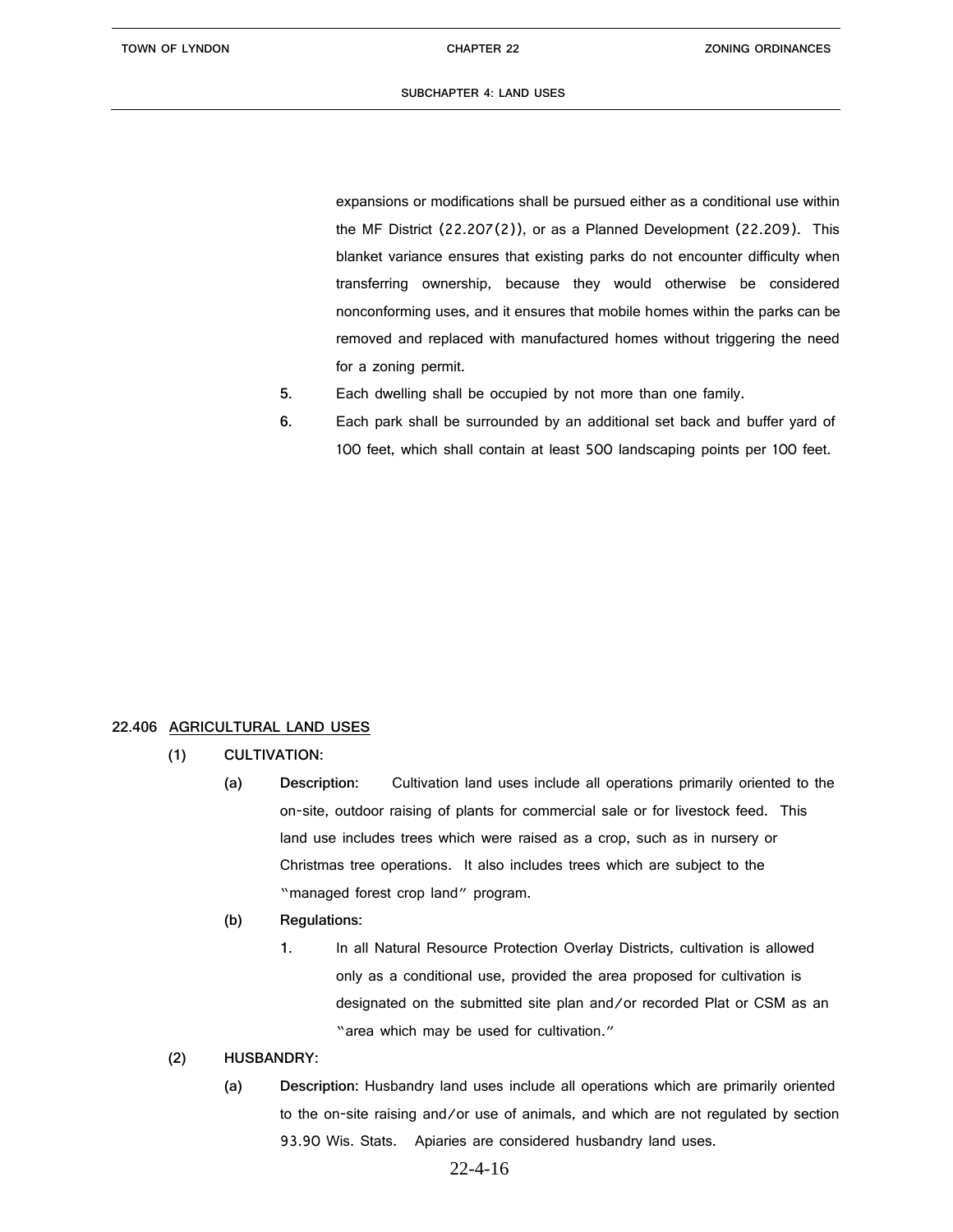### **(b) Regulations:**

- **1.** Any building housing animals shall be located a minimum of 300 feet from any residentially zoned property, and 100 feet from all other lot lines.
- **2.** Any outdoor animal containment (e.g. corrals, barn yards, feeding pens, and similar areas) shall be located a minimum of 100 feet from any residentially zoned property. This requirement does not apply to containments of 5 acres or more where animals graze. (e.g. pastures)
- **3.** The use of "used" mobile homes, manufactured homes which are portable on a frame with wheels, or trailers to house animals, equipment, feed or other materials shall be prohibited.
- **4.** Parking Requirements: One space per employee on the largest work shift. (Note: Agricultural land uses are hereby made exempt from the surfacing requirements of Section 22.509(5)).

### **(3) INTENSIVE AGRICULTURE:**

- **(a) Description:** Intensive agricultural land uses include all operations regulated by 93.90 Wis. Stats.
- **(b) Regulations:** The following regulations shall apply to the extent that they are not preempted by the Wisconsin Livestock Facility Siting Law (93.90 Wis. Stats.):
	- **1.** Shall not be located in, or within 500 feet of an existing or platted residential subdivision.
	- **2.** Shall be completely surrounded by a bufferyard with a minimum intensity of 1.00. (See Section 22.610.)
	- **3.** All livestock structures (excluding waste storage structures) must be located a minimum of 100 feet from the property line if the livestock facility will have fewer than 1,000 animal units, and 200 feet from the property line if the livestock facility will have 1,000 or more animal units. This setback requirement does not prevent the use or expansion of a livestock structure that was located within the setback area prior to the effective date of this setback requirement, except that such structure may not be expanded closer to the property line. All other buildings, structures, outdoor storage areas, and outdoor animal containments (pastures, pens and similar areas) shall be located a minimum of 300 feet from all residentially zoned property and 100 feet from all other lot lines.
	- **4.** All livestock structures (excluding waste storage structures) must be located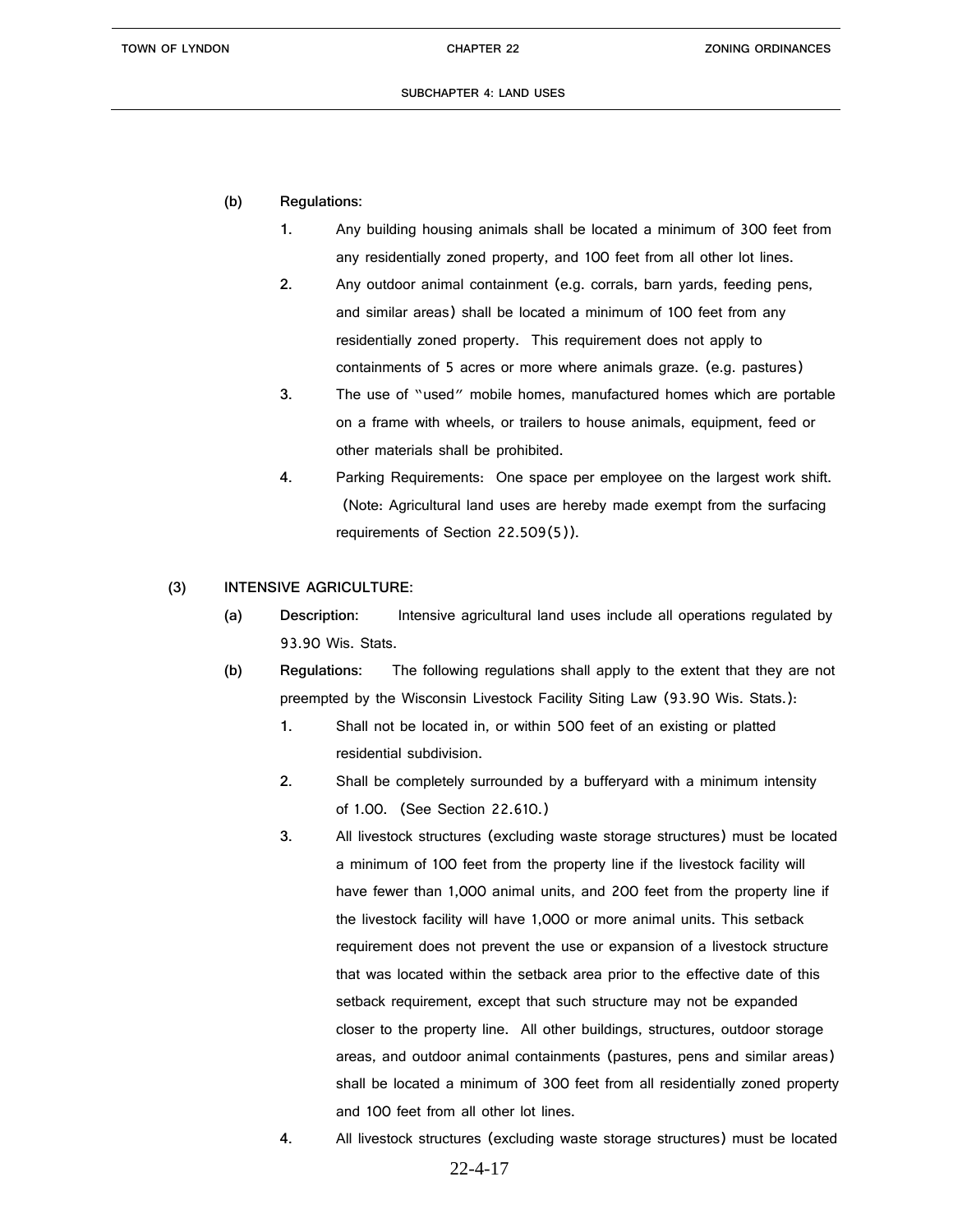a minimum of 100 feet from public road right-of-way if the livestock facility will have fewer than 1,000 animal units, and 150 feet from a public road right-of-way if the livestock facility will have 1,000 or more animal units. The setback requirement does not prevent the use or expansion of a livestock structure that was located within the setback area prior to the effective date of the setback requirement, except that a structure may not be expanded closer to the public road right-of-way. All other buildings, structures, outdoor storage areas, and outdoor animal containments (pastures, pens and similar areas) shall be located a minimum of 150 feet from all public road rights-of-way.

- **5.** A new waste storage structure may not be located within 350 feet of a property line, or within 350 feet of the nearest point of any public road right-of-way. A single new waste storage structure may be constructed closer to the property line or public road if a new structure is:
	- a. Located on the same tax parcel as a waste storage structure in existence before May 1, 2006;
	- b. No larger than the existing structure;
	- c. No further than 50 ft. from the existing structure; and
	- d. No closer to the road or property line than the existing structure.

This setback requirement does not apply to existing waste storage structures, except that an existing structure within 350 feet of a property line or road may not expand toward that property line or road.

- **6.** Shall be located in an area which is planned to remain commercially viable for agricultural land uses.
- **7.** Parking Requirements: One space per employee on the largest work shift. (Note: Agricultural land uses are hereby made exempt from the surfacing requirements of Section 22.509(5)).

### **22.406 (4) AGRICULTURAL SERVICE:**

packaging facilities; and $_{22\text{-}4\text{-}18}$ agricultural waste disposal facilities (except **(a) Description:** Agricultural service land uses include all operations pertaining to the sale, handling, transport, packaging, storage, or disposal of agricultural equipment, products, by-products, or materials primarily used by agricultural operations. Examples of such land uses include agricultural implement sales, storage, or repair operations; feed and seed stores; agricultural chemical dealers and/or storage facilities; animal feed storage facilities; commercial dairies; food processing facilities; canning and other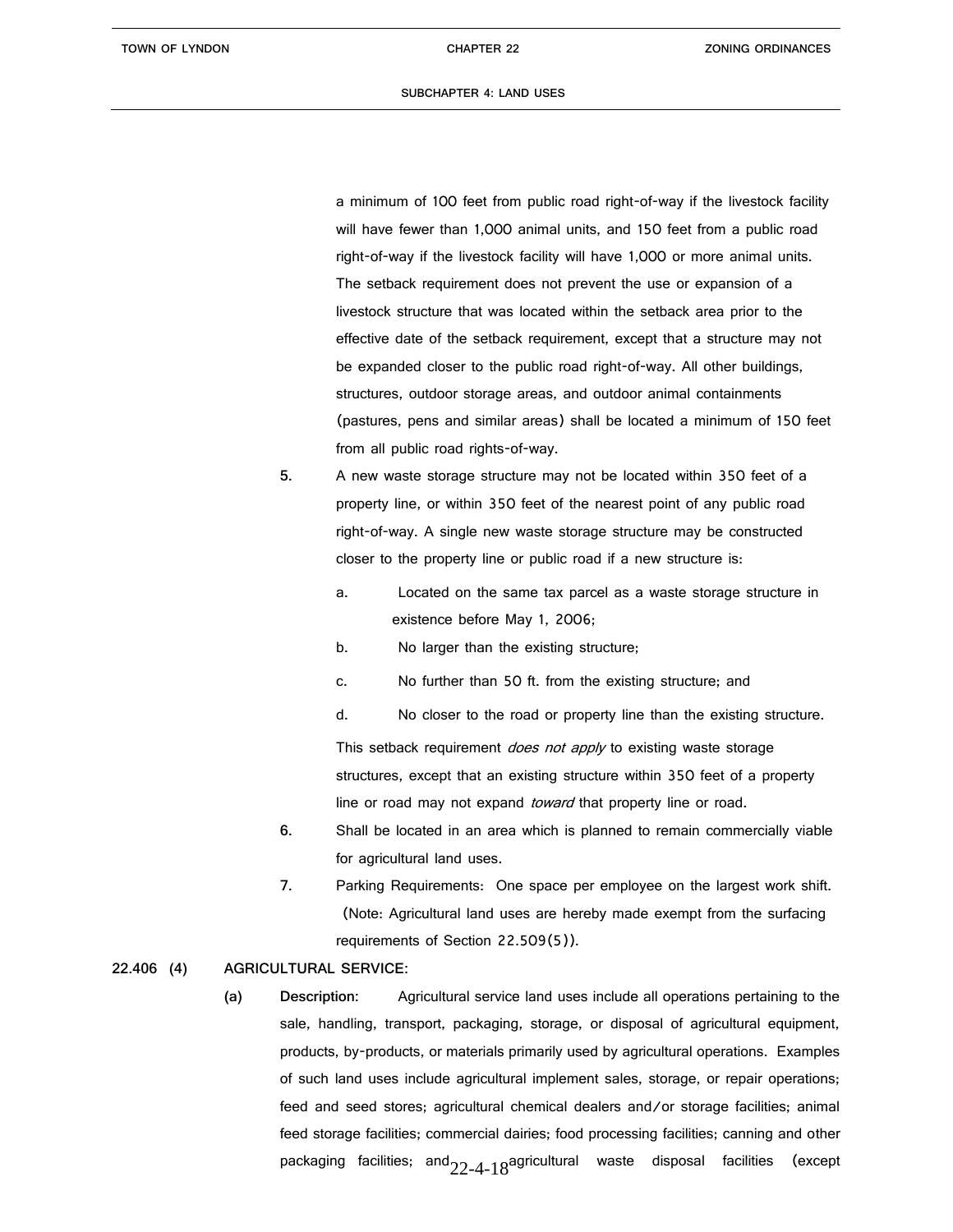commercial composting uses, see Section 22.409(6)).

- **(b) Regulations:**
	- **1.** Shall not be located in, or adjacent to, an existing or platted residential subdivision.
	- **2.** All buildings, structures, outdoor storage areas, and outdoor animal containments (pastures, pens and similar areas) shall be located a minimum of 100 feet from all lot lines.
	- **3.** Shall be located in an area which is planned to remain commercially viable for agricultural land uses.
	- **4.** Parking Requirements: One space per employee on the largest work shift. (Note: Agricultural land uses are hereby made exempt from the surfacing requirements of Section 22.509(5)).

### **22.406 (5) ON-SITE AGRICULTURAL RETAIL:**

- **(a) Description:** On-site agricultural retail land uses include land uses solely associated with the sale of agricultural products grown exclusively on the site. The sale of products grown or otherwise produced off-site constitutes retail sales as a commercial land use. Packaging and equipment used to store, display, package or carry products for the convenience of the operation or its customers (such as egg cartons, baskets, containers, and bags) shall be produced off-site.
- **(b) Regulations:**
	- **1.** Retail operations shall be located a minimum of 300 feet from any residentially zoned property.
	- **2.** Parking Requirements: One space per employee on the largest work shift and four spaces for customers. (Note: Agricultural land uses are hereby made exempt from the surfacing requirements of Section 22.509(5)).

### **(6) SELECTIVE CUTTING:**

- **(a) Description:** Selective cutting land uses include any operation associated with the one-time, continuing, or cumulative clearing, cutting, harvesting, or other destruction (including by fire) of trees, which are natural woodlands not included in section 22.406(1), where the extent of such activity is limited to an area (or combined areas) of less than or equal to 30% of the woodlands on a parcel.
- **(b) Regulations:** The destruction of trees in an area in excess of this amount of the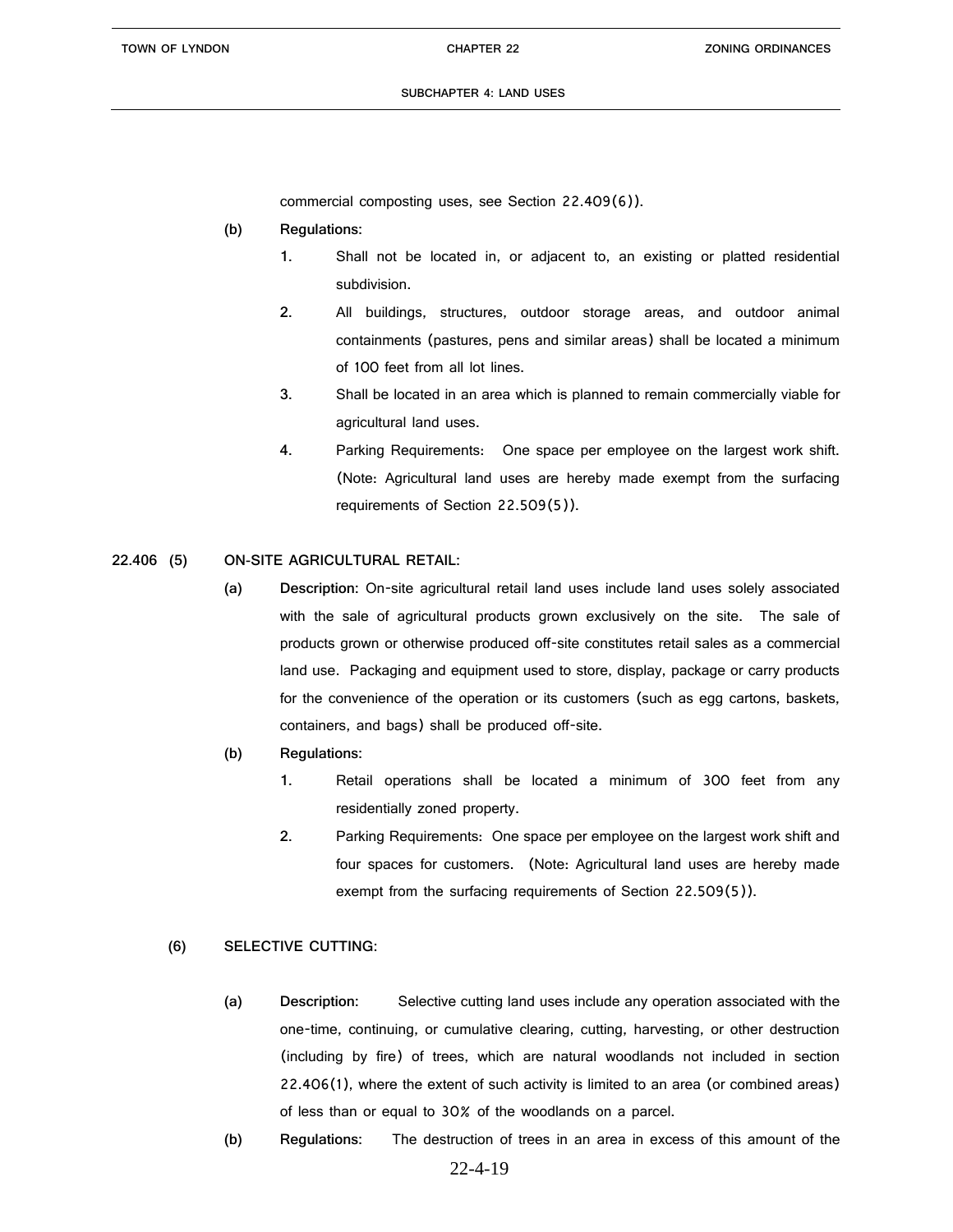**TOWN OF LYNDON CHAPTER 22**

**SUBCHAPTER 4: LAND USES**

woodlands on a parcel shall be considered clear cutting, (see (7), below).

### **(7) CLEAR CUTTING:**

- **(a) Description:** Clear cutting land uses include the onetime, continuing, or cumulative clearing, cutting, harvesting, or other destruction (including by fire) of trees, which are natural woodlands not included in section 22.406(1), where the extent of such activity covers an area (or combined areas) of more than 30% of the woodlands on a parcel.
- **(b) Regulations:** The following regulations apply to all Clear Cutting uses wherever located in the Town:
	- **1.** Applicant shall demonstrate that clear cutting will improve the level of environmental protection on the subject property.
	- **2.** Applicant shall provide a written statement from the County Forrester containing the Forrester=s opinion of the applicant=s cutting proposal.
	- **3.** Areas which have been clear cut as a result of intentional action following the effective date of this Chapter without the granting of a conditional use permit are in violation of this Chapter and the property owner shall be fined for such violation (in accordance with the provisions of Section 22.936) and shall be required to implement the mitigation standards required for the destruction of woodlands solely at his/her expense, including costs associated with site inspection to confirm the satisfaction of mitigation requirements. Areas which have been clear cut unintentionally as a result of fire or other natural disaster shall not subject the owner of the property to fines associated with the violation of this Chapter. Areas of the subject property which are clear cut beyond the limitations established above, shall be replanted per the requirements of Section 22.609.
	- **4.** Clear cutting shall not be permitted within a required bufferyard or landscaped area (see Section 22.610), or within an area designated as natural resource protection area.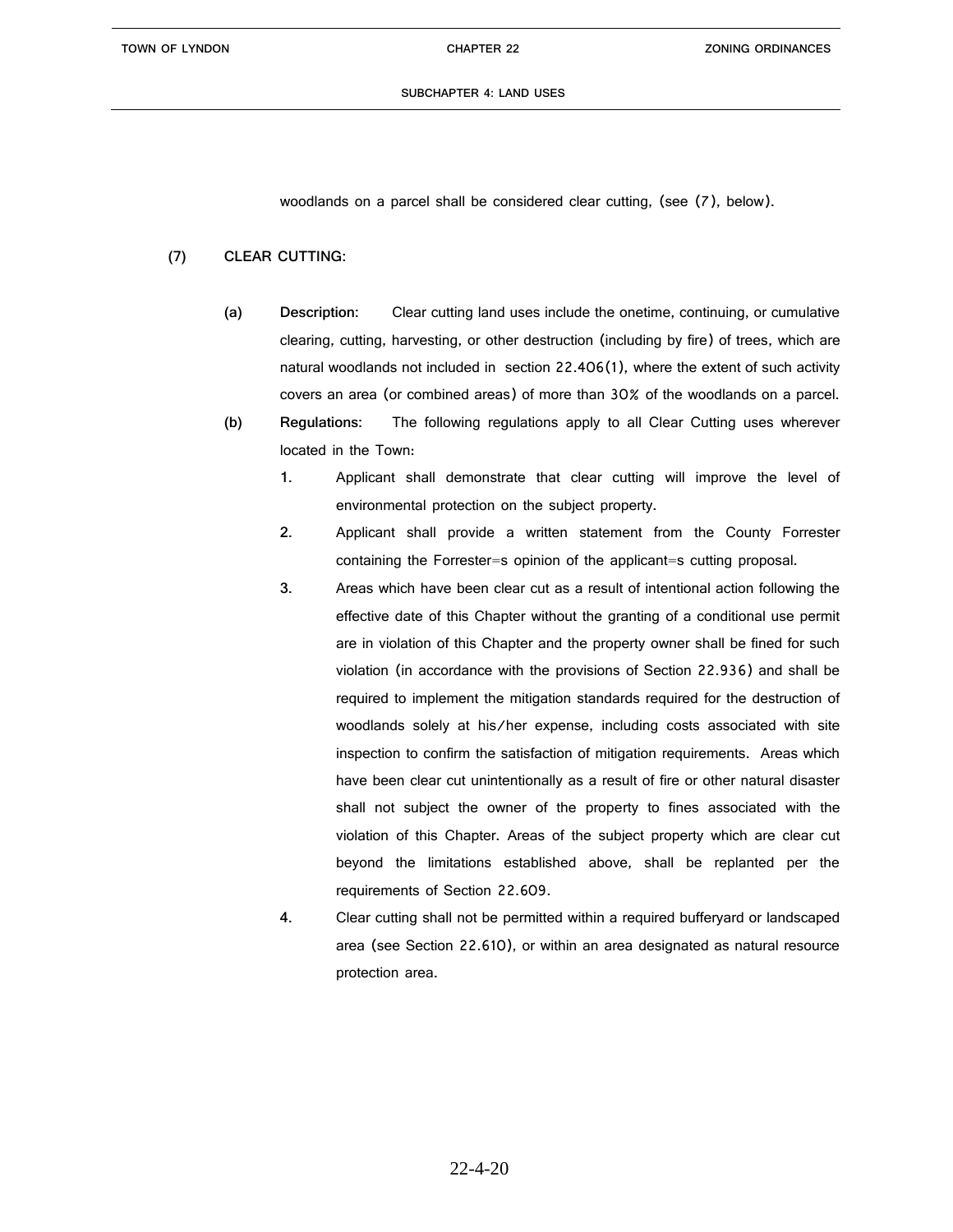**TOWN OF LYNDON CHAPTER 22**

### **22.407 INSTITUTIONAL LAND USES**

- **(1) PASSIVE OUTDOOR PUBLIC RECREATIONAL:**
	- **(a) Description:** Passive outdoor public recreational land uses include all recreational land uses located on public property which involve passive recreational activities. Such land uses include arboretums, natural areas, wildlife areas, hiking trails, bike trails, cross country ski trails, horse trails, open grassed areas not associated with any particular active recreational land use (see (b), below), picnic areas, picnic shelters, gardens, fishing areas, and similar land uses.

#### **(b) Regulations:**

- **1.** In all Natural Resource Protection Overlay Districts, the area of use shall be limited to an 8-foot wide pathway.
- **2.** Parking Requirements: Four spaces plus one space per four expected patrons at maximum.

### **(2) ACTIVE OUTDOOR PUBLIC RECREATIONAL:**

**(a) Description:** Active outdoor public recreational land uses include all recreational land uses located on public property which involve active recreational activities. Such land uses include playcourts (such as tennis courts and basketball courts), playfields (such as ball diamonds, football fields, and soccer fields), tot lots, outdoor swimming pools, swimming beach areas, fitness courses, public golf courses, and similar land uses.

### **(b) Regulations:**

- **1.** Facilities using night lighting and adjoining a residentially zoned property shall install and continually maintain a bufferyard with a minimum opacity of 0.60 (see Section 22.610). Said bufferyard shall be located at the property line adjacent to said residentially zoned property.
- **2.** All structures and active recreational areas shall be located a minimum of 50 feet from any residentially zoned property.
- **3.** Facilities which serve a regional or community-wide function shall provide offstreet passenger loading area if a significant number of the users will be children or elderly.
- **4.** In all Natural Resource Protection Overlay Districts, non-native vegetation shall not be permitted to spread into native vegetation areas.
- **5.** Parking Requirements: Four spaces plus one space per four expected patrons at maximum capacity.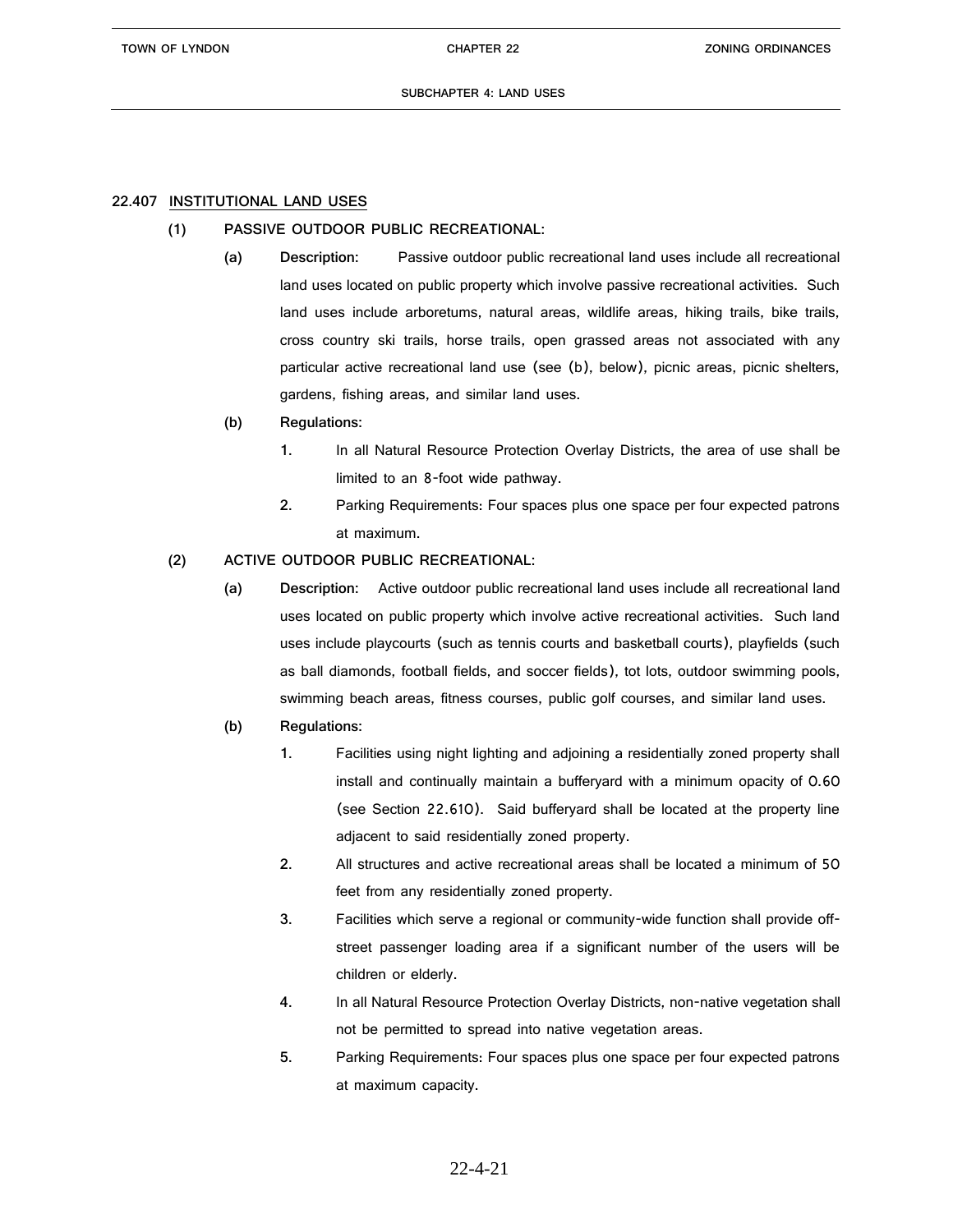### **(3) INDOOR INSTITUTIONAL:**

**(a) Description:** Indoor institutional land uses include all indoor public and not for profit recreational facilities (such as gyms, swimming pools, libraries, museums, and community centers), schools, churches, nonprofit clubs, nonprofit fraternal organizations, convention centers, hospitals, jails, prisons, and similar land uses.

### **(b) Regulations:**

- **1.** Shall provide off-street passenger loading area if a significant number of the users will be children or elderly (as in the case of a school, church, library, or similar land use).
- **2.** All structures shall be located a minimum of 50 feet from any residentially zoned property.
- **3.** Parking Requirements: Generally, one space per three expected patrons at maximum capacity, plus one space per employee on the largest work shift. However, see additional specific requirements below:

Church: one space per five seats at the maximum capacity. Community or Recreation Center: One space per 250 square feet of gross floor area, or one space per four patrons to the maximum capacity, whichever is greater, plus one space per employee on the largest work shift.

### **22.407 (4) OUTDOOR INSTITUTIONAL:**

- **(a) Description:** Outdoor institutional land uses include public and private cemeteries, country clubs, golf courses, and similar land uses.
- **(b) Regulations:**
	- **1.** Shall provide off-street passenger loading area.
	- **2.** All structures and actively used outdoor recreational areas shall be located a minimum of 50 feet from any residentially zoned property.
	- **3.** Facilities using night lighting and adjoining a residentially zoned property shall install and continually maintain a bufferyard with a minimum opacity of 0.60 (see Section 22.610). Said bufferyard shall be located at the property line adjacent to said residentially zoned property.
	- 4**.** Parking Requirements: Generally, one space per three expected patrons at maximum capacity, plus one space per employee on the largest work shift. However, see additional specific requirements below:

Cemetery: one space per employee, plus one space per three patrons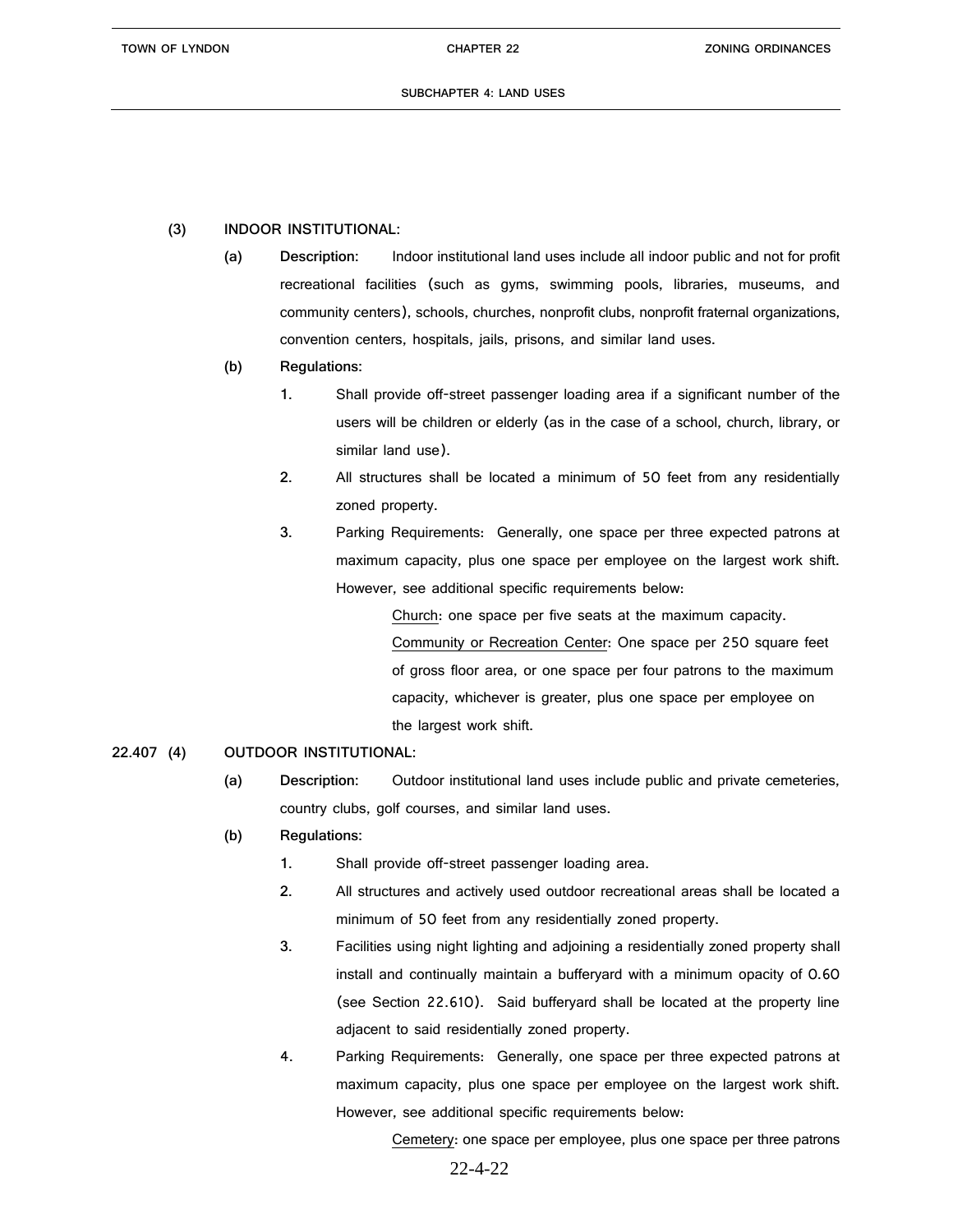to the maximum capacity of all indoor assembly areas.

Golf Course: 36 spaces per nine holes, plus one space per employee on the largest work shift, plus 50 percent of spaces otherwise required for any accessory uses (e.g., bars, restaurant). Swimming Pool: one space per 75 square feet of gross water area. Tennis Court: three spaces per court.

### **(5) PUBLIC SERVICE AND UTILITIES:**

- **(a) Description:** Public service and utilities land uses include all Town, County, State and Federal facilities (except those otherwise treated in this Section), emergency service facilities such as fire departments and rescue operations, wastewater treatment plants, public and/or private utility substations, water towers, utility and public service related distribution facilities, and similar land uses.
- **(b) Regulations:**
	- **1.** Outdoor storage areas shall be located a minimum of 200 feet from any residentially zoned property.
	- **2.** Outdoor storage areas adjoining a residentially zoned property shall install and continually maintain a bufferyard with a minimum opacity of .60 (see Section 22.610). Said bufferyard shall be located at the property line adjacent to said residentially zoned property.
	- **3.** All structures shall be located a minimum of 200 feet from any residentially zoned property.
	- **4.** Existing facilities may be expanded only by conditional use.
	- **5.** Parking Requirements: One space per employee on the largest work shift, plus one space per company vehicle normally stored or parked on the premises, plus one space per 500 square feet of gross square feet of office area.

### **22.407 (6) INSTITUTIONAL RESIDENTIAL:**

- **(a) Description:** Institutional residential land uses include group homes, convents, monasteries, nursing homes, convalescent homes, retirement homes, limited care facilities, rehabilitation centers, and similar land uses not considered to be community living arrangements under the provisions of Wisconsin Statutes 62.23.
- **(b) Regulations:**
	- **1.** The development shall contain a minimum of 800 square feet of gross site area for each occupant of the development.
	- **2.** A minimum of 30% of the development's Gross Site Area (GSA) shall be held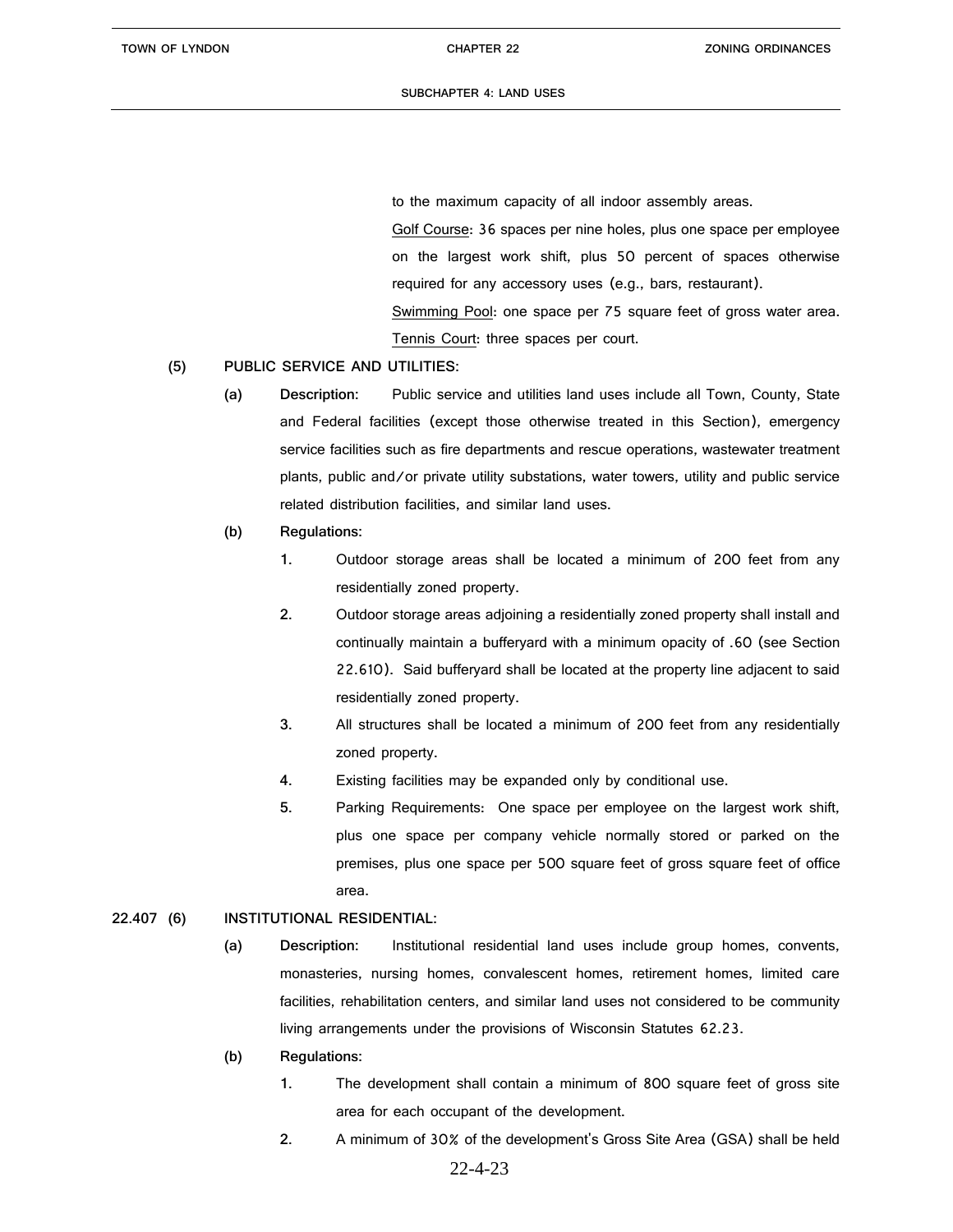as permanently protected green space.

- **3.** The Development shall provide an off-street passenger loading area.
- **4.** All structures shall be located a minimum of 200 feet from any residentially zoned property which does not contain an institutional residential land use.
- **5.** Parking Requirements: one space per six residents or per six patient beds, plus one space per employee on the largest work shift, plus one space per five chapel seats if the public may attend, plus one space per regularlyscheduled visiting doctor or other health care provider.

#### **(7) COMMUNITY LIVING ARRANGEMENT (CLA):**

- **(a) Description:** Community Living Arrangement (CLA) land uses include all facilities provided for in Wisconsin Statutes 46.03(22), including child welfare agencies, group homes for children, and community based residential facilities. CLA=s do not include day care centers (see separate listing); nursing homes (an institutional residential land use); general hospitals, special hospitals, prisons, or jails (all indoor institutional land uses). CLA facilities are regulated depending upon their capacity as provided for in Wisconsin Statutes 62.23.
- **(b) Regulations:** The following regulations apply to all CLA=s:
	- **1.** No CLA shall be established within 2,500 feet of any other such facility regardless of its capacity.
	- **2.** The applicant shall demonstrate that the total capacity of all CLA=s (of all capacities) in the Town shall not exceed 25 or 1 percent of the Town's population, whichever is greater, unless specifically authorized by the Town Board following a public hearing.
	- **3.** Foster homes housing 4 or fewer children and licensed under Wisconsin Statutes 48.62 shall not be subject to 1., above; and shall not be subject to, or count toward, the total arrived at in 2., above.
	- **4.** Parking Requirements: One space per owner and per employee on the largest work shift, plus one space per 3 tenants.
	- **5.** Capacity / Location: Pursuant to sec.62.23(7)(i) Wis. Stats.,
		- **a.** CLA=s with capacity for 8 or fewer persons and which meet the criteria of Sec.  $62.23(7)(i)(3)$  shall be permitted to locate in any residential zoning district.
		- **b.** CLA=s with capacity for 9 to 15 persons and which meet the criteria of Sec.  $62.23(7)(i)(4)$  shall be permitted to locate in any residential zoning district except in single-family zoning districts (e.g. RR & SF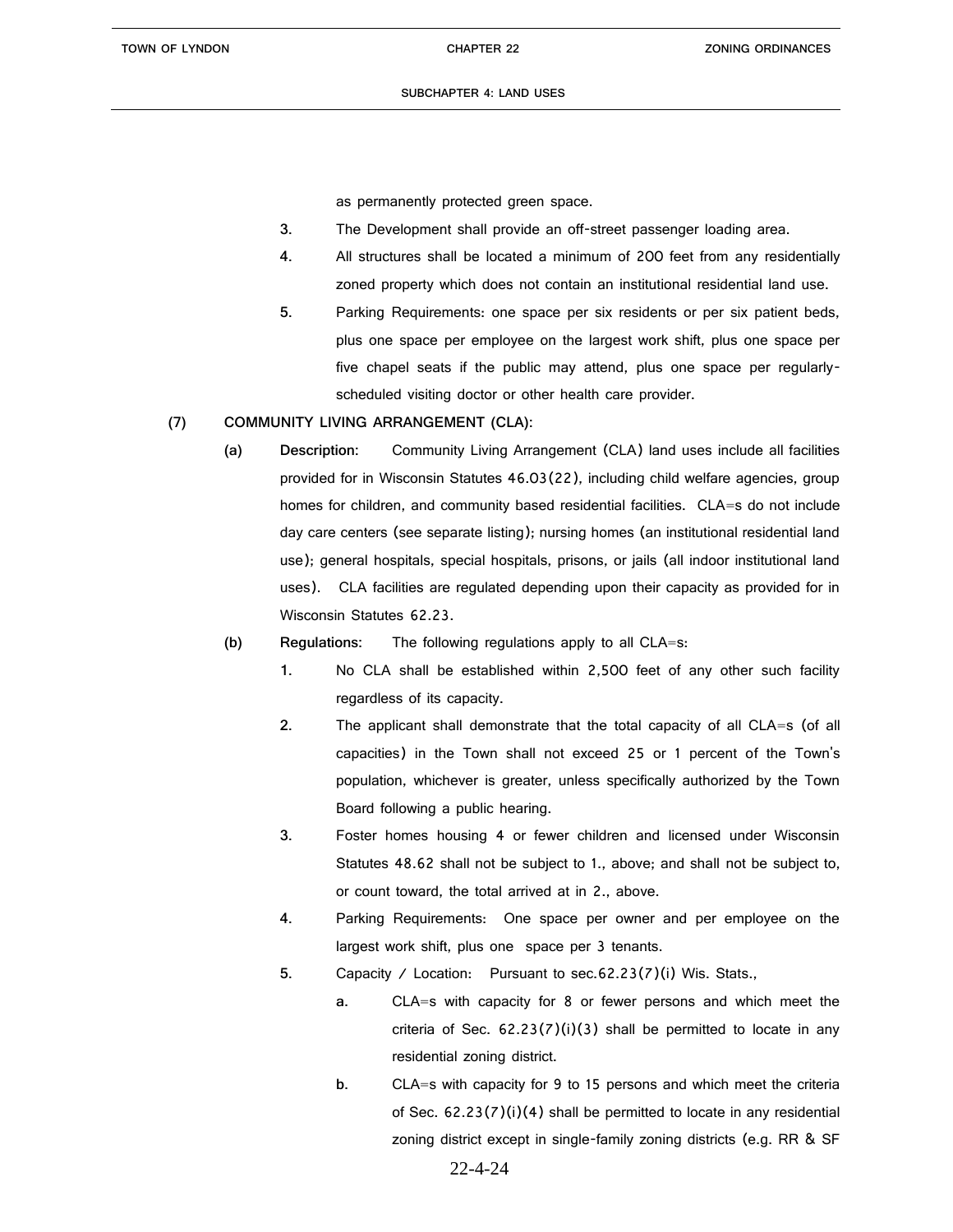#### districts).

### **22.408 COMMERCIAL LAND USES**

- **(1) OFFICE:**
	- **(a) Description:** Office land uses include all exclusively indoor land uses whose primary functions are the handling of information or administrative services. Such land uses do not typically provide services directly to customers on a walk-in or on an appointment basis (see (2) below).
	- **(b) Regulations:** The following regulations apply to all Commercial Land uses wherever located in the Extraterritorial Zoning District:
		- **1.** Parking Requirements: One space per 300 square feet of gross floor area.

### **(2) PERSONAL OR PROFESSIONAL SERVICE:**

- **(a) Description:** Personal service and professional service land uses include all exclusively indoor land uses whose primary function is the provision of services directly to individuals (e.g. customer, client, patients, etc.) on a walk-in or appointment basis. Examples of such uses include professional services, insurance or financial services, realty offices, medical offices and clinics, veterinary clinics, barber shops, beauty shops, and related land uses, but do not include sexually-oriented land uses (see 22.408(16)).
- **(b) Regulations:**

**1.** Parking Requirements: One space per 300 square feet of gross floor area. **(3) INDOOR SALES OR SERVICE:**

- **(a) Description:** Indoor sales and service land uses include all exclusively indoor land uses whose primary function is the sale or rental of merchandise or equipment, or the delivery of non-personal or non-professional services (e.g. coin-operated Laundromats, copying services, etc.).
- **(b) Regulations:**
	- **1.** Depending on the zoning district, such land uses may or may not display products outside of an enclosed building. Such activities are listed as "Outdoor Display Incidental to Indoor Sales" under "Accessory Uses" in the Table of Land Uses, (Section 22.412(6)).
	- **2.** A land use which has an outdoor sales area exceeding 15% of the total sales area of the building(s) on the property shall be considered as an outdoor sales land use, (See (4), below.).
	- **3.** Artisan craft production such as consumer ceramics, custom woodworking, or other production activities directly associated with retail sales are regulated as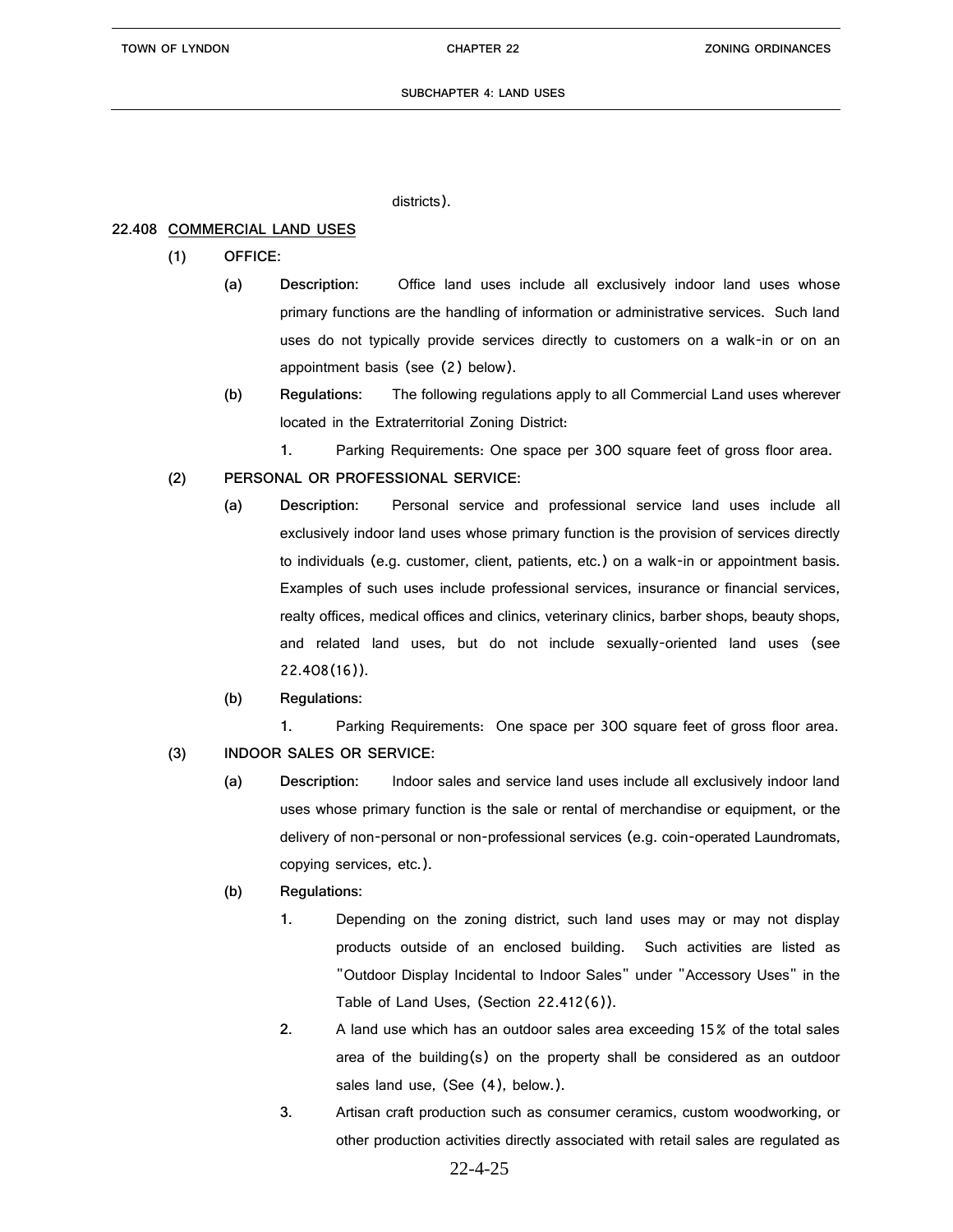"light industrial uses incidental to indoor sales" (see, Section 22.412(9)).

**4.** Parking Requirements: One space per 300 square feet of gross floor area. Parking spaces in service bays, in loading bays, in drive-thru lanes, at gas pumps, in car washes, or in similar locations, do not count toward this parking requirement.

#### **(4) OUTDOOR DISPLAY:**

**(a) Description:** Outdoor display land uses include all land uses which conduct sales, or display merchandise or equipment for sale or rent outside of an enclosed building. Example of such land uses include vehicle sales, vehicle rental, manufactured and mobile housing sales, and monument sales. Such land uses do not include the storage or display of inoperative vehicles or equipment, or other materials typically associated with a junkyard or salvage yard. (See Subsection (5), below, also.) (Land uses which display only a limited amount of product outside of an enclosed building, are listed separately in Sections 22.412(6) as "Outdoor Display Incidental to Indoor Sales".)

### **(b) Regulations:**

- **1.** The area of outdoor sales shall be calculated as the area which would be enclosed by a fence installed and continually maintained in the most efficient manner which completely encloses all materials displayed outdoors.
- **2.** The display of items shall not be permitted in permanently protected green space areas, required landscaped areas, or required bufferyards.
- **3.** The display of items shall not be permitted within required setback areas for the principal structure, except by conditional use.
- **4.** In no event shall the display of items reduce or inhibit the use or number of parking stalls provided on the property below the requirement established by the provisions of Section 22.509. If the number of provided parking stalls on the property is already less than the requirement, such display area shall not further reduce the number of parking stalls already present.
- **5.** Display areas shall be separated from any vehicular parking or circulation area by a minimum of 10 feet. This separation shall be clearly delimited by a physical separation such as a greenway, curb, fence, or line of planters, or by a clearly marked paved area.
- **6.** Signs, screening, enclosures, landscaping, or materials being displayed shall not interfere in any manner with either onsite or off-site traffic visibility, including potential traffic/traffic and traffic/pedestrian conflicts.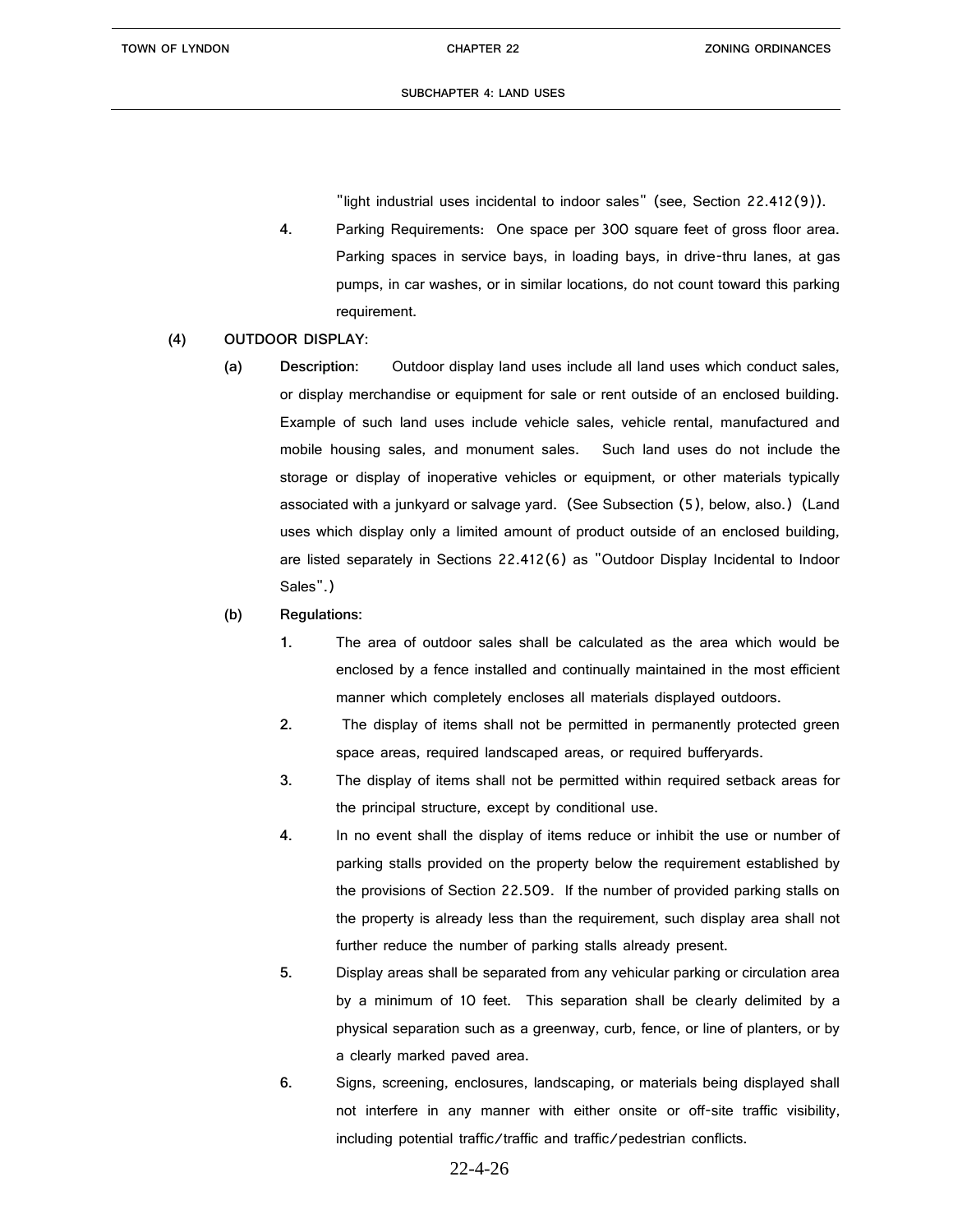- **7.** Outdoor display shall be permitted during the entire calendar year, however, if goods are removed from the display area all support fixtures used to display the goods shall be removed within 10 calendar days of the goods' removal.
- **8.** Inoperative vehicles or equipment, or other items typically stored or displayed in a junkyard or salvage yard, shall not be displayed.
- **9.** Facility shall provide a buffer yard with a minimum opacity of .60 along all borders of the display area abutting residentially zoned property (See Section 22.610.).
- **10.** Parking Requirements for customer and employee parking
	- **a.** Vehicle sale or vehicle rental land uses: One (1) off-street parking space per 300 square feet or indoor floor space, plus one (1) offstreet parking space per 4 display models.
	- **b.** Manufactured or Mobile Housing sale land uses: One(1) of-street parking space per 300 square feet of indoor floor space (excluding the indoor floor space of the display models), plus one (1) off-street parking space per 4 display models.
	- **c.** All other land uses: One (1) off-street parking space per 300 square feet of indoor floor space, plus one (1) off-street parking space per 600 square feet of outdoor display area.

### **(5) INDOOR MAINTENANCE SERVICE:**

- **(a) Description:** Indoor maintenance services include all land uses which perform maintenance services (including repair) and contain all operations (except loading) entirely within an enclosed building. Examples of such uses include small engine repair. Because of outdoor vehicle storage requirements, vehicle repair and maintenance is a separate land use, (see Section 22.408(17)).
- **(b) Regulations:**
- **1.** Parking Requirements: One space per 300 square feet of gross floor area. **(6) OUTDOOR MAINTENANCE SERVICE:**
	- **(a) Description:** Outdoor maintenance services include all land uses which perform maintenance services, including repair, and have all, or any portion, of their operations located outside of an enclosed building.
	- **(b) Regulations:**
		- **1.** All outdoor activity areas shall be completely enclosed by a minimum 6 feet high fence. Such enclosure shall be located a minimum of 50 feet from any residentially zoned property and shall be screened from such property by a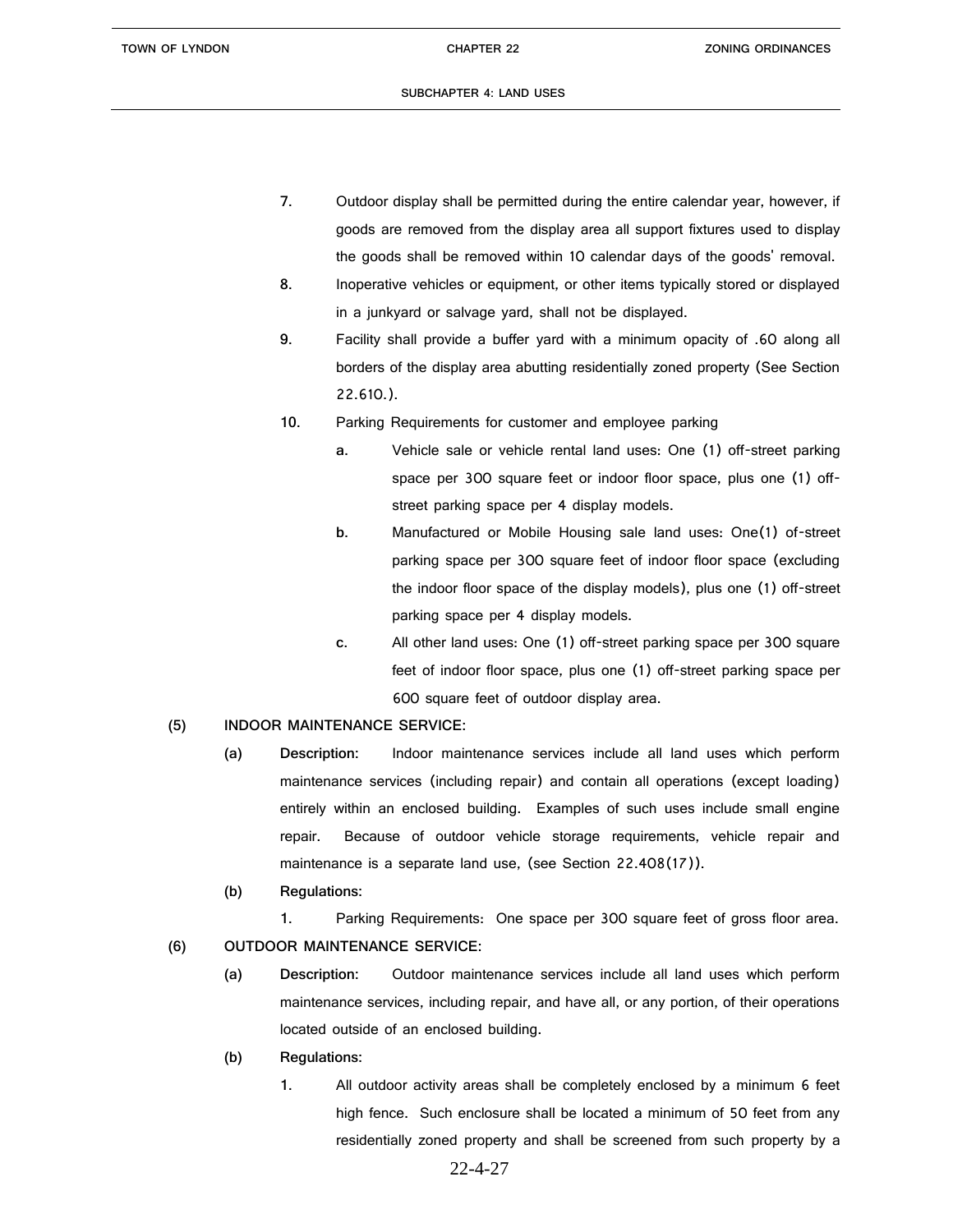**TOWN OF LYNDON CHAPTER 22**

buffer yard with a minimum opacity of .60 (see Section 22.610).

- **2.** Parking Requirements: One space per 300 square feet of gross floor area.
- **(7) IN-VEHICLE SALES OR SERVICE:**
	- **(a) Description:** In-vehicle sales and services include all land uses which perform sales and/or services to persons in vehicles, or to vehicles which may or may not be occupied at the time of such activity (except vehicle repair and maintenance services, see Section 22.408(17)). Such land uses often have traffic volumes which exhibit their highest levels concurrent with peak traffic flows on adjacent roads. Examples of such land uses include drive-in, drive-up, and drive-through facilities, vehicular fuel stations, and all forms of car washes. If performed in conjunction with a principal land use (for example, a convenience store, restaurant or bank), in-vehicle sales and service land uses shall be considered an accessory use (see Section 22.412(7)).
	- **(b) Regulations:**
		- **1.** The drive-through facility shall be designed so as to not impede or impair vehicular and pedestrian traffic movement, or exacerbate the potential for pedestrian/vehicular conflicts.
		- **2.** In no instance shall a drive-through facility be permitted to operate which endangers the public safety, even if such land use has been permitted under the provisions of this Section.
		- **3.** The setback of any overhead canopy or similar structure shall be a minimum of 50 feet from all street rights-of-way lines, a minimum of 200 feet from all residentially-zoned property lines, and shall be a minimum of 50 feet from all other property lines. The total height of any overhead canopy or similar structure shall not exceed 20 feet as measured to highest part of structure.
		- **4.** All vehicular areas of the facility shall provide a surface paved with concrete or bituminous material which is designed to meet the requirements of a minimum 4 ton axle load.
		- **5.** Facility shall provide a buffer yard with a minimum opacity of .60 along all property borders abutting residentially zoned property (Section 22.610).
		- **6.** Interior curbs shall be used to separate driving areas from exterior fixtures such as fuel pumps, vacuums, menu boards, canopy supports and landscaped islands. Said curbs shall be a minimum of 6 inches high and be of a nonmountable design. No curb protecting an exterior fixture shall be located closer than 25 feet to all property lines.
		- **7.** Each drive-up lane shall have a minimum stacking length of 100 feet behind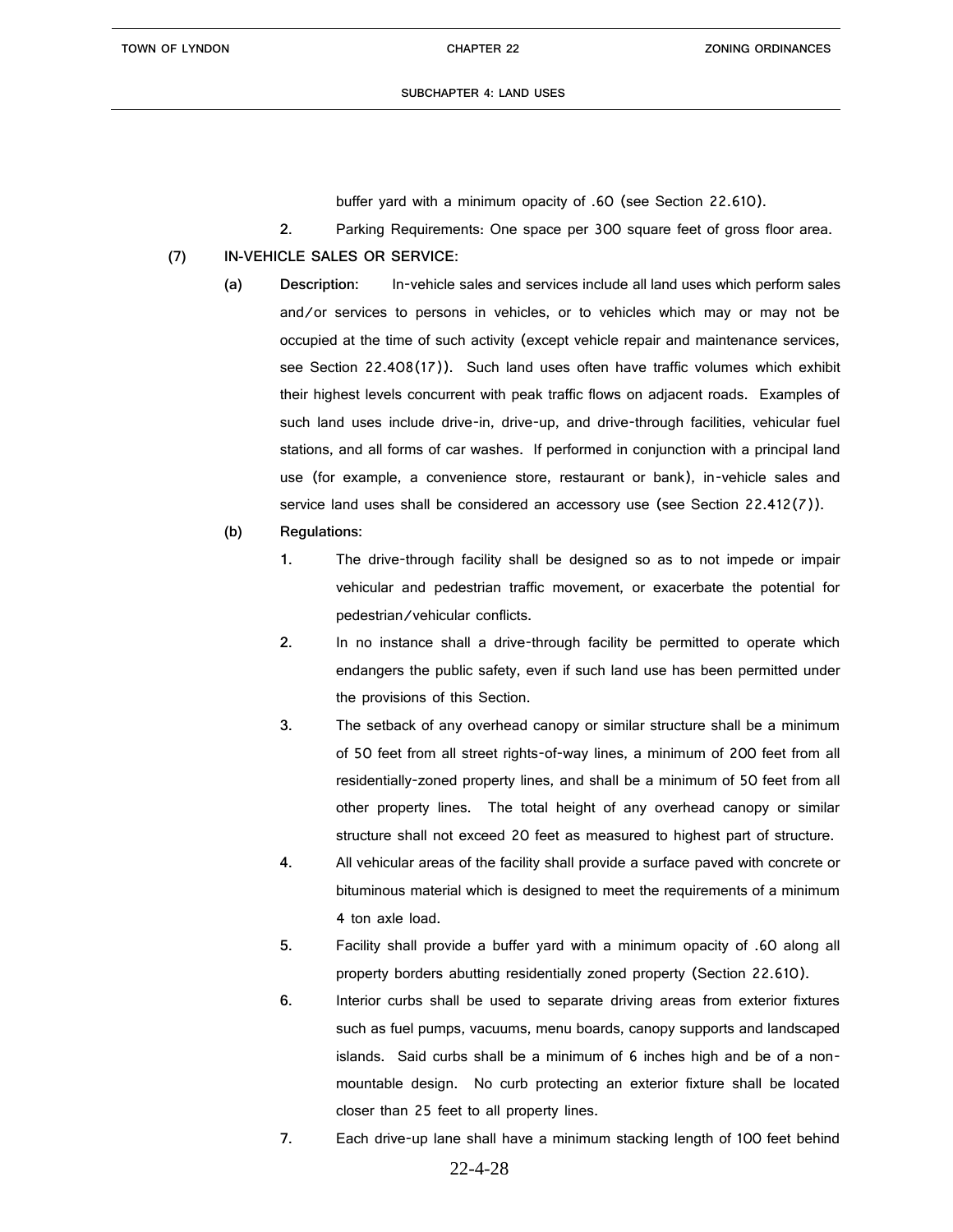the first pass through window and 40 feet beyond the pass through window.

**8.** Parking Requirements: One space per 50 square feet of gross floor area. If performed as an accessory land use (for example, gas pumps at a convenience store, drive-up window at bank), minimum parking shall be established by the principal land use, subject to any modifications required by the conditional use process.

### **(8) INDOOR COMMERCIAL ENTERTAINMENT:**

- **(a) Description:** Indoor commercial entertainment land uses include all land uses which provide entertainment services entirely within an enclosed building. Such activities often have operating hours which extend significantly later than most other commercial land uses. Examples of such land uses include restaurants, taverns, theaters, health or fitness centers, all forms of training studios (dance, art, martial arts, etc.), bowling alleys, arcades, roller rinks, and pool halls.
- **(b) Regulations:**
	- **1.** If located on the same side of the building as abutting residentially zoned property, no customer entrance of any kind shall be permitted within 150 feet, or as far as possible, of a residentially zoned property.
	- **2.** Facility shall provide buffer yard with minimum opacity of .60 along all borders of the property abutting residentially zoned property (see Section 22.610).
	- **3.** Parking Requirements: One space per every three patron seats or lockers, or one space per three persons at the maximum capacity of the establishment; whichever is greater.

### **(9) OUTDOOR COMMERCIAL ENTERTAINMENT:**

- **(a) Description:** Outdoor commercial entertainment land uses include all land uses which provide entertainment services partially or wholly outside of an enclosed building. Such activities often have the potential to be associated with nuisances related to noise, lighting, dust, trash and late operating hours. Examples of such land uses include outdoor commercial swimming pools, driving ranges, miniature golf facilities, amusement parks, drive-in theaters, go-cart tracks, and racetracks.
- **(b) Regulations:**
	- **1.** Activity areas shall not be located closer than 300 feet to a residentially zoned property.
	- **2.** Facility shall provide bufferyard with minimum opacity of .80 along all borders of the property abutting residentially zoned property (Section 22.610).
	- **3.** Activity areas (including drive-in movie screens) shall not be visible from any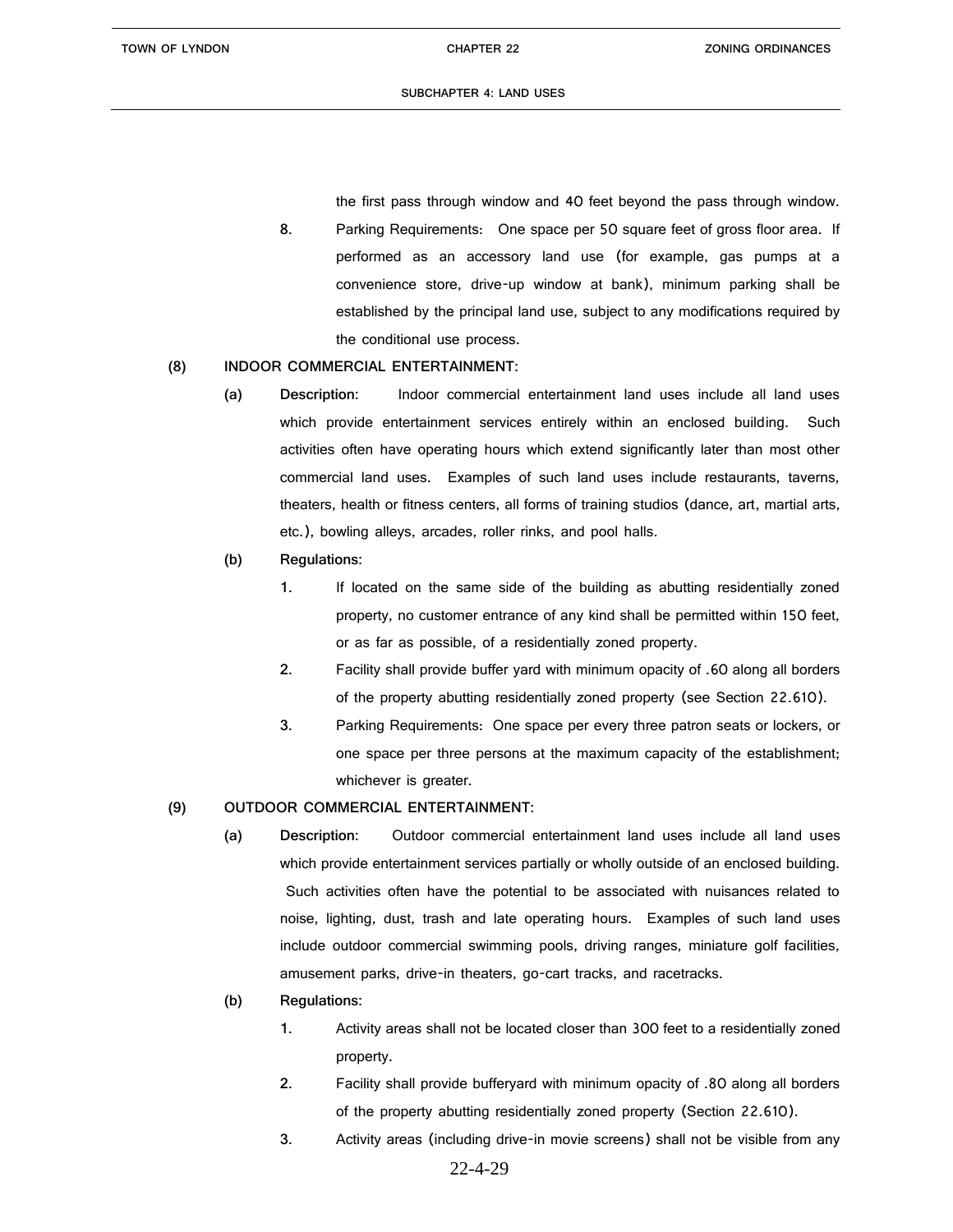residentially-zoned property.

**4.** Parking Requirements: One space for every three persons at the maximum capacity of the establishment.

### **(10) COMMERCIAL ANIMAL BOARDING:**

- **(a) Description:** Commercial animal boarding facilities are land uses which provide short-term and/or long-term boarding for animals. Examples of these land uses include commercial kennels and commercial stables. Exercise yards, fields, training areas, and trails associated with such land uses are considered accessory to such land uses and do not require separate consideration.
- **(b) Regulations:**
	- **1.** All activities, except vehicle parking, exercise yards, fields, training areas, and trails, shall be completely and continuously contained indoors.
	- **2.** Special events such as shows, exhibitions, and contests shall only be permitted when a temporary use permit has been secured. (See Section 22.906.)
	- **3.** Animal waste disposal shall be handled in a manner that minimizes odor and potential spread of disease.
	- **4.** Parking Requirements: One space per employee on the largest work shift, plus one space for every 1,000 square feet of gross floor area.

### **(11) COMMERCIAL INDOOR LODGING:**

- **(a) Description:** Commercial indoor lodging facilities are land uses which provide overnight housing in individual rooms, suites of rooms, or apartments, with each room, suite or apartment having a private bathroom. Such facilities may provide kitchens, laundry facilities, multiple bedrooms, living rooms, and may also provide indoor recreational facilities for the exclusive use of their customers. Restaurants, arcades, fitness centers, and other on-site facilities available to non-lodgers are not considered accessory uses and therefore require review as a separate land use. Commercial indoor lodging facilities include motels, hotels, time-share condo=s and short-term rental apartments, which typically provide housing for one month or less.
- **(b) Regulations:**
	- **1.** No structure shall be permitted within 200 feet of residentially zoned property.
	- **2.** Facility shall provide a bufferyard with a minimum opacity of .60 along all property borders abutting residentially zoned property (see Section 22.610).
	- **3.** Parking Requirements: One space per bedroom, plus one space for each employee on the largest work shift.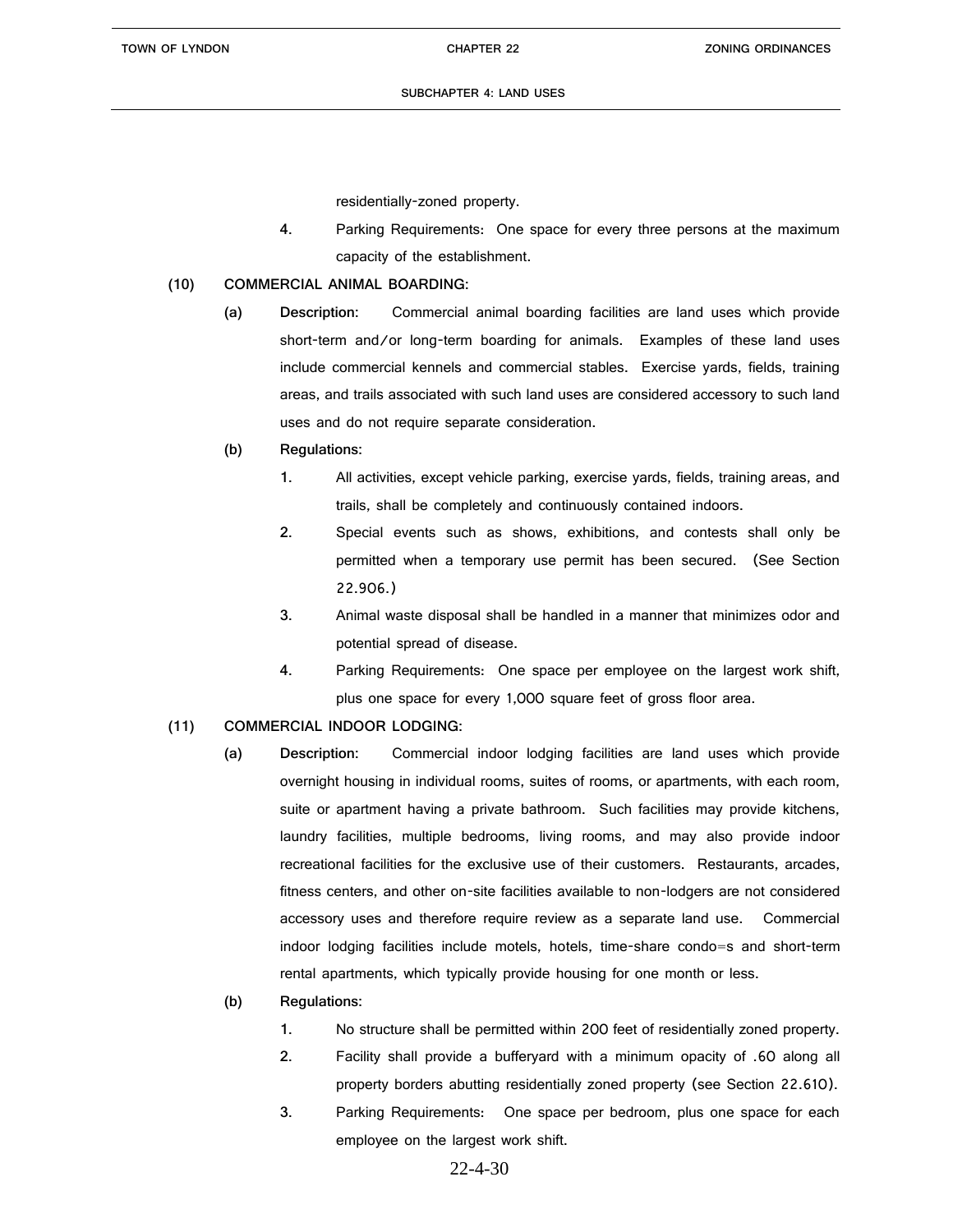#### **(12) BED AND BREAKFAST ESTABLISHMENT:**

**(a) Description:** Bed and breakfast establishments are exclusively indoor lodging facilities which provide meals only to paying lodgers. Such land uses may provide indoor recreational facilities for the exclusive use of their customers.

#### **(b) Regulations:**

- **1.** All such establishments shall be required to obtain a permit to serve liquor pursuant to Chapter 125 Wis. Stats., if they intend to serve liquor.
- **2.** They shall be inspected annually at a fee established by a separate fee ordinance, to verify that the land use continues to meet all applicable regulations.
- **3.** The size, number and location of all signs shall be established by conditional use.
- **4.** The facility shall provide a bufferyard with a minimum opacity of .60 along all property borders abutting residentially zoned property (see Section 22.610).
- **5.** No premises shall be utilized for a bed and breakfast operation unless there are at least two (2) exits to the outdoors from such premises. Rooms utilized for sleeping shall have a minimum size of one hundred (100) square feet for two (2) occupants with an additional thirty (30) square feet for each additional occupant to a maximum of four (4) occupants per room. Each sleeping room used for the bed and breakfast operation shall have a separate operational smoke detector alarm, as required in the Building Code. One lavatory and bathing facility shall be required for every 10 occupants, in addition to the owner=s/operator=s personal facilities.
- **6.** The dwelling unit in which the bed and breakfast is operated shall be the principal residence of the operator/owner and said operator/owner shall live on the premises when the bed and breakfast operation is active.
- **7.** Meals may be served only to overnight guests. (Businesses wishing to serve meals to others must apply for AIndoor Commercial Entertainment@ land use).
- **8.** Each operator shall keep a list, for a period of one year, of the names and addresses of all persons staying at the bed and breakfast. Such list shall be available for inspection by Town officials at reasonable times.
- **9.** The maximum stay for any occupant of a bed and breakfast shall be fourteen (14) days.
- **10.** In addition to the application requirements for all conditional uses, Applicants shall submit an interior floor plan of the dwelling illustrating that the proposed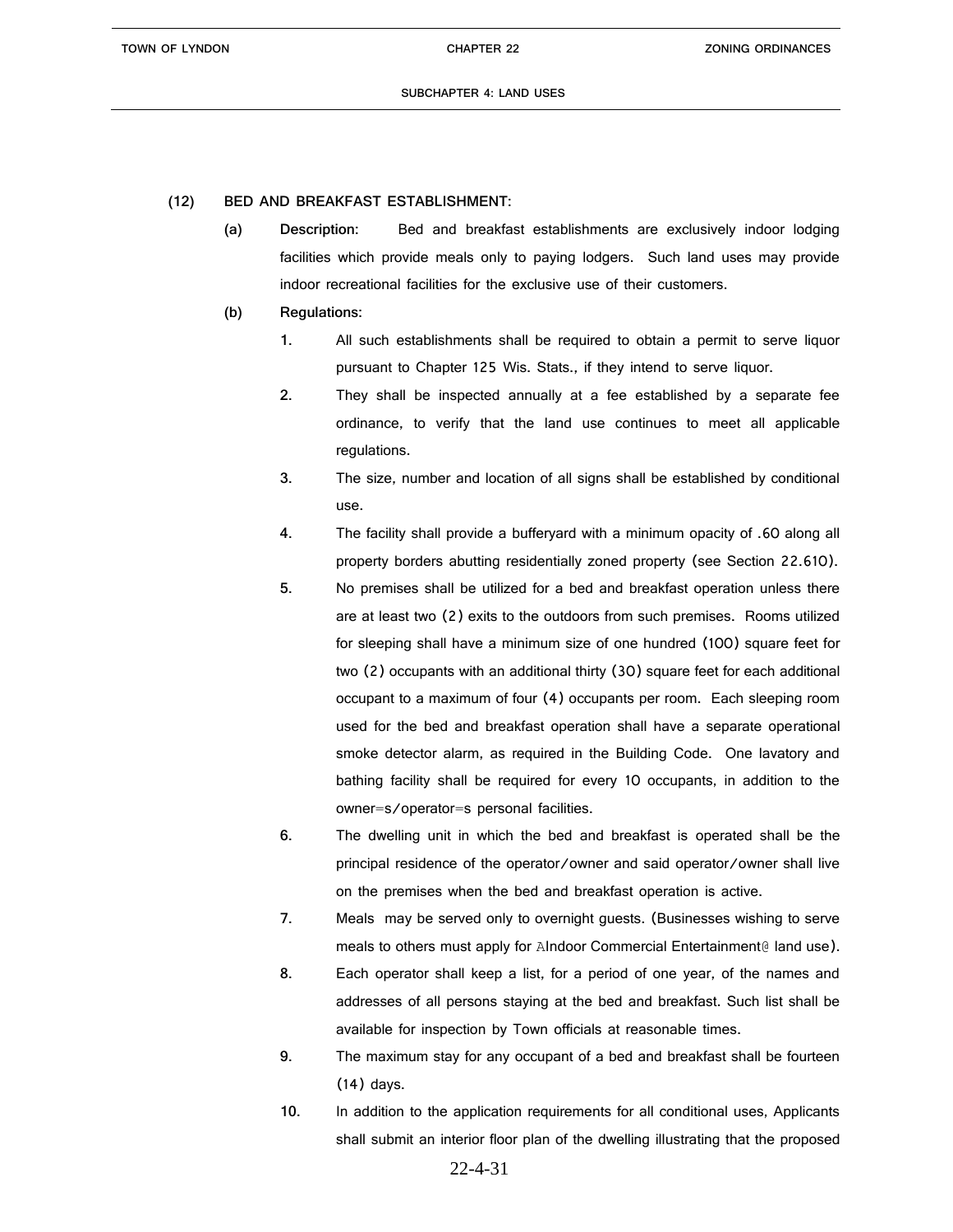operation will comply with this Ordinance as amended, and other applicable Town codes and ordinances.

- **11.** In addition to the standards of review for all conditional uses, the Commission shall also determine whether a permit shall be issued based upon the pubic convenience and necessity. In determining the number of bed and breakfast operations required to provide for such public convenience and necessity, the Commission shall consider the effect upon residential neighborhoods, the condition of existing holders of permits (if any), and the necessity of issuance of additional permits for public service.
- **12.** Parking Requirements: One space per each bedroom.
- **13.** Each Conditional Use Permit shall be valid only while said property is owned by the permit holder at time of conditional use approval. Unless specifically stated otherwise in the conditional use, the conditional use permit shall automatically terminate upon conveyance of the property to a new owner.
- **(13) GROUP DAY CARE CENTER (9 OR MORE CHILDREN):**
	- **(a) Description:** Group day care centers are land uses in which qualified persons provide child care services for 9 or more children. Examples of such land uses include day care centers and nursery schools.
	- **(b) Regulations:**
		- **1.** Facility shall provide a bufferyard with a minimum opacity of .50 along all property borders abutting residentially zoned property (see Section 22.610).
		- **2.** Such land uses shall not be located within a residential building.
		- **3.** Such land uses may be operated in conjunction with another principal land use on the same environs, such as a church, school, business, or civic organization. In such instances, group day care centers are not considered as accessory uses and therefore require review as a separate land use.
		- **4.** Parking Requirements: One space per five students, plus one space for each employee on the largest work shift.
- **(14) CAMPGROUND:**
	- **(a) Description:** Campground land uses include any facilities designed for overnight accommodation of persons in tents, travel trailers, recreational vehicles (RVs), motor homes, fifth wheelers, or other mobile or portable shelters or vehicles which are designed and customarily used for temporary, mobile, human dwelling.
	- **(b) Regulations:**
		- **1.** Facility shall provide a buffer yard with a minimum opacity of .70 along all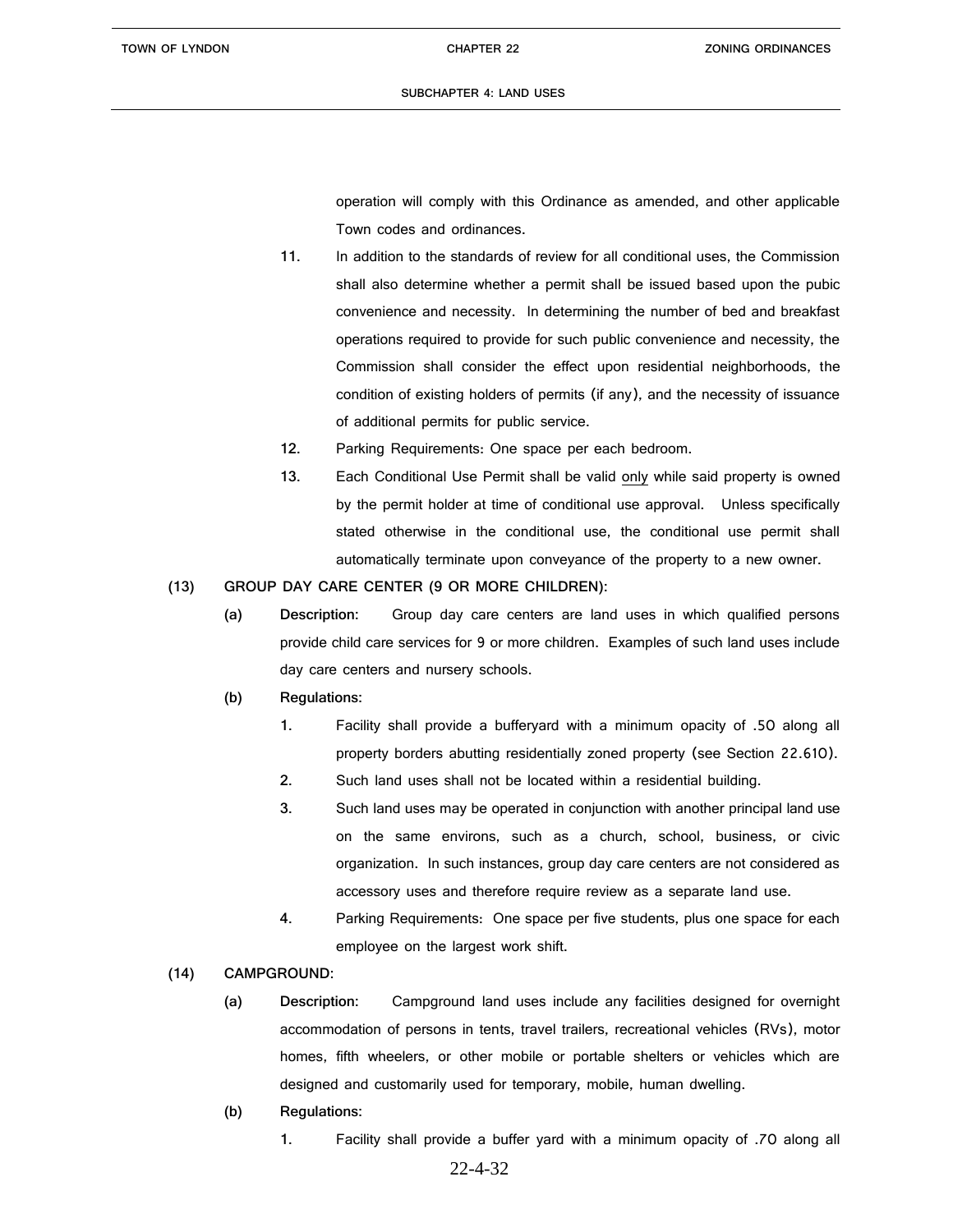property borders abutting residentially zoned property (see Section 22.610).

- **2.** Parking Requirements: One and one-half (1.5) spaces per campsite.
- **3.** Facility must comply with State and County regulations.

#### **(15) BOARDING HOUSE:**

- **(a) Description:** Boarding Houses are land uses which provide overnight housing in renting rooms which do not contain private bathroom facilities (with the exception of approved bed and breakfast facilities).
- **(b) Regulations:**
	- **1.** Facility shall provide a buffer yard with a minimum opacity of .60 along all property borders abutting residentially zoned property (see Section 22.610).
	- **2.** Shall provide a minimum of on-site parking space for each room for rent.
	- **3.** Parking requirements: One space per room for rent, plus one space per each employee on the largest work shift.

#### **(16) SEXUALLY-ORIENTED LAND USES:**

**(a) Description:** Sexually-oriented land uses include any facility which rents, sells or displays sexually-oriented materials, such as X-rated videos, movies, slides, photos, books, or magazines. For the purpose of this Chapter, "sexually specified areas" includes any one or more of the following: genitals, anal area, female areola or nipple; and "sexually-oriented material" includes any media which displays sexually specified area(s). Establishments which sell or rent sexually-oriented materials shall not be considered sexually-oriented land uses (i) if the store area devoted to the sale or rent of said materials is less than 5% of the sales area devoted to non-sexually-oriented materials, and (ii) if such materials are placed in generic covers or are placed in an area which is separate from and not visible from the areas devoted to non-sexuallyoriented materials, and (iii) if such materials are not advertized by any advertizing located or visible outside of the store.

Rationale: The incorporation of this Subsection into this Chapter is designed to reflect the Town Board=s official finding that sexually-oriented commercial uses have a predominant tendency to produce certain undesirable secondary effects on the surrounding community, as has been demonstrated in other, similar jurisdictions. Specifically, the Town is concerned with the potential for such uses to limit the attractiveness of nearby locations for new development, the ability to attract and/or retain customers, and the ability to market and sell nearby properties at a level consistent with similar properties not located near such facilities. It is explicitly not the intent of this Subsection to suppress free expression by unreasonably limiting alternative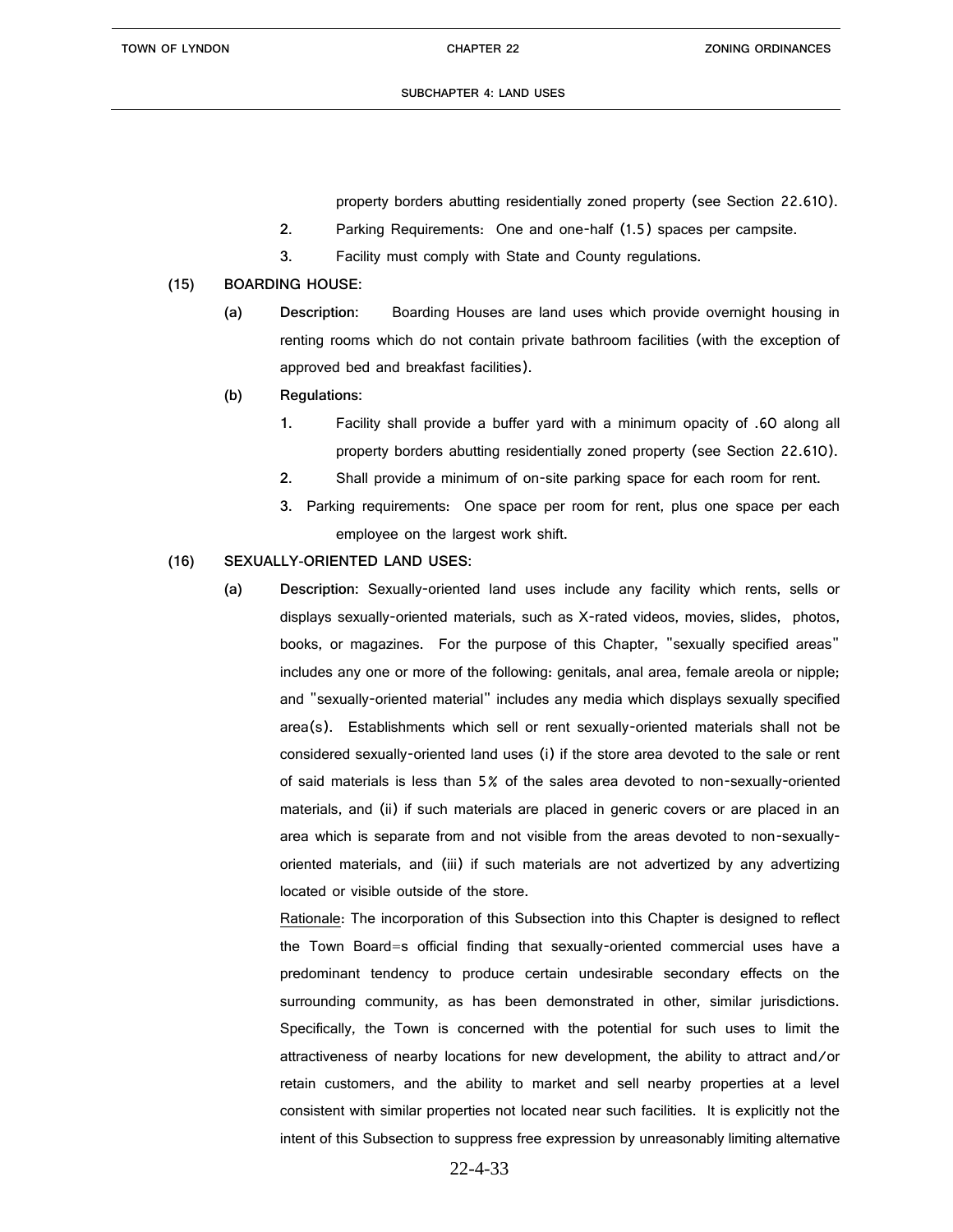avenues of communication, but rather to balance the need to protect free expression opportunities with the need to implement the Town=s Comprehensive Master Plan and to protect the character and integrity of its commercial and residential neighborhoods.

#### **(b) Regulations:**

- **1.** Shall be located a minimum of 1,000 feet from any agriculturally zoned property or residentially zoned property; and shall be located a minimum of 1,000 feet from any school, church, or outdoor recreational facility.
- **2.** Exterior building appearance and signage shall be designed to ensure that the use does not detract from the ability of businesses in the vicinity to attract customers, nor affect the marketability of properties in the vicinity for sale at their assessed values.
- **3.** Parking Requirements: One space per 300 square feet of gross floor area, or one space per person at the maximum capacity of the establishment (whichever is greater), plus 1 space per employee on the largest work shift.

### **(17) VEHICLE REPAIR AND MAINTENANCE SERVICE:**

- **(a) Description:** Vehicle repair and maintenance services include all land uses which perform maintenance services (including repair) to motorized vehicles and perform all operations (except vehicle storage) entirely within an enclosed building.
- **(b) Regulations:**
	- **1.** Storage of junk, salvage, or abandoned vehicles is prohibited.
	- **2.** Facility shall provide a bufferyard with a minimum opacity of .60 along all property borders abutting residentially zoned property, except that overnight storage areas shall have a bufferyard with a minimum opacity of .80. (Section 22.610).
	- **3.** Parking Requirements:
		- a. For Customers: One space per 300 square feet of gross floor area for on-site parking for all customer vehicles.
		- b. For Employees: One space per employee on the largest work shift.
		- c. For Cars being repaired: Adequate space to keep all cars and other motorized vehicles being repaired, off the public streets and out of the areas designated for employee and customer parking.
		- d. Overnight Storage: All overnight storage of cars and other motorized vehicles being repaired, shall be completely enclosed by any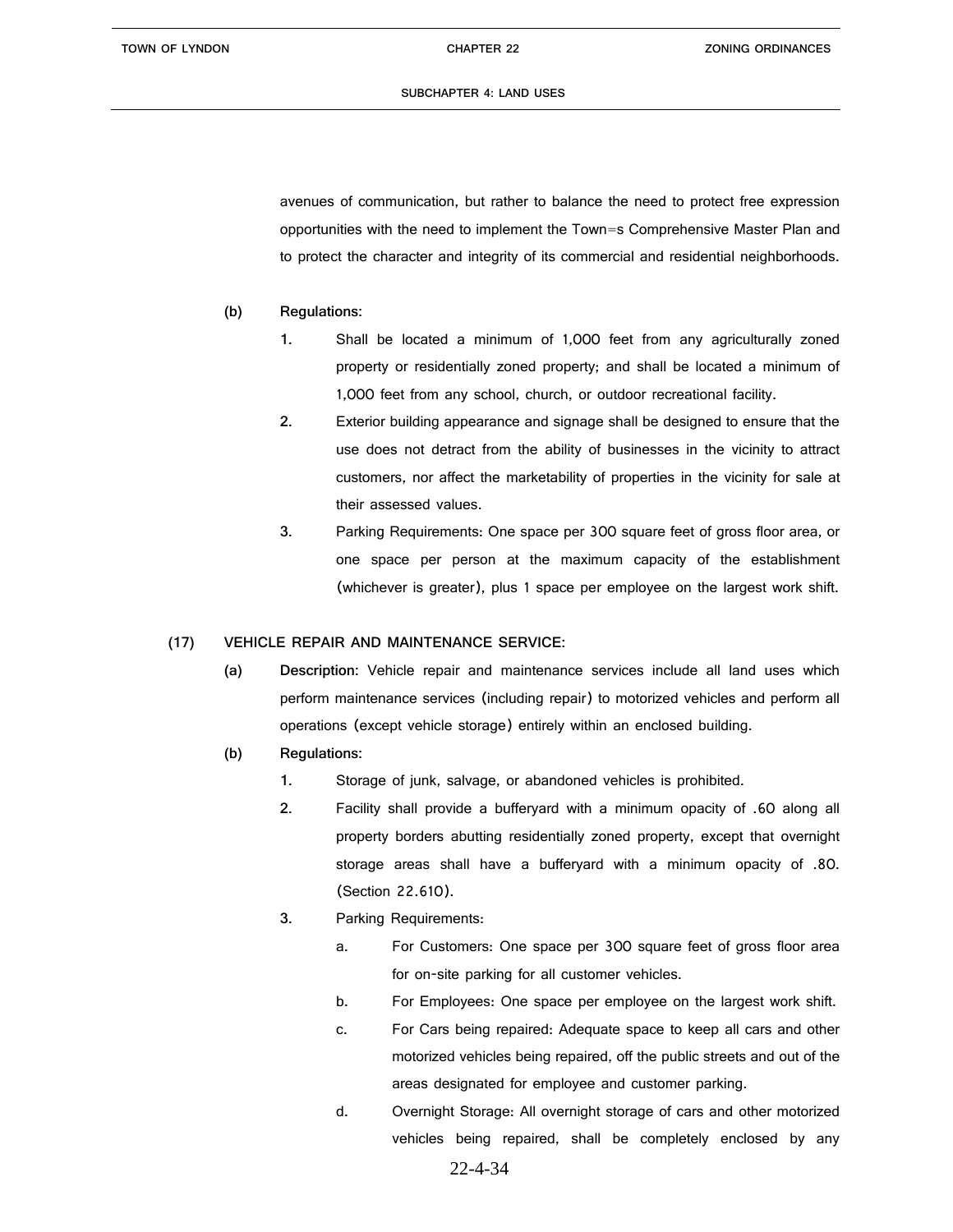permitted combination of buildings, structures, walls and fencing, and shall be located in the rear yard of the facility. Such walls and fencing shall be a minimum of 8 feet in height and shall be designed to completely screen all stored items from view.

### **22.409 STORAGE OR DISPOSAL LAND USES**

### **(1) INDOOR STORAGE OR WHOLESALING:**

- **(a) Description:** Indoor storage and wholesaling land uses are primarily oriented to the receiving, holding, and shipping of packaged materials for a single business or a single group of businesses. With the exception of loading and parking facilities, such land uses are contained entirely within an enclosed building. Examples of this land use include conventional warehouse facilities, long-term indoor storage facilities, and joint warehouse and storage facilities. Retail outlets associated with this use shall be considered accessory uses per Subsection 22.412(8), below.
- **(b) Regulations:**

**1.** Parking Requirements: One space per 2,000 sf of gross floor area.

#### **(2) OUTDOOR STORAGE OR WHOLESALING:**

- **(a) Description:** Outdoor storage and wholesaling land uses are primarily oriented to the receiving, holding, and shipping of packaged materials for a single business or a single group of businesses. Such a land use, in which any activity beyond loading and parking is located outdoors, is considered an outdoor storage and wholesaling land use. Examples of this land use include contractors' storage yards, equipment yards, lumber yards, coal yards, landscaping materials yard, construction materials yards, and shipping materials yards. Such land uses do not include the storage of inoperative vehicles or equipment, or other materials typically associated with a junkyard or salvage yard. (See, Subsection (4), below.)
- **(b) Regulations:**
	- **1.** All outdoor storage areas shall be completely enclosed by any permitted combination of buildings, structures, walls, berms, and fencing. Such items shall be a minimum of 8 feet in height and shall be designed to completely screen all stored materials from view from non-industrialized areas and rightsof-way. Walls and fencing shall be screened from residentially zoned property by a bufferyard with a minimum opacity of .80.
	- **2.** The storage of items shall not be permitted in Natural Resource Protection Areas. (see Section 22.608).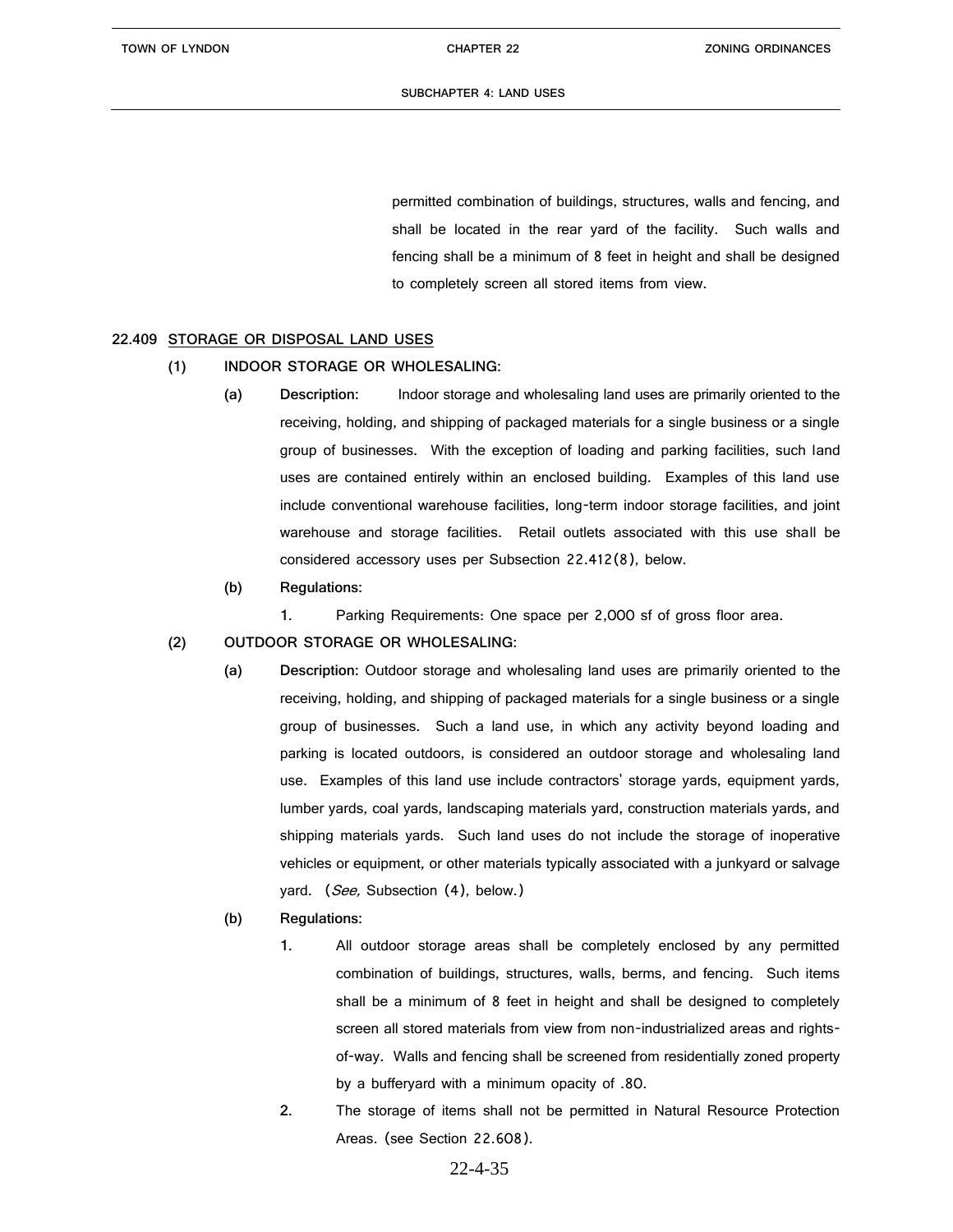- **3.** The storage of items shall not be permitted in required frontage landscaping or bufferyard areas.
- **4.** In no event shall the storage of items reduce or inhibit the use or number of parking stalls provided on the property below the requirement established by the provisions of Section 22.509. If the number of provided parking stalls on the property is already less than the requirement, such storage area shall not further reduce the number of parking stalls already present.
- **5.** Storage areas shall be separated from any vehicular parking or circulation area by a minimum of 10 feet. This separation shall be clearly delimited by a physical separation such as a greenway, curb, fence, or line of planters, or by a clearly marked paved area.
- **6.** Materials being stored shall not interfere in any manner with either on-site or off-site traffic visibility, including potential traffic/traffic and traffic/pedestrian conflicts.
- **7.** Inoperative vehicles or equipment, or other items typically stored in a junkyard or salvage yard, shall not be stored under the provisions of this land use.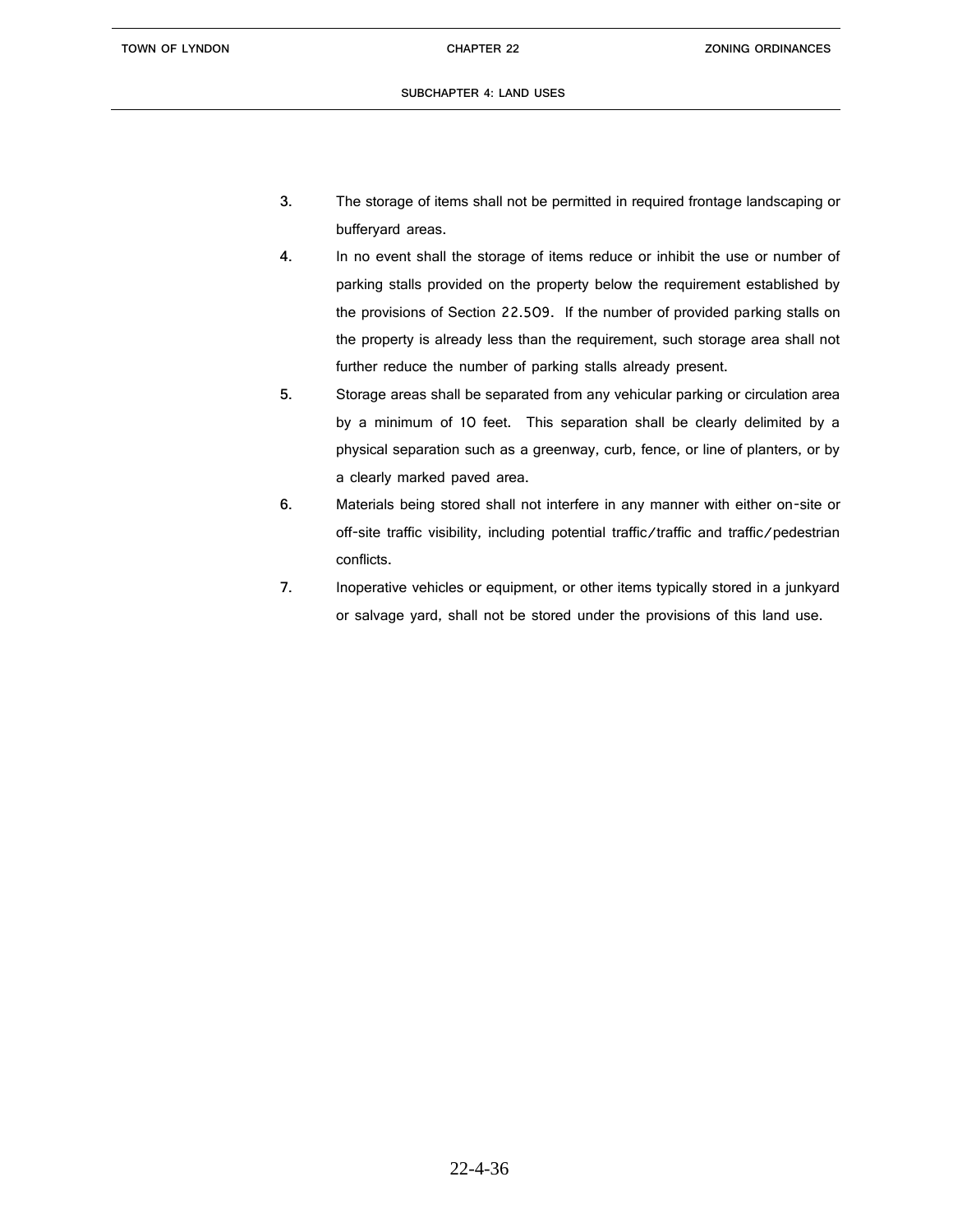- **8.** The facility, exclusive of the outdoor storage areas (see 1 above), shall provide a bufferyard with a minimum opacity of .60 along all property borders abutting residentially zoned property (see Section 22.610).
- **9.** All outdoor storage areas shall be located no closer to a residentially zoned property than the required minimum setback for buildings on the subject property.
- **10.** Parking Requirements: One space for every 10,000 square feet of gross storage area, plus one space per each employee on the largest work shift.

### **(3) PERSONAL STORAGE FACILITY:**

**(a) Description:** Personal storage facilities also known as Amini-warehouses@, are land uses oriented to the indoor storage of items entirely within partitioned buildings having an individual access to each partitioned area. Such storage areas may be available on either a condominium or rental basis.

### **(b) Regulations:**

- **1.** Facility shall be designed so as to minimize adverse visual impacts on nearby developments. The color, exterior materials, and orientation of proposed buildings and structures shall complement surrounding development.
- **2.** Facility shall provide a bufferyard with a minimum opacity of .80 along all property borders abutting residentially zoned property (see Section 22.610).
- **3.** No outside storage or outside over-night parking is permitted.
- **4.** No electrical power shall be run to the storage facilities, except for exterior lighting.
- **5.** Parking Requirements: One space for each employee on the largest work shift.

### **(4) JUNKYARD OR SALVAGE YARD:**

- **(a) Description:** Junkyard or salvage yard facilities are any land or structure used for a salvaging operation including but not limited to: the aboveground, outdoor storage and/or sale of waste paper, rags, scrap metal, and any other discarded materials intended for sale or recycling; and/or the collection, dismantlement, storage, or salvage of 2 or more unlicensed and/or inoperative vehicles. Recycling facilities involving onsite outdoor storage of salvage materials are included in this land use.
- **(b) Regulations:**
	- **1.** Facility shall provide a bufferyard with a minimum opacity of 1.00 along all property borders abutting residentially zoned property (see Section 22.610).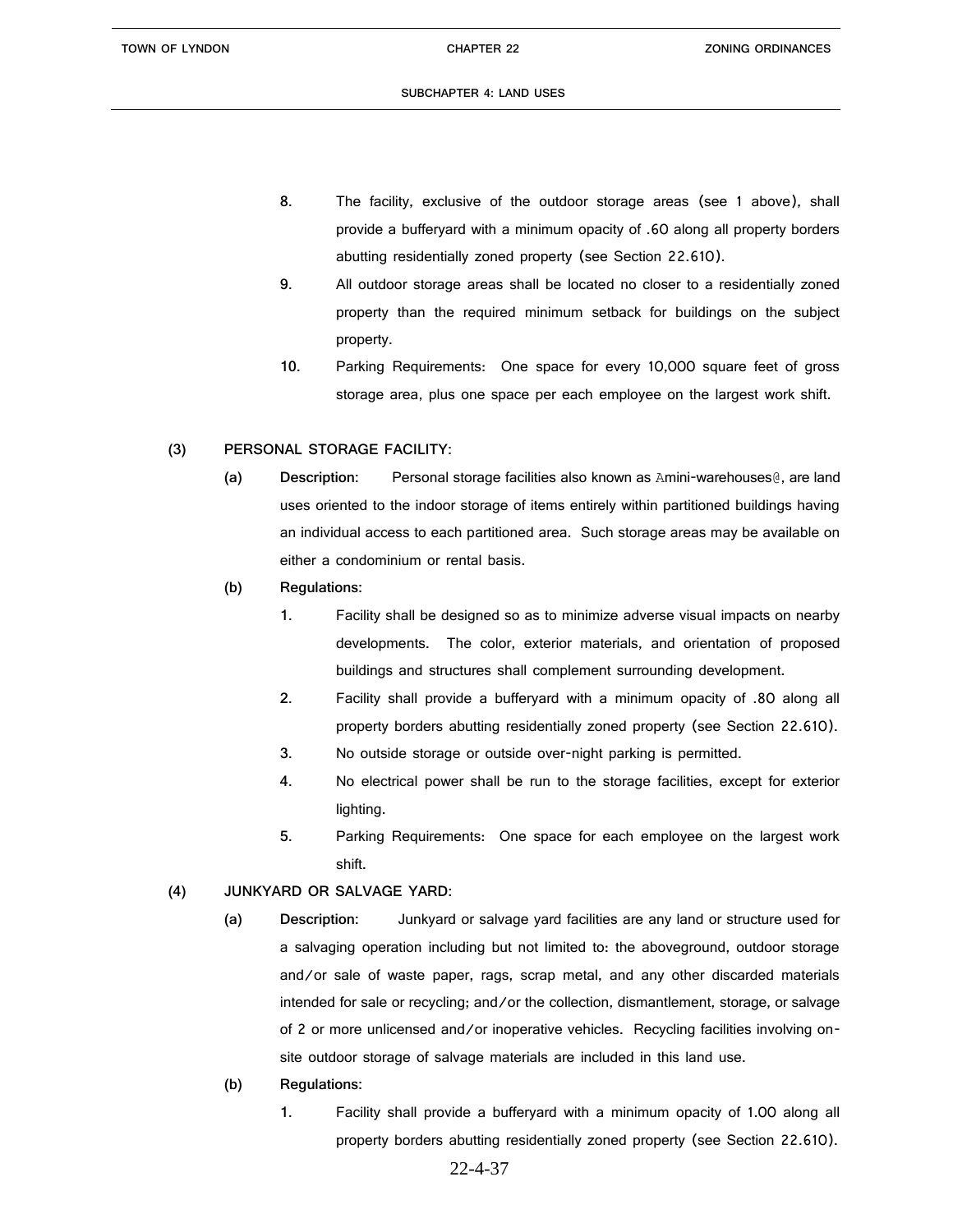- **2.** All buildings, structures, outdoor storage areas, and any other activity areas shall be located a minimum of 100 feet from all lot lines.
- **3.** In no instance shall activity areas be located within a required frontage landscaping or bufferyard areas.
- **4.** Shall not involve the storage, handling or collection of hazardous materials, including any of the materials listed in Section 22.532.
- **5.** Parking Requirements: One space for every 20,000 square feet of gross storage area, plus one space for each employee on the largest work shift.
- **(5) WASTE DISPOSAL FACILITY:**
	- **(a) Description:** Waste disposal facilities are any areas used for the disposal of solid wastes including those defined by Wisconsin Statutes 144.01(15), but not including composting operations (see Subsection (6), below).
	- **(b) Regulations:**
		- **1.** Shall comply with all County, State and Federal regulations.
		- **2.** Facility shall provide a bufferyard with a minimum opacity of 1.00 along all borders of the property (see Section 22.610).
		- **3.** All buildings, structures, and activity areas shall be located a minimum of 300 feet from all lot lines.
		- **4.** Operations shall not involve the on-site holding, storage or disposal of hazardous materials (as defined by Section 22.532) in any manner.
		- **5.** Required site plans shall include detailed site restoration plans, which shall include at minimum, detailed grading and revegetation plans, and a detailed written statement indicating the timetable for such restoration. A surety bond, in an amount equivalent to 110% of the costs determined to be associated with said restoration (as determined by a third party selected by the Committee), shall be filed with the Town by the Petitioner, and shall be held by the Town for the purpose of ensuring that the site is restored to the condition required by the approved Site Plan. (The requirement for said surety is waived for waste disposal facilities owned by public agencies.)
		- **6.** Parking Requirements: One space for each employee on the largest work shift.
- **(6) COMPOSTING OPERATION:**
	- **(a) Description:** Composting operations are any land uses devoted to the collection, storage, processing and or disposal of vegetation not grown on site.
	- **(b) Regulations:** The following regulations apply to all composting operation land uses wherever located in the Extraterritorial Zoning District:
		- **1.** Facility shall provide a bufferyard with a minimum opacity of 1.00 along all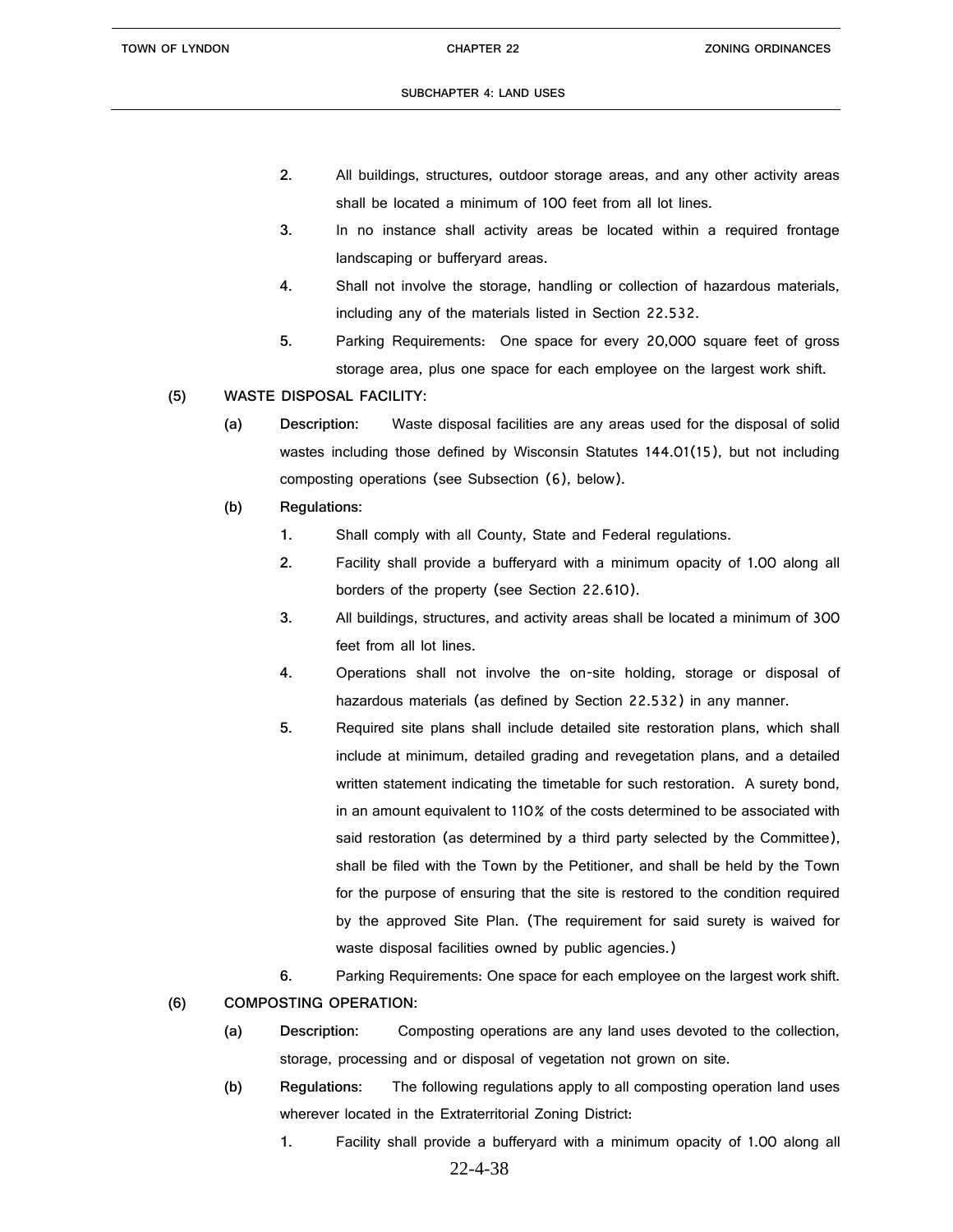borders of the property occupied by non-agricultural land uses (see Section 22.610).

- **2.** All buildings, structures, and activity areas shall be located a minimum of 200 feet from all lot lines.
- **3.** No food scraps or other vermin-attracting materials shall be processed, stored or disposed of on-site.
- **4.** Operations shall not involve the on-site holding, storage or disposal of hazardous wastes (as defined by Section 22.532) in any manner.
- **5.** Parking Requirements: One space for each employee on the largest work shift.

#### **22.410 TRANSPORTATION LAND USES**

### **(1) OFF-SITE PARKING LOT:**

- **(a) Description:** Off-site parking lots are any areas used for the temporary parking of vehicles or trailers which are fully registered, licensed and operative. See also Section 22.509 for additional parking regulations.
- **(b) Regulations:**
	- **1.** Access to an off-site parking lot shall only be permitted to a collector or arterial street.
	- **2.** Access and vehicular circulation shall be designed so as to discourage cutthrough traffic.

### **(2) AIRPORT/HELIPORT:**

- **(a) Description:** Airports and heliports are transportation facilities providing takeoff, landing, servicing, storage and other services to any type of air transportation. The operation of any type of air vehicle (including ultralight aircraft, hang gliders, parasails, and related equipment, but excepting model aircraft) within the jurisdiction of this Chapter shall occur only in conjunction with an approved airport or heliport.
- **(b) Regulations:**
	- **1.** All buildings, structures, outdoor airplane or helicopter storage areas, and any other activity areas shall be located a minimum of 200 feet from all lot lines.
	- **2.** Facility shall provide a bufferyard with a minimum opacity of 1.00 along all borders of the property not otherwise completely screened from activity areas by buildings or structures (see Section 22.610).
	- **3.** Parking Requirements: One space per each employee on the largest work shift, plus one space per every 5 passengers based on average daily ridership, plus one space per every 4 hangers, or fraction thereof.
- **(3) FREIGHT TERMINAL:**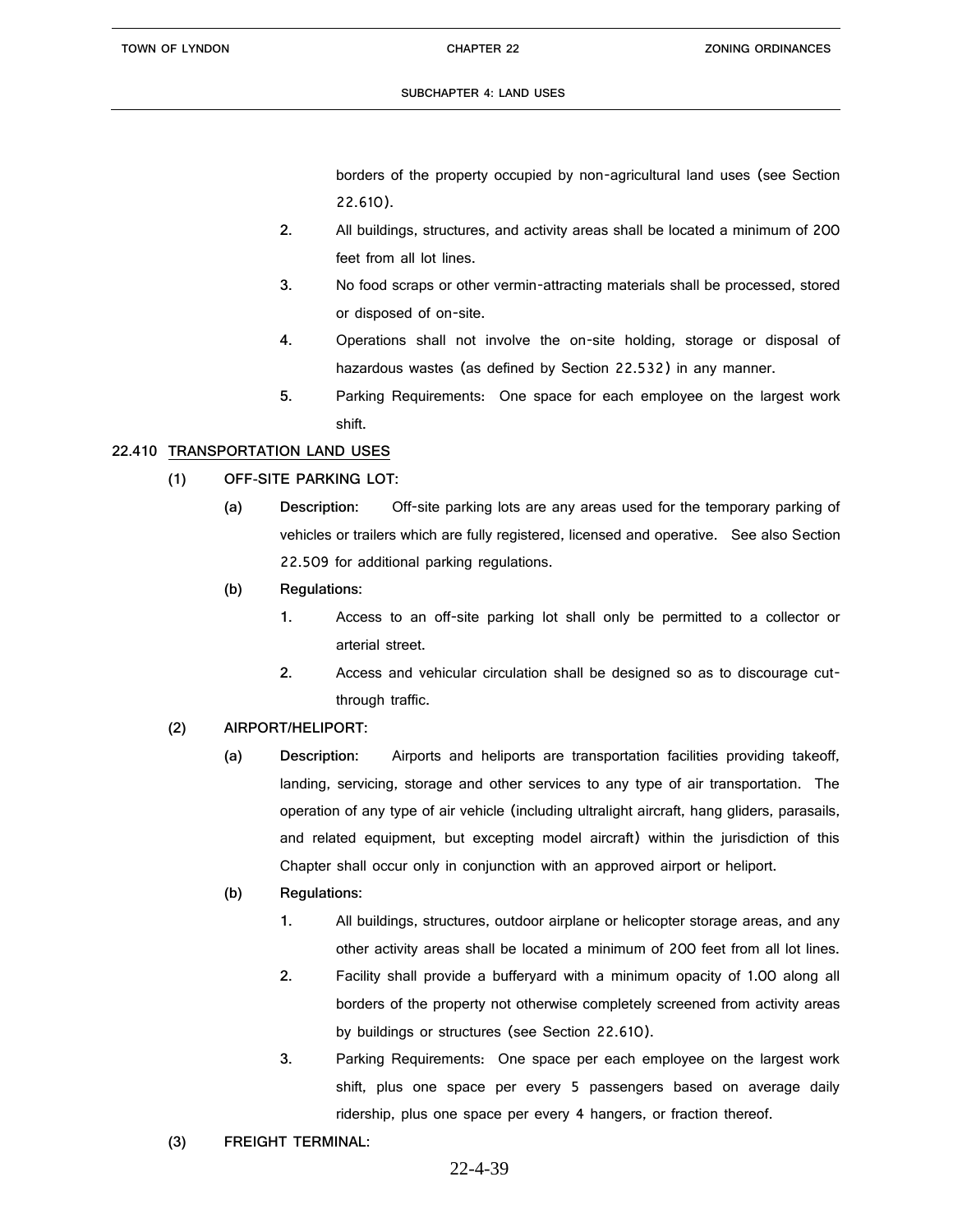- **(a) Description:** Freight terminals are defined as land and buildings used at any end of one or more truck carrier line(s) or route(s), which may have some or all of the following facilities: yards, docks, management offices, storage sheds, buildings and/or outdoor storage areas, freight stations, and truck maintenance and repair facilities, principally serving several or many businesses and always requiring trans-shipment.
- **(b) Regulations:**
	- **1.** Facility shall provide a bufferyard with a minimum opacity of 1.00 along all property borders abutting residentially zoned property (see Section 22.610).
	- **2.** All buildings, structures, outdoor storage areas, and any other activity areas shall be located a minimum of 200 feet from all lot lines abutting residentially zoned property.
	- **3.** In no instance shall activity areas be located within a required frontage landscaping or bufferyard areas.
	- **4.** Parking Requirements: One space per each employee on the largest work shift.
- **(4) DISTRIBUTION CENTER:**
	- **(a) Description:** Distribution centers are facilities oriented to the short term indoor storage and possible repackaging and reshipment of materials. Retail outlets associated with this use shall be considered accessory uses per Subsection 22.412(8).
	- **(b) Regulations:**
		- **1.** Facility shall provide a bufferyard with a minimum opacity of 1.00 along all property borders abutting residentially zoned property (see Section 22.610).
		- **2.** All buildings, structures, outdoor storage areas, and any other activity areas shall be located a minimum of 100 feet from all lot lines abutting residentially zoned property.
		- **3.** In no instance shall activity areas be located within a required frontage landscaping or bufferyard areas.
		- **4.** Parking Requirements: One space per each employee on the largest work shift.

### **(5) INDOOR VEHICLE STORAGE:**

- **(a) Description:** Indoor vehicle storage facilities are detached vehicle storage buildings for non-residential purposes and shall be considered as a principal use building.
- **(b) Regulations:**
	- **1.** All activities shall be conducted entirely within the confines of the building.
	- **2.** This facility will require consideration of a Group Development (Section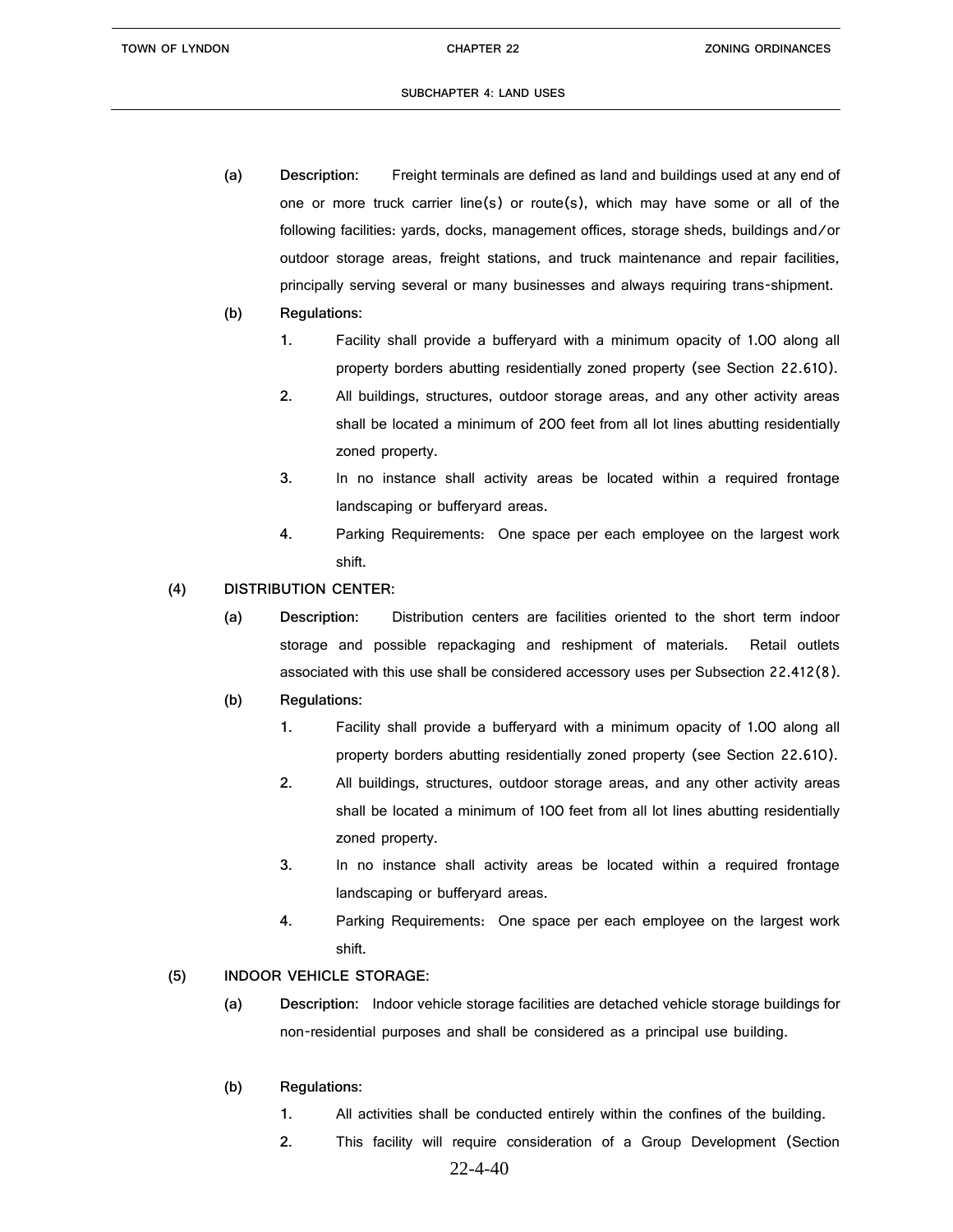**SUBCHAPTER 4: LAND USES**

22.414) if located on the same lot as another principal use building.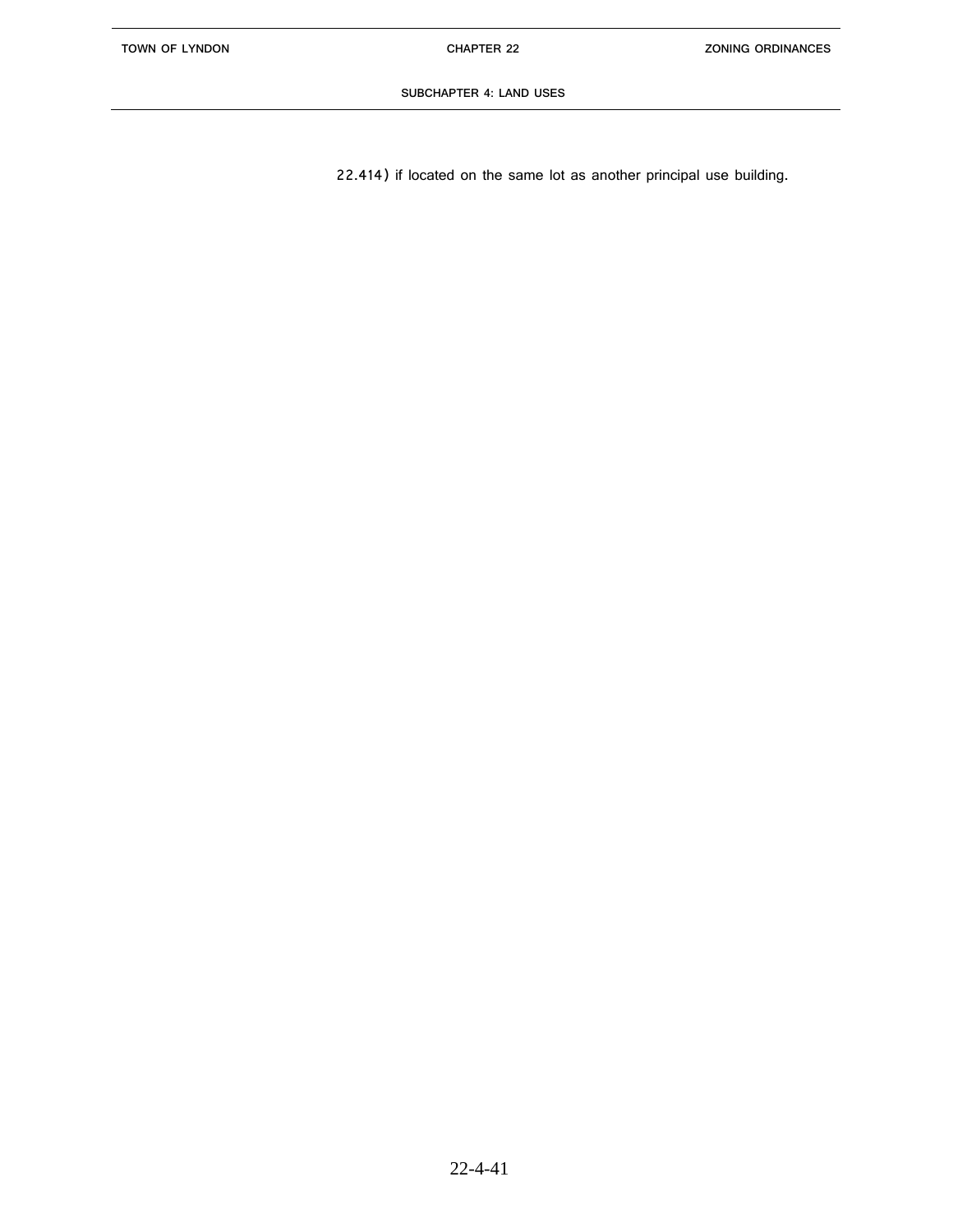**TOWN OF LYNDON CHAPTER 22**

#### **22.411 INDUSTRIAL LAND USES**

- **(1) LIGHT INDUSTRIAL LAND USE:**
	- **(a) Description:** Light industrial land uses are industrial facilities at which all operations (with the exception of loading operations): 1) are conducted entirely within an enclosed building; 2) are not potentially associated with nuisances such as odor, noise, heat, vibration, and radiation which are detectable at the property line; 3) do not pose a significant safety hazard (such as danger of explosion); and 4) comply with all of the performance standards listed for potential nuisances in Subchapter 5.

### **(b) Regulations:**

- **1.** All activities, except loading and unloading, shall be conducted entirely within the confines of a building.
- **2.** Light industrial land uses may conduct retail sales activity as an accessory use provided that the requirements of Subsection 22.412(8), are complied with.
- **3.** Parking Requirements: One space per each employee on the largest work shift.
- **(2) HEAVY INDUSTRIAL LAND USE:**
	- **(a) Description:** Heavy industrial land uses are industrial facilities which do not meet the requirements of ALight Industrial Land uses.@ More specifically, heavy industrial land uses are industrial land uses which may be wholly or partially located outside of an enclosed building; may have the potential to create certain nuisances which are detectable at the property line; and may involve materials which pose a significant safety hazard. Examples of heavy industrial land uses include meat product producers; alcoholic beverage producers; paper, pulp or paperboard producers; chemical and allied product producers (except drug producers) including poison or fertilizer producers; petroleum and coal product producers; asphalt, concrete or cement producers; tanneries; stone, clay or glass product producers; primary metal producers; heavy machinery producers; electrical distribution equipment producers; electrical industrial apparatus producers; transportation vehicle producers; commercial sanitary sewage treatment plants; railroad switching yards; and recycling facilities not involved in the onsite storage of salvage materials.
	- **(b) Regulations:**
		- **1.** Facility shall provide a bufferyard with a minimum opacity of 1.00 along all borders of the property abutting properties which are not zoned Heavy Industrial (see Section 22.610).
		- **2.** All outdoor activity areas shall be located a minimum of 200 feet from residentially zoned property. No materials shall be stacked or otherwise stored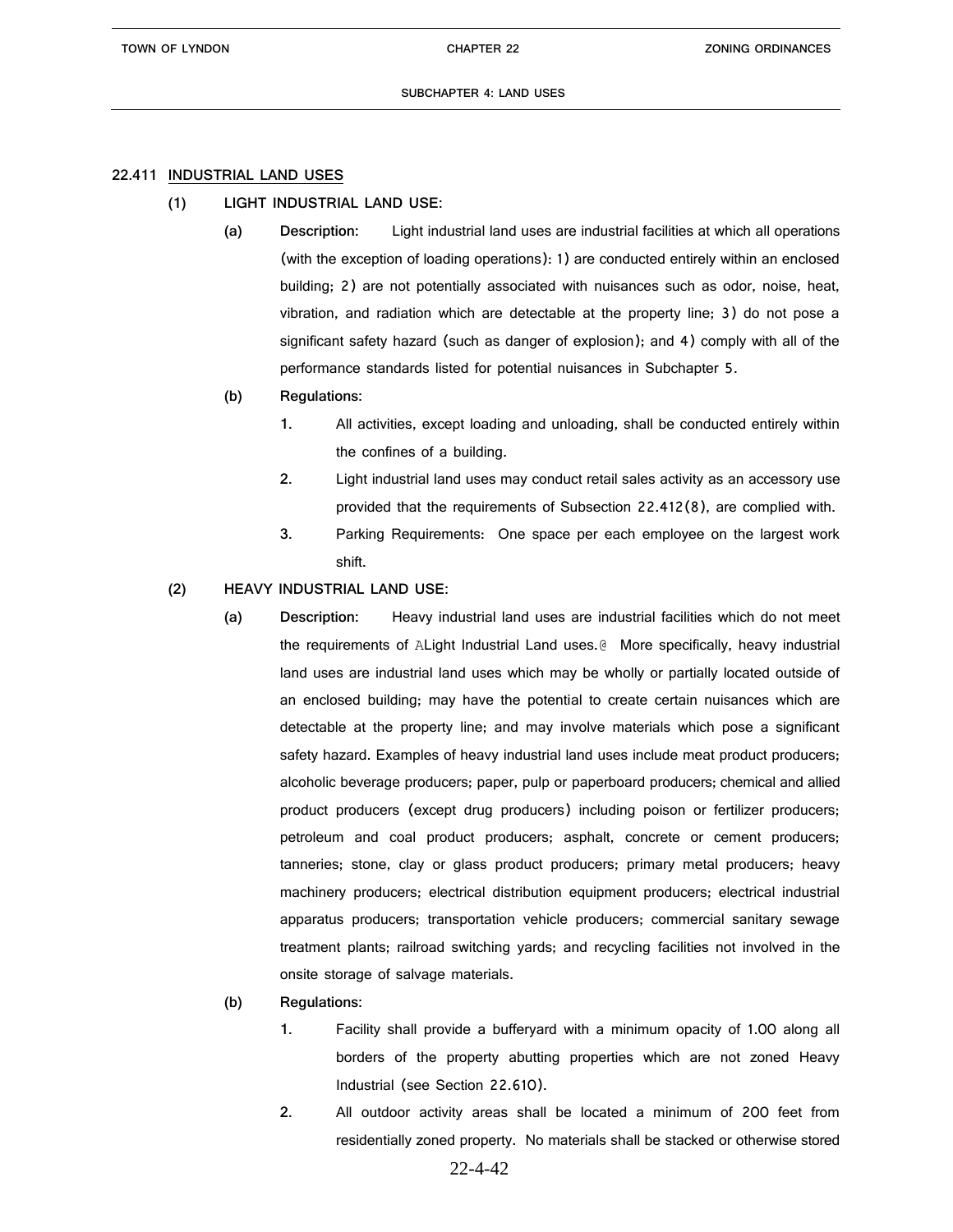so as to be visible over bufferyard screening elements.

- **3.** Heavy industrial land uses shall not exceed the performance standards listed in Subchapter 5.
- **4.** Parking Requirements: One space per each employee on the largest work shift.
- **(3) TOWERS:**
	- **(a) Description:** Towers include all freestanding broadcasting, receiving, or relay structures, wind energy conversion towers, smokestacks, and similar principal land uses; and any office, studio or other land uses directly related to the function of the tower.

#### **(b) Requirements:**

- **1.** Tower shall be located so that there is sufficient radius of clear land around the tower so that its collapse shall be completely contained on the property.
- **2.** The installation and continued maintenance of a bufferyard with a minimum opacity of .80 along property borders abutting residentially zoned property (see Section 22.610).
- **3.** Parking Requirements: One space per employee on the largest work shift.
- **4.** See also, Section 22.535 regarding standards for "Signal Receiving Antennas" and Section 22.536 regarding standards for "Wind Energy Conversion Systems."

#### **22.411 (4) EXTRACTION USE:**

- **(a) Description:** Extraction uses include land uses involving the removal of soil, clay, sand, gravel, rock, minerals, peat, or other material in excess of that required for approved on-site development or agricultural activities.
- **(b) Regulations:**
	- **1.** Shall receive approval from the County prior to action by the Committee, and shall comply with all County, State and Federal regulations.
	- **2.** Facility shall provide a bufferyard with a minimum opacity of 1.00 along all borders of the property (see Section 22.610).
	- **3.** All buildings, structures, and activity areas shall be located a minimum of 300 feet from all lot lines.
	- **4.** Required site plans shall include detailed site restoration plans, which shall include at minimum, detailed grading and re-vegetation plans, and a detailed written statement indicating the timetable for such restoration. A surety bond, in an amount equivalent to 110% of the costs determined to be associated with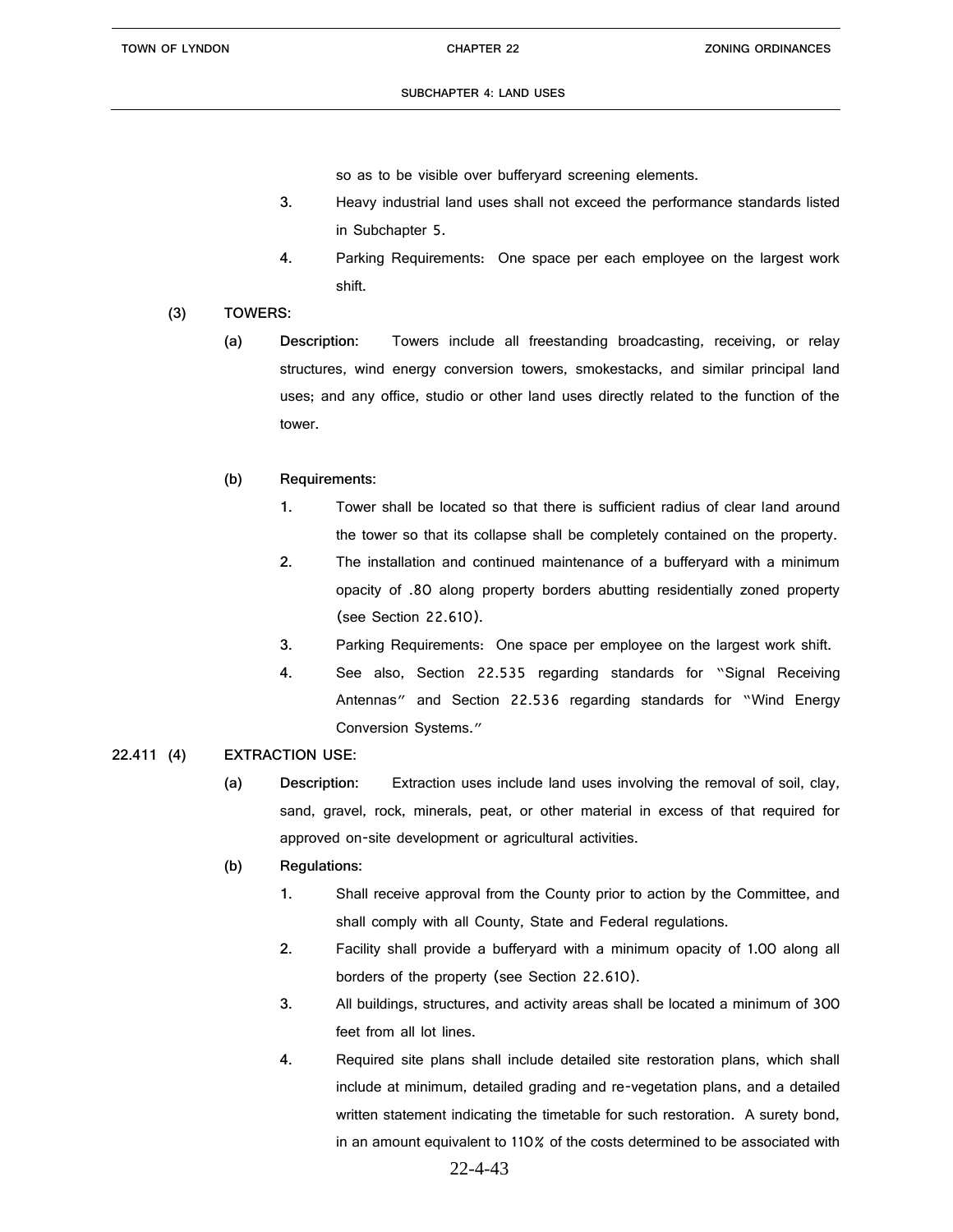said restoration (as determined by a third party selected by the Committee), shall be filed with the Town by the Petitioner (subject to approval by the Zoning Administrator), and shall be held by the Town for the purpose of ensuring that the site is restored to its proposed condition. (The requirement for said surety may be waived for publically-owned extraction or waste disposal facilities.)

**5.** Parking Requirements: One space per each employee on the largest work shift.

### **22.412 ACCESSORY LAND USES**

Accessory uses are land uses which are incidental to the principal use conducted on the subject property. As such, accessory uses can not be conducted or built until the principal use is conducted and built, e.g. in a single-family residential zoning district, an accessory use, such as a garage, can not be built and used before the principal use, the single-family dwelling, is built. Moreover, only those accessory uses listed herein shall be permitted within the jurisdiction of this Chapter. With the exception of a commercial apartment (see (1), below), or a farm residence (see (2), below), in no instance shall an accessory use, cellar, basement, tent or recreational trailer be used as a residence.

### **(1) COMMERCIAL APARTMENT:**

- **(a) Description:** Commercial apartments are dwelling units which are located above the ground floor of a building used for a commercial land use (as designated in section 22.408 above) most typically an office or retail establishment. The primary advantage of commercial apartments is that they are able to share required parking spaces with nonresidential uses.
- **(b) Regulations:**
	- **1.** The gross floor area devoted to commercial apartments shall be counted toward the floor area of a nonresidential development.
	- **2.** A minimum of 1 off-street parking space shall be provided for each bedroom within a commercial apartment.

#### **(2) FARM RESIDENCE:**

- **(a) Description:** A farm residence is a single-family detached dwelling unit located on the same property as any of the principal agricultural land uses listed in Section 22. 406 above.
- **(b) Regulations:** None at this time.
- **(3) DETACHED GARAGE, CARPORT, UTILITY SHED, DETACHED DECK, PLAY STRUCTURE, LAWN ORNAMENT OR SIMILAR MINOR ACCESSORY STRUCTURES:**
	- **(a) Description:** A garage, carport or utility shed is a structure which primarily accommodates the sheltered parking of vehicles and/or maintenance equipment of the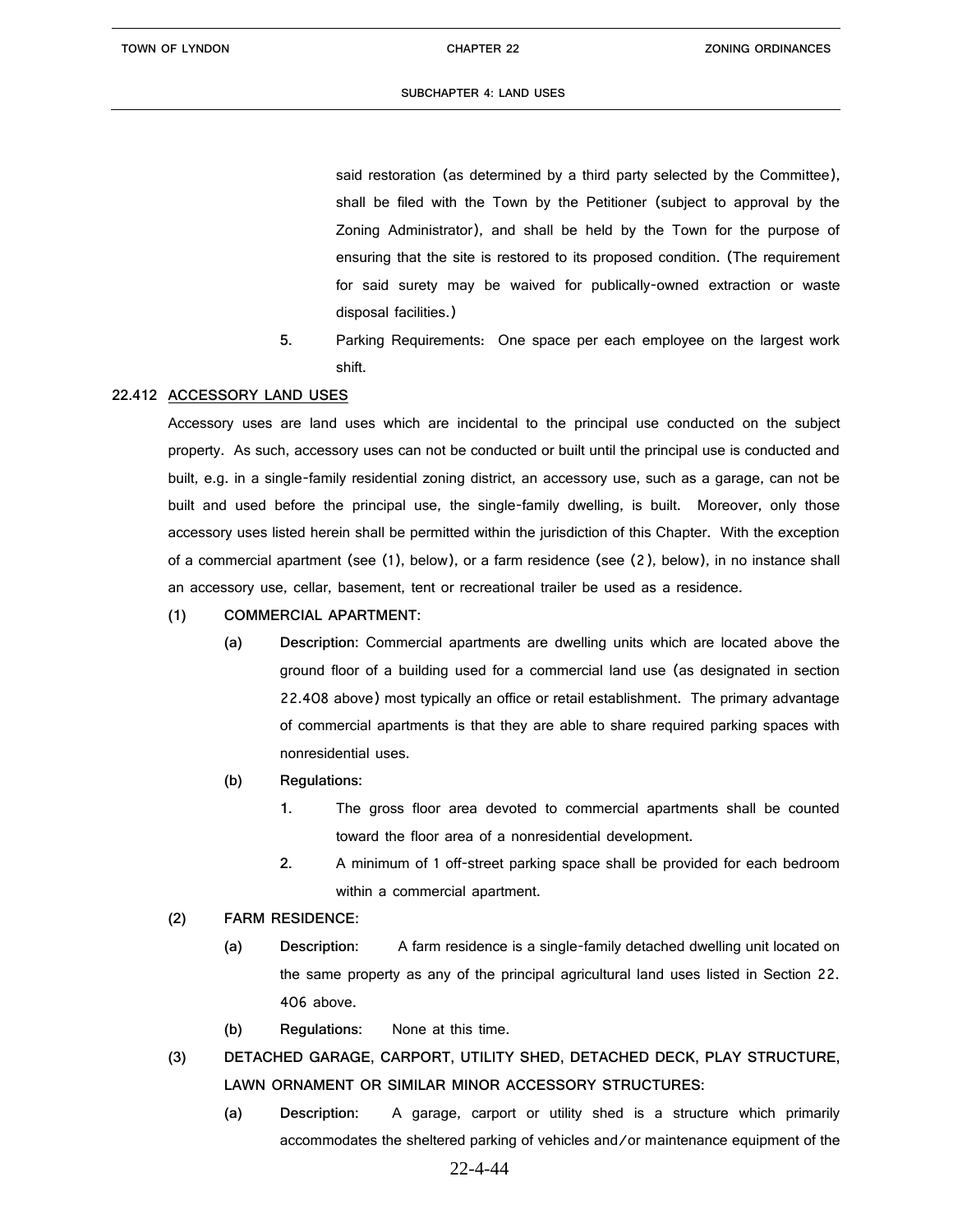#### **SUBCHAPTER 4: LAND USES**

subject property. Play structures, including play houses or elevated play structures and climbing gyms, are used for the entertainment of children. Swing sets, slides, and sand boxes are not considered children=s play structures for purposes of this Section and are not regulated by this Ordinance. This section may be used, in the discretion of the Town, to handle other similar accessory structures, not otherwise specifically covered by this Subchapter 4.

- **(b) Regulations:**
	- **1.** In Zoning Districts where this accessory use is permitted by right, no more than one attached or detached garage, and no more than two accessory structures, shall be permitted by right, except in the AG District where no limit is imposed. More accessory structures may be allowed by conditional use.
	- **2.** In Zoning Districts where this accessory use is permitted by right, all accessory structures shall not exceed a total of 1,600 square feet, except in the AG District where no limit is imposed. Accessory structures exceeding a total of 1,600 square feet may be allowed by conditional use. Under no circumstances shall this accessory use exceed 30% coverage of the rear yard area.
	- **3.** Walks, drives, paved terraces and purely decorative garden accessories such as pools, fountains, statuary, sun dials, flag poles, etc., shall be permitted in setback areas but not closer than three (3) feet to an abutting property line.
	- **4.** Play structures shall not be used for storage or be constructed out of materials that would constitute a nuisance.
	- **5.** Detached structures may be located on the same lot as the principal land use, or on a separate adjacent lot in conjunction with the principall land use.
	- **6.** Except in the AG District, structures shall be constructed of materials and colors which blend with and compliment the primary structures.
	- **7.** See Section 22.539 for requirements applicable to legal, nonconforming garages.

### **(4) COMPANY CAFETERIA:**

- **(a) Description:** A company cafeteria is a food service operation which provides food only to company employees and their guests, which meets State food service requirements, and is located on the same property as a principal land use engaged in an operation other than food service.
- **(b) Regulations:** None at this time.
- **(5) COMPANY PROVIDED ON-SITE RECREATION:**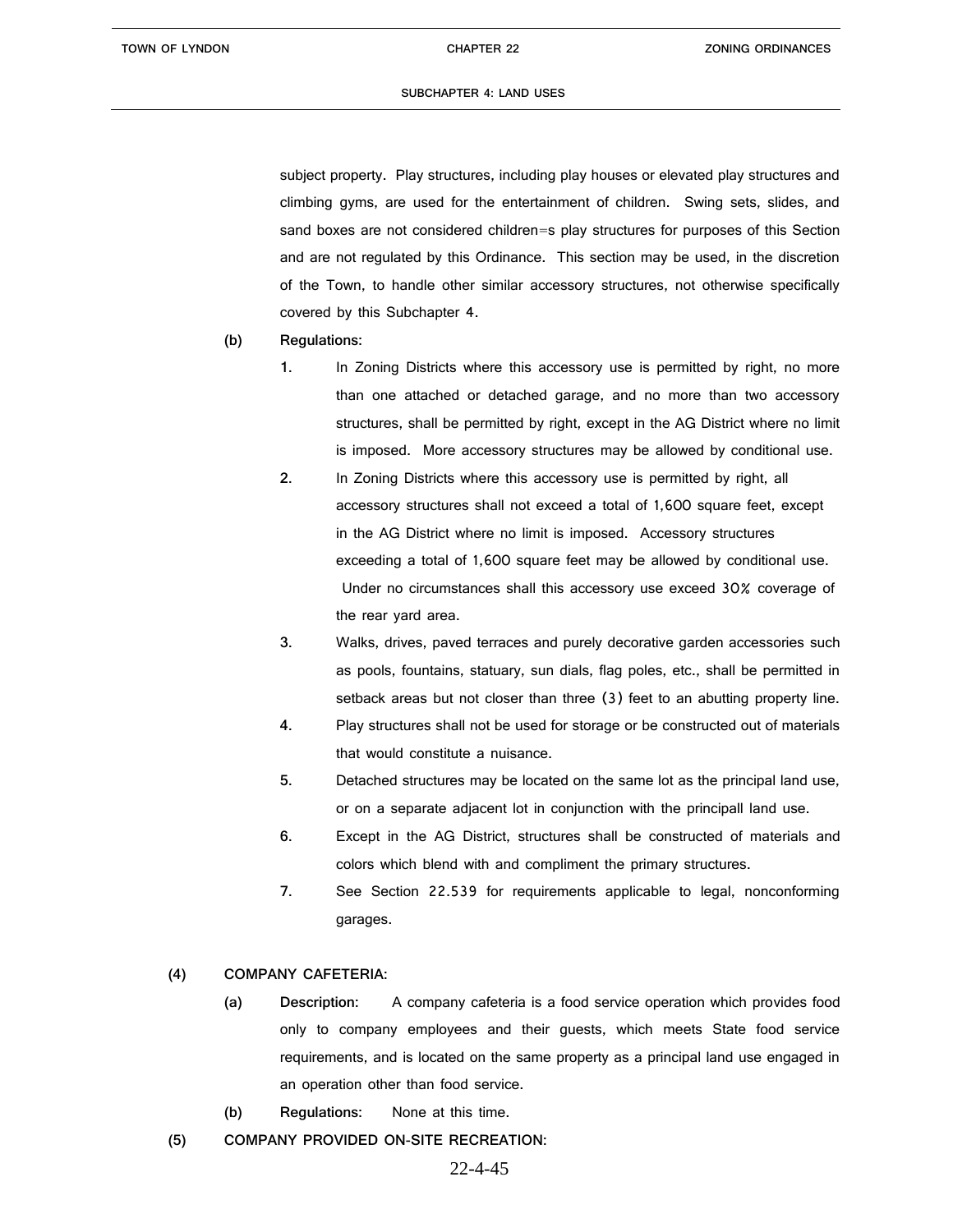**(a) Description:** A company provided on-site recreational facility is any active or passive recreational facility located on the same site as a principal land use, and which is reserved solely for the use of company employees and their guests.

#### **(b) Regulations:**

- **1.** All structures and actively used outdoor areas shall be located a minimum of 50 feet from any residentially zoned property.
- **2.** Outdoor recreation facilities using night lighting and adjoining a residentially zoned property shall install and continually maintain a bufferyard with a minimum opacity of 0.60 (see Section 22.610). Said bufferyard shall be located at the property line adjacent to said residentially zoned property.
- **3.** Facilities using night lighting shall require a conditional use permit.
- **(6) OUTDOOR DISPLAY INCIDENTAL TO INDOOR SALES AND SERVICE (MORE THAN 12 DAYS):**
	- **(a) Description:** See Subsection 22.408(4).
	- **(b) Regulations**:
		- **1.** Shall comply with all conditions of Subsection 22.408(4).
		- **2.** Display area shall not exceed 25% of gross floor area of principal building on the site.
- **(7) IN-VEHICLE SALES & SERVICES INCIDENTAL TO ON-SITE PRINCIPAL LAND USE:**
	- **(a) Description:** See Subsection 22.408(7).
	- **(b) Regulations:**
		- **1.** Shall comply with all conditions of Subsection 22.408(7).
- **(8) INDOOR SALES INCIDENTAL TO STORAGE OR LIGHT INDUSTRIAL LAND USE:**
	- **(a) Description:** These land uses include any retail sales activity conducted exclusively indoors which is incidental to a principal land use such as warehousing, wholesaling or any light industrial land use, on the same site.
	- **(b) Regulations:**
		- **1.** Adequate parking, per the requirements of Section 22.509, shall be provided for customers. Said parking shall be in addition to that required for the principal land use.
		- **2.** The total area devoted to sales activity shall not exceed 25% of the total area of the buildings on the property.
		- **3.** Shall provide restroom facilities directly accessible from retail sales area.
		- **4.** Retail sales area shall be physically separated by a wall from other activity areas.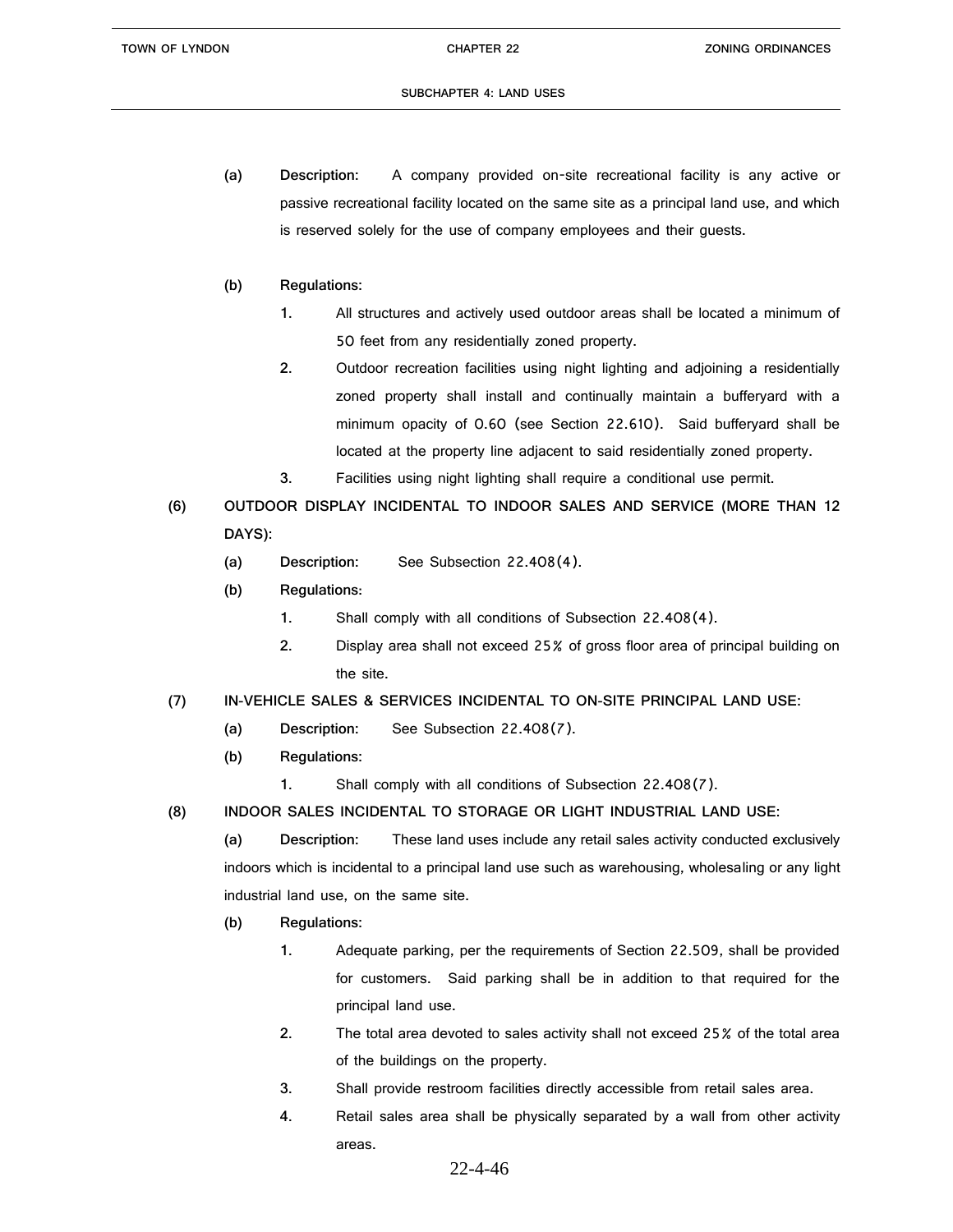- **(9) LIGHT INDUSTRIAL ACTIVITIES INCIDENTAL TO INDOOR SALES OR SERVICE LAND USE:**
	- **(a) Description:** These land uses include any light industrial activity conducted exclusively indoors which is incidental to a principal land use such as indoor sales or service, on the same site.

#### **(b) Regulations:**

- **1.** The total area devoted to light industrial activity shall not exceed 15% of the total area of the buildings on the property, or 5,000 square feet, whichever is less.
- **2.** Production area shall be physically separated by a wall from other activity areas and shall be soundproofed to the level required by Section 22.517 for all adjacent properties.

### **(10) HOME OCCUPATION:**

**(a) Description:** Home occupations are small home-based family or professional businesses, performed on a parcel having a single-family detached residence, which comply with the following requirements. Examples include personal and professional services, and handicrafts.

### **(b) Regulations:**

- **1.** It is the intent of this Section to provide a means to accommodate a small home-based family or professional business without the necessity of a rezoning from a residential to a commercial district. Approval of a physical expansion of a home or accessory building to accommodate a growing occupation is beyond the limitations of this Section and is not to be anticipated. Hence, once a home occupation out-grows the existing buildings, relocation of the business to an area that is appropriately zoned may be necessary.
- **2.** The home occupation shall be conducted only within the enclosed area of the dwelling unit or accessory buildings.
- **3.** There shall be no exterior alterations which change the character of the home as a dwelling and/or exterior evidence of the home occupation other than those signs permitted in the district.
- **4.** No storage or display of materials, goods, supplies, or equipment related to the operation of the home occupation shall be visible outside any structures located on the premises.
- **5.** No home occupation use shall create smoke, odor, glare, noise, dust, vibration, fire hazard, small electrical interference or any other nuisance not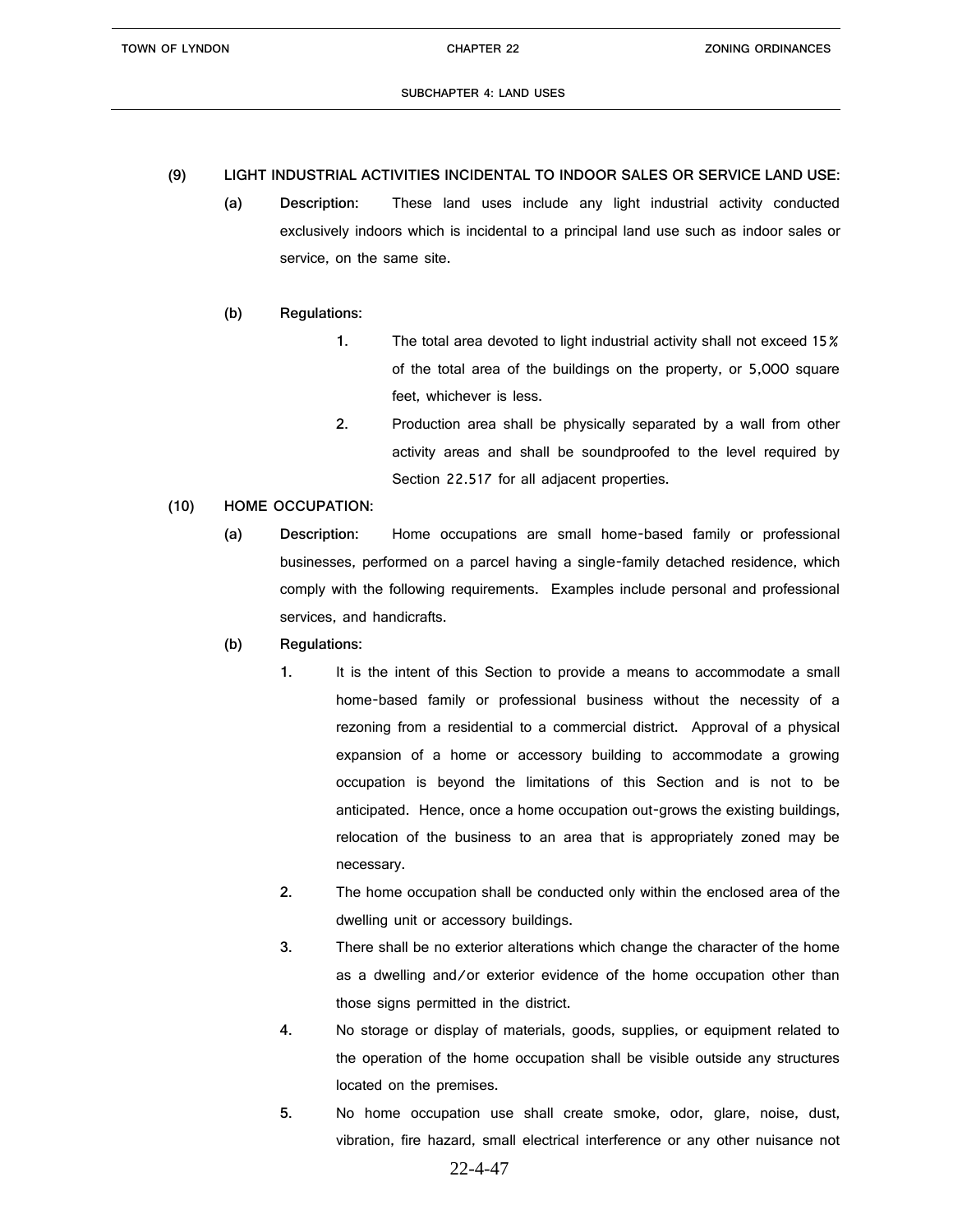normally associated with the average residential use in the district.

- **6.** Only one (1) sign may be used to indicate the type of occupation or business. Such sign shall not be illuminated and shall not exceed 16 square feet.
- **7.** The use shall not involve the use of commercial vehicles for more than occasional delivery of materials to or from the premises.
- **8.** A permitted home occupation is restricted to a service-oriented business prohibiting the manufacturing of items or products or the sale of items or products on the premises. Examples of service-oriented businesses include, but are not limited to, computer programming, accounting, insurance agency and computer-based consulting and clerical services. Other home occupations which are not service-oriented businesses may be permitted by conditional use.
- **9.** A permitted home occupation shall not occupy more than thirty percent (30%) of the floor area of the dwelling, or 30% of any accessory structure.
- **10.** Persons employed by a permitted home occupation shall be limited to the resident family members and no more than one non-resident employee.
- **11.** Under no circumstances shall a vehicle repair or body work business qualify as a home occupation.
- **12.** The Committee may approve, by conditional use, home occupations in residential districts which do not meet standards 1. through 11. above.

### **(11) FAMILY DAY CARE HOME (4 TO 8 CHILDREN):**

- **(a) Description:** Family day care homes are occupied residences in which a qualified person or persons provide child care for 4 to 8 children. The care of less than 4 children is not subject to the regulations of this Chapter. (See, Section 66.1017, Wis. Stats).
- **(b) Regulations:** See State Statues and regulations.
- **(12) INTERMEDIATE DAY CARE HOME (9 TO 15 CHILDREN):**
	- **(a) Description:** Intermediate day care homes are occupied residences in which a qualified person or persons provide child care for 9 to 15 children.
	- **(b) Regulations:** See State Statues and regulations.
- **(13) MIGRANT LABOR CAMP:**
	- **(a) Description:** Migrant labor camps include any facility subject to the regulation of Wisconsin Statutes 103.90.
	- **(b) Regulations:**
		- **1.** Shall be surrounded by a bufferyard with a minimum opacity of .60 along all property lines adjacent to all properties in residential, office, or commercial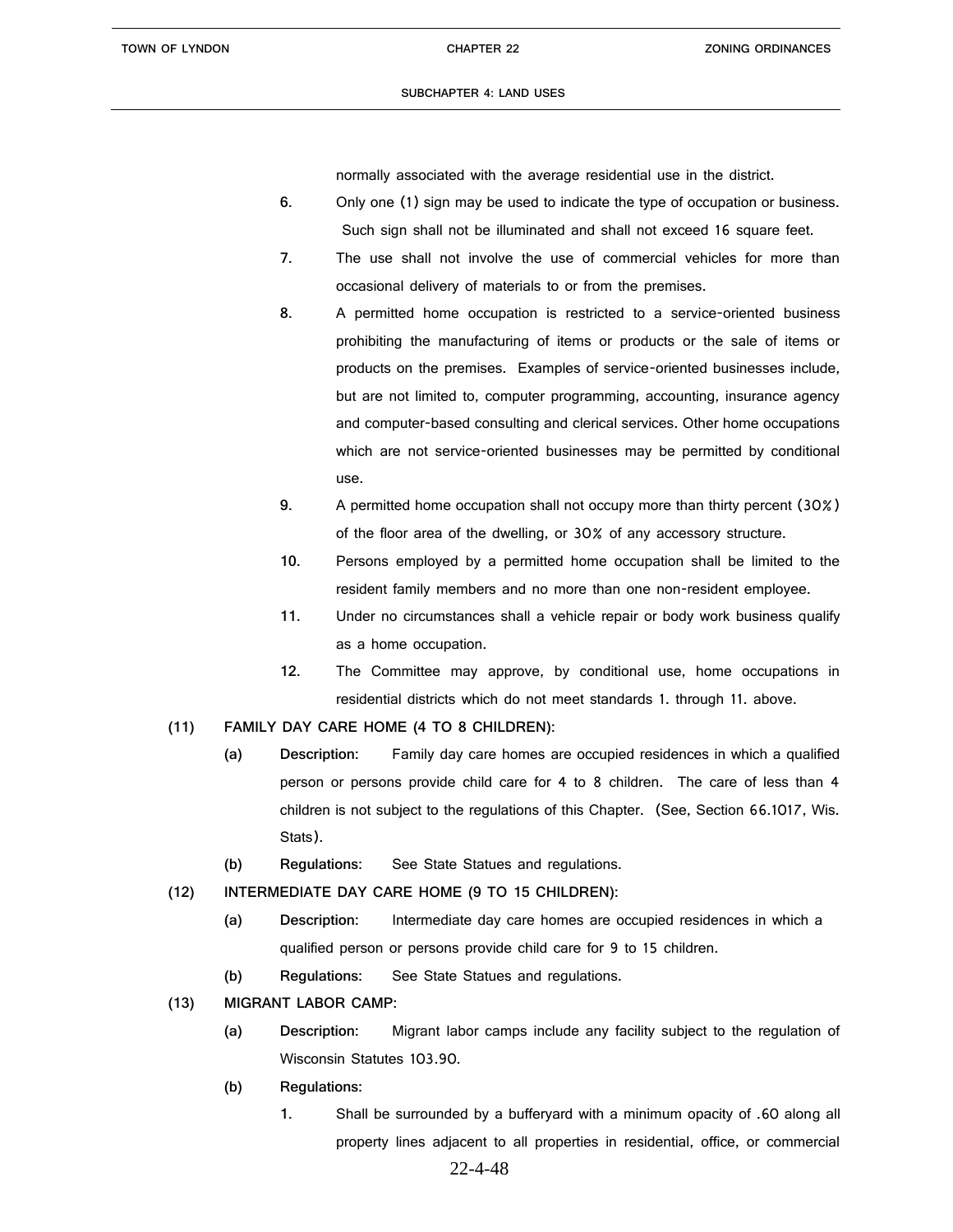#### **SUBCHAPTER 4: LAND USES**

zoning districts (see Section 22.610).

- **2.** Migrant labor camp shall be an accessory use to an active principal use, under the same ownership.
- **(14) ON-SITE PARKING LOT:**
	- **(a) Description:** On-site parking lots are any areas located on the same site as the principal land use which are used for the temporary parking of vehicles which are fully registered, licensed, and operable.
	- **(b) Regulations:**
		- **1.** Access and vehicular circulation shall be designed so as to discourage cutthrough traffic.

### **(15) PRIVATE RESIDENTIAL RECREATIONAL FACILITY:**

**(a) Description:** This land use includes all large active outdoor recreational facilities located on a private residential lot which are not otherwise listed. Common examples of these accessory uses include swing sets, tree houses, basketball courts, tennis courts, swimming pools, and large recreation-type equipment.

### **(b) Regulations:**

- **1.** Swimming pools shall be regulated by the performance standards provided in Section 22.537.
- **2.** Tree houses and similar platforms shall not exceed a platform height of eight feet and shall be setback twice their elevation from any property line.
- **3.** Lighting shall be controlled so that light levels at said property line are limited to 0.5 foot candles or less (see Section 22.514).
- **4.** All private residential recreation facilities and their attendant structures shall comply with the bulk requirements for accessory structures. (See Subchapter 2)

### **(16) PRIVATE RESIDENTIAL KENNEL:**

- **(a) Description:** A maximum of 3 dogs (over 6 months of age) are permitted by right for any 1 residential unit. Any residence housing more than 3 dogs shall be considered a private residential kennel, and such a kennel shall require licensing by the Township. (See, 10.207). In addition to those requirements, a private residential kennel shall meet the following requirements.
- **(b) Regulations:**
	- **1.** For any number over 3 animals, one additional animal per 5 acres shall be permitted.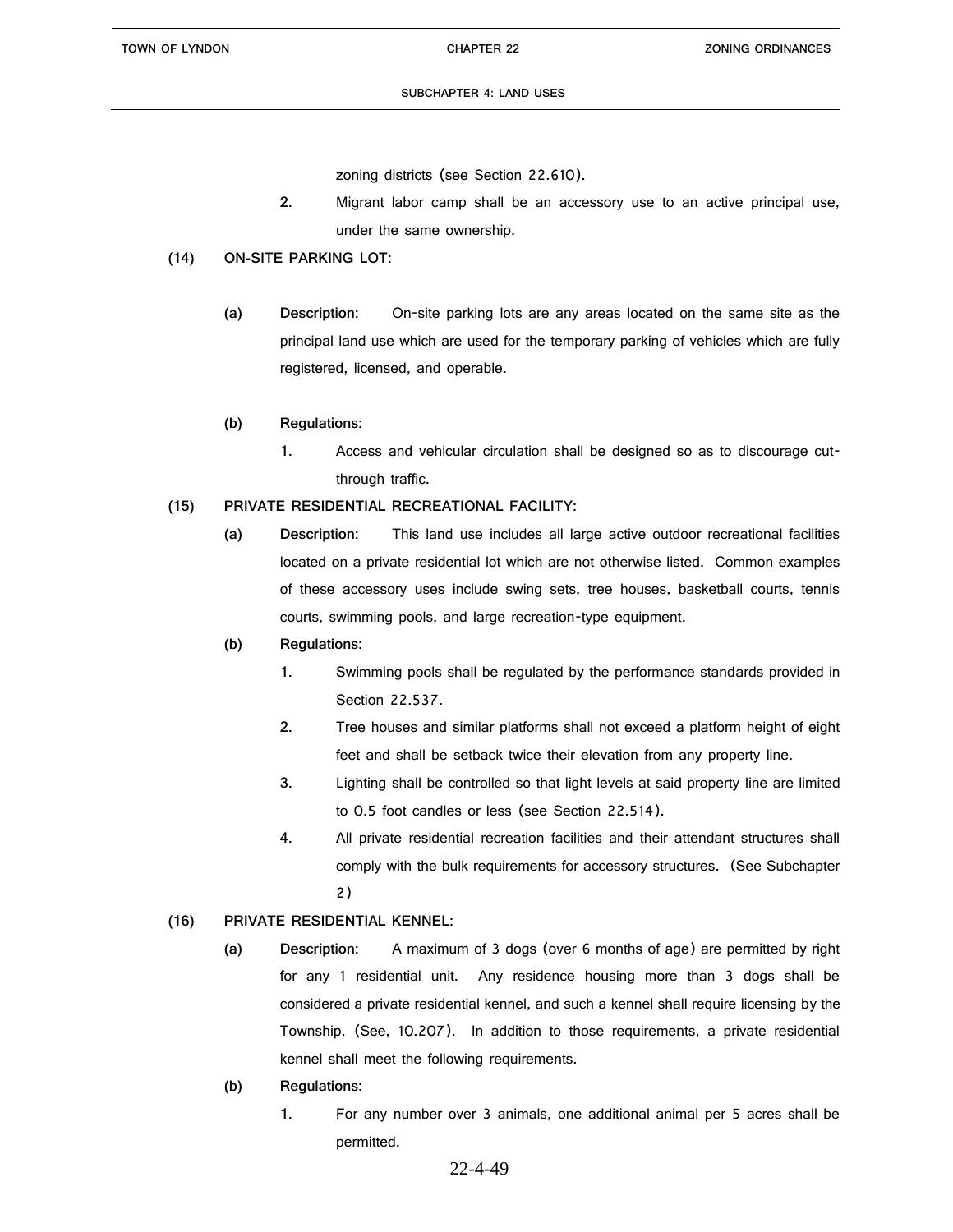**2.** Outdoor containments or enclosures for animals shall be located a minimum of 100 feet from any lot line and shall be screened from adjacent properties.

### **(17) PRIVATE RESIDENTIAL STABLE:**

- **(a) Description:** A private residential stable is a structure facilitating the keeping of horses (or similar animals) on the same site as a residential dwelling.
- **(b) Regulations:**
	- **1.** A minimum lot area of 5 acres is required for a private residential stable.
	- **2.** A maximum of one horse per acre.
	- **3.** Outdoor containments for animals shall be located a minimum of 200 feet from any residentially zoned property, and shall be screened with a bufferyard with a minimum opacity of .60 along the borders abutting residentially zoned property.
	- **4.** The requirements of Subsection 22.408(10) shall also apply to private residential stables.

#### **(18) DRAINAGE STRUCTURE:**

- **(a) Description:** These land uses include all improvements to collect, retain, direct and control storm water drainage, including, but not limited to swales, ditches, culverts, drains, tiles, gutters, levees, basins, detention or retention facilities, impoundments, and dams intended to effect the direction, rate and/or volume of stormwater runoff, snow melt, and/or channelized flows across, within and/or away from a site.
- **(b) Regulations:**
	- **1.** In all Natural Resource Protection Overlay Districts, non-native vegetation shall not be restored, except where otherwise deemed necessary by the Town.
	- **2.** Any drainage improvement shall not increase the rate or volume of discharge from the subject property onto any adjacent properties, except where regional stormwater management facilities such as storm sewers and retention or detention facilities are in place to serve the subject property.
- **(19) FILLING:**
	- **(a) Description:** Filling includes any activity in an area over 4,000 square feet, or greater than 500 cubic yards of fill, involving the modification of the earth's surface above that in its undisturbed state.
	- **(b) Regulations:**
		- **1.** In all Natural Resource Protection Overlay Districts, native vegetation shall be restored to the extent practicable.
		- **2.** Shall not alter drainage onto other properties.
		- **3.** Shall not impede on-site drainage.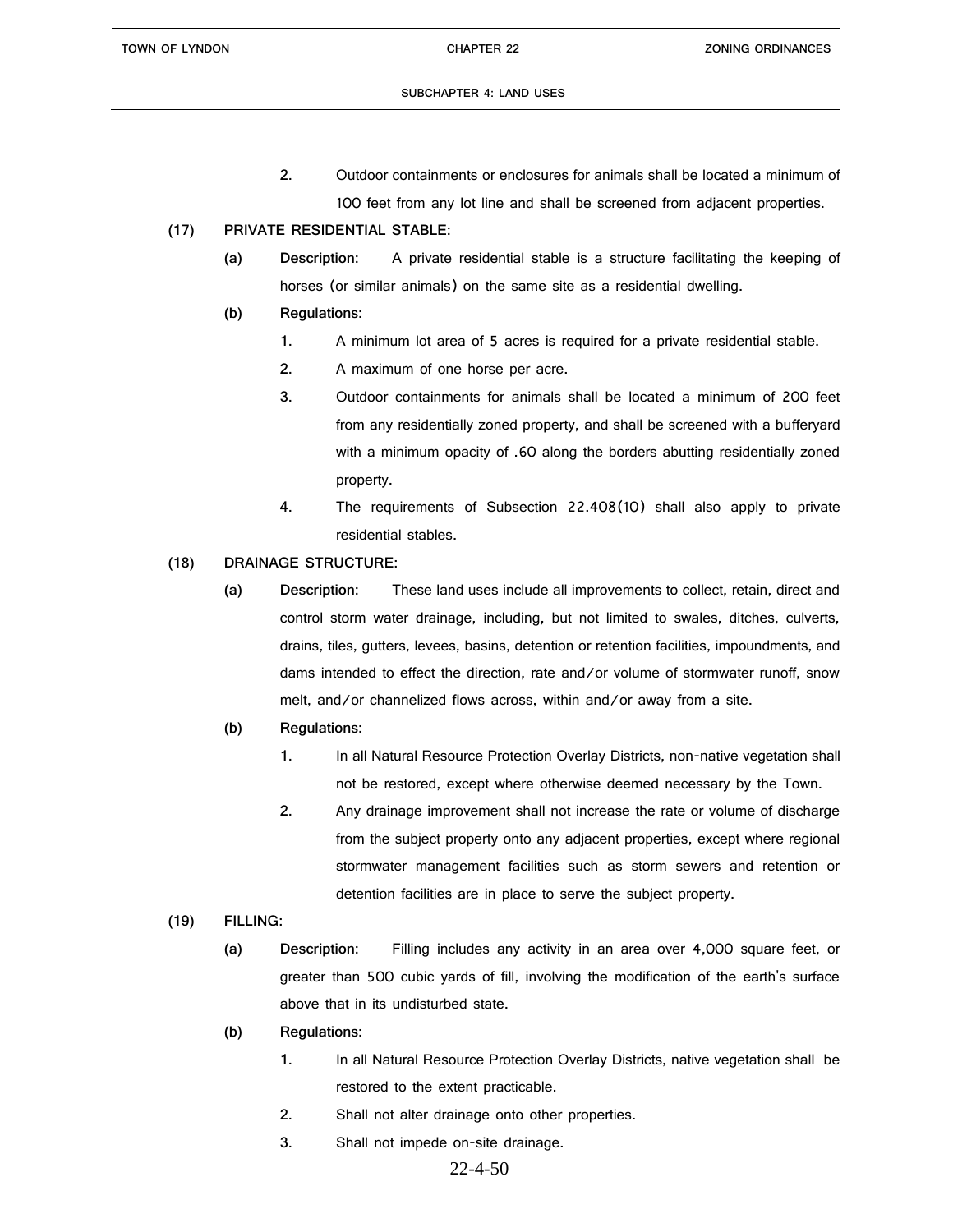**4.** Shall comply with provisions of the Subdivision Ordinance.

**(20) MULTIPLE-USER SEPTIC DISPOSAL SYSTEM:**

- **(a) Description:** This land use includes any State-enabled, County-approved septic disposal system, which is designed or constructed to service more than 1 parcel.
- **(b) Regulations:**
	- **1.** See County regulations.
- **(21) CARETAKER'S RESIDENCE:**
	- **(a) Description:** This land use includes any residential unit which provides permanent housing for a caretaker of the subject property in either an attached or detached configuration.
	- **(b) Regulations:**
		- **1.** Shall provide housing only for on-site caretaker and his/her family.
- **(22) CULTIVATION:**
	- **(a) Description:** See Section 22.406(1) above.
	- **(b) Regulations:** (None at this time)
- **(23) PASSIVE OUTDOOR PUBLIC RECREATIONAL AREA:**
	- **(a) Description:** See Section 22.407(1).
	- **(b) Regulations:**
		- **1.** Parking requirements: One space per four expected patrons at maximum capacity for any use requiring over five spaces.
		- **2.** In Natural Resource Protection Areas,
			- **a.** limited to a 20 foot wide area.
			- **b.** Non-native vegetation shall not be permitted to spread into permanently protected natural resource areas beyond said 20 foot wide area.

## **(24) ACTIVE OUTDOOR PUBLIC RECREATIONAL AREA:**

- **(a) Description:** See Section 22.407(2).
- **(b) Regulations:**
	- **1.** The regulations of Section 22.407(2)(b) are incorporated herein by reference.
	- **2.** In Natural Resource Protection Areas, non-native vegetation shall not be permitted to spread into permanently protected natural resource areas.
- **(25) OUTDOOR INSTITUTIONAL:**
	- **(a) Description:** See Section 22.407(4).
	- **(b) Regulations:**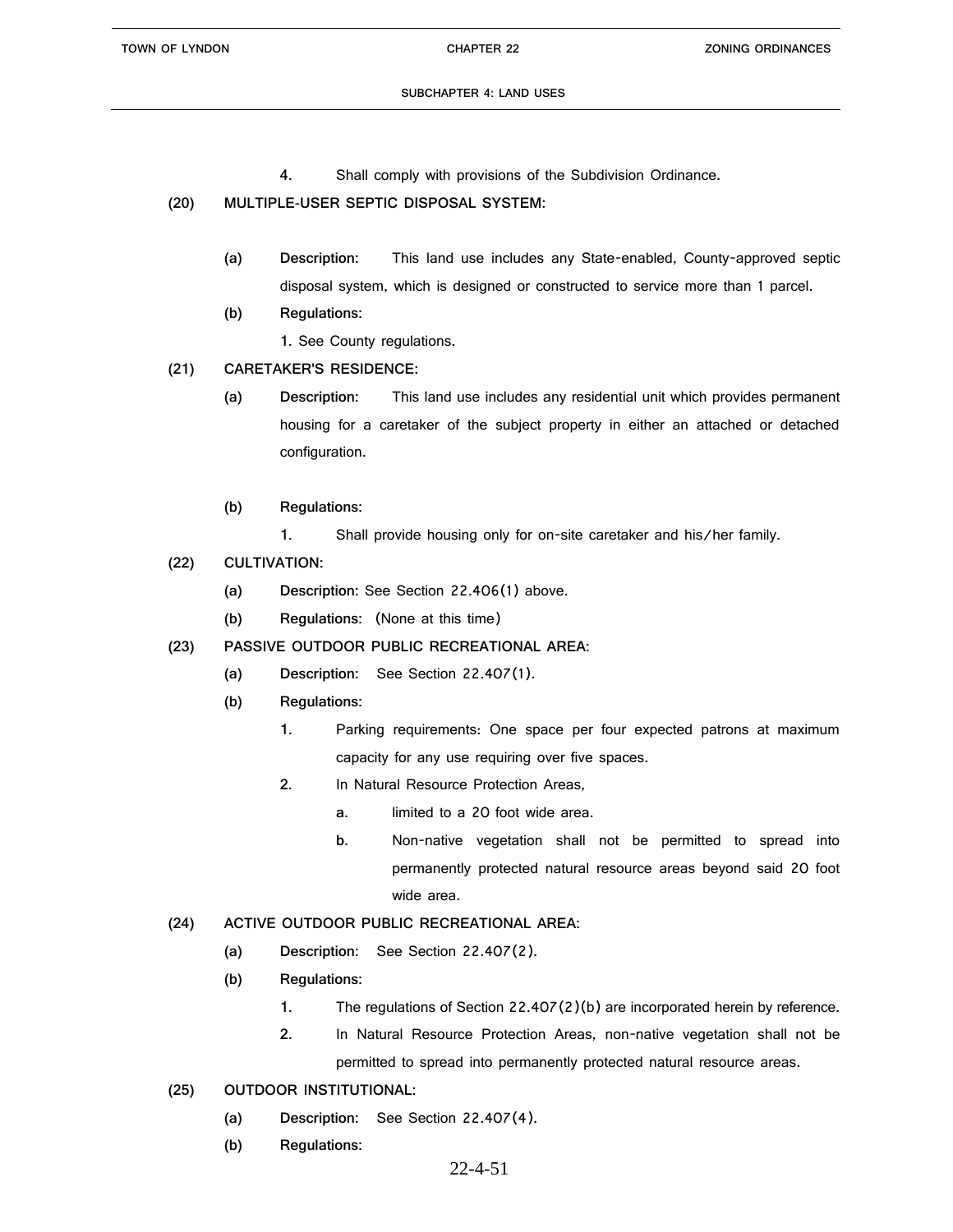- **1.** The regulations of Section 22.407(4)(b) are incorporated herein by reference.
- **2.** In Natural Resource Protection Areas, non-native vegetation shall not be permitted to spread into permanently protected natural resource areas.
- **(26) ROAD, BRIDGE, and/or APPURTENANCES THERETO:**
	- **(a) Description:** Public and private roads, streets and bridges, including all appurtenances incidental and customary thereto, such as sidewalks, curb and gutter, utilities, lighting, etc.
	- **(b) Regulations:** (None at this time).
- **(27) UTILITY LINES AND RELATED FACILITIES:**
	- **(a) Description:** Public and private utilities, such as underground and overhead electric lines, gas pipelines, sanitary sewer lines, water lines, storm water drainage pipes and ponds, etc.
	- **(b) Regulations:** (None at this time)
- **(28) PIERS AND WHARFS:**
	- **(a) Description:** Public and private piers, docks, boat ramps, and wharfs. This does not include boat houses or storage facilities for piers, boats, etc.
	- **(b) Regulations:**
		- **1.** See the requirements of the DNR or any State laws or regulations applicable to piers and wharfs.

### **(29) OUTDOOR COMMERCIAL ENTERTAINMENT:**

- **(a) Description:** This land use is identical to the land use described in Section 22.408(9) above, except this land use must be accessory to the principal use on the property. (See Definition of AAccessory Use.@) If the proposed outdoor commercial entertainment is a free-standing operation which charges a separate fee from the principal land use, then the entertainment is probably not a Aaccessory use,@ and should be treated as a separate Aprincipal use.@
- **(b) Regulations:** The regulations of 22.408(9) are incorporated herein by reference.

## **(30) COMMERCIAL ANIMAL BOARDING:**

- **(a) Description:** See section 22.408(10)
- **(b) Regulations:** 
	- **1.** The regulations of 22.408(10) are incorporated herein.
	- **2.** No more than 1 horse or large animal per acre.
	- **3.** Minimum of 5 acres.
	- **4.** Outdoor containment of animals shall be at least 100 feet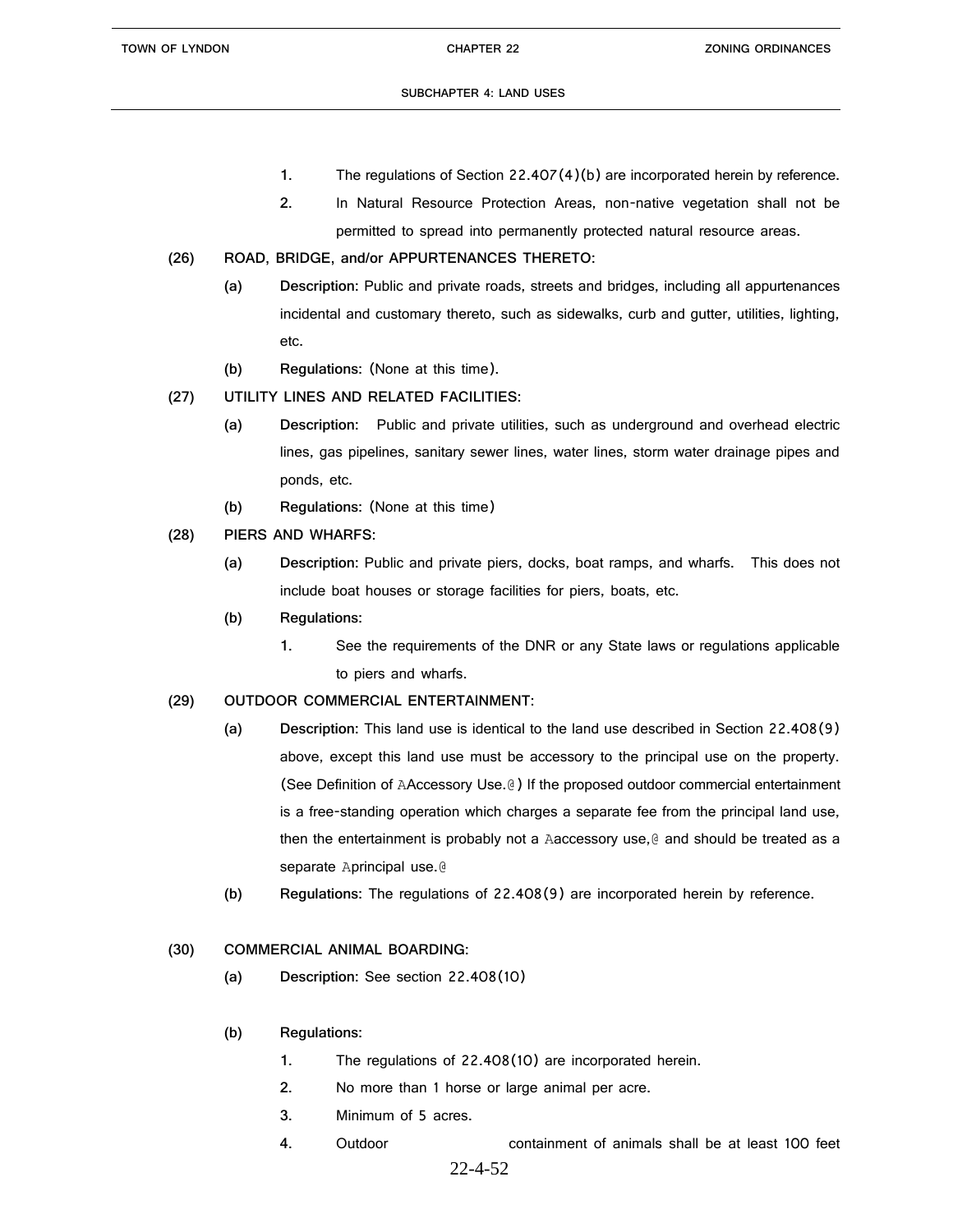#### **SUBCHAPTER 4: LAND USES**

from lot line.

- **(31) TOWERS:**
	- **(a) Description:** See 22.411(3)
	- **(b) Regulations:**
		- **1.** The tower must be setback from all lot lines a distance of 3 times the height of the tower.
		- **2.** Use of the tower must be directly related to the principal use on the subject property.
- **(32) CAMPING UNIT:**
	- **(a) Description:** Travel trailers, recreational vehicles (RVs), motor homes, fifth wheelers, pop-up campers, or other mobile or portable shelters or vehicles which are designed and customarily used for temporary, mobile, human dwelling (but not including tent camping).
	- **(b) Regulations:**
		- **1.** No camping unit may be placed, parked, stored, or occupied within the Town unless
			- **a.** it is located in a Campground (22.407(14)), or
			- **b.** it is exclusively used as a Contractor=s Project Office (22.413(3)) temporary land use; or
			- **c.** it is unoccupied and is exclusively offered Afor sale@ at an Outdoor Display (22.408(4)) commercial land use, provided the business conducting the outdoor display is customarily engaged in the business of selling camping units; or
			- **d.** it is located inside a structure (e.g. it is stored in a barn or garage); or
			- **e.** it is located outside and meets all the following requirements:
				- (1) the camping unit is located on real estate which has an occupied permanent residence, and
				- (2) the camping unit is owned by the owner of the real estate, and
				- (2) the landowner does not allow anyone to occupy the camping unit, on the above-referenced real estate, for more than 30 days per calendar year, and
				- (3) the landowner has only 1 camping unit per residence, except a landowner with a permanent residence may allow guest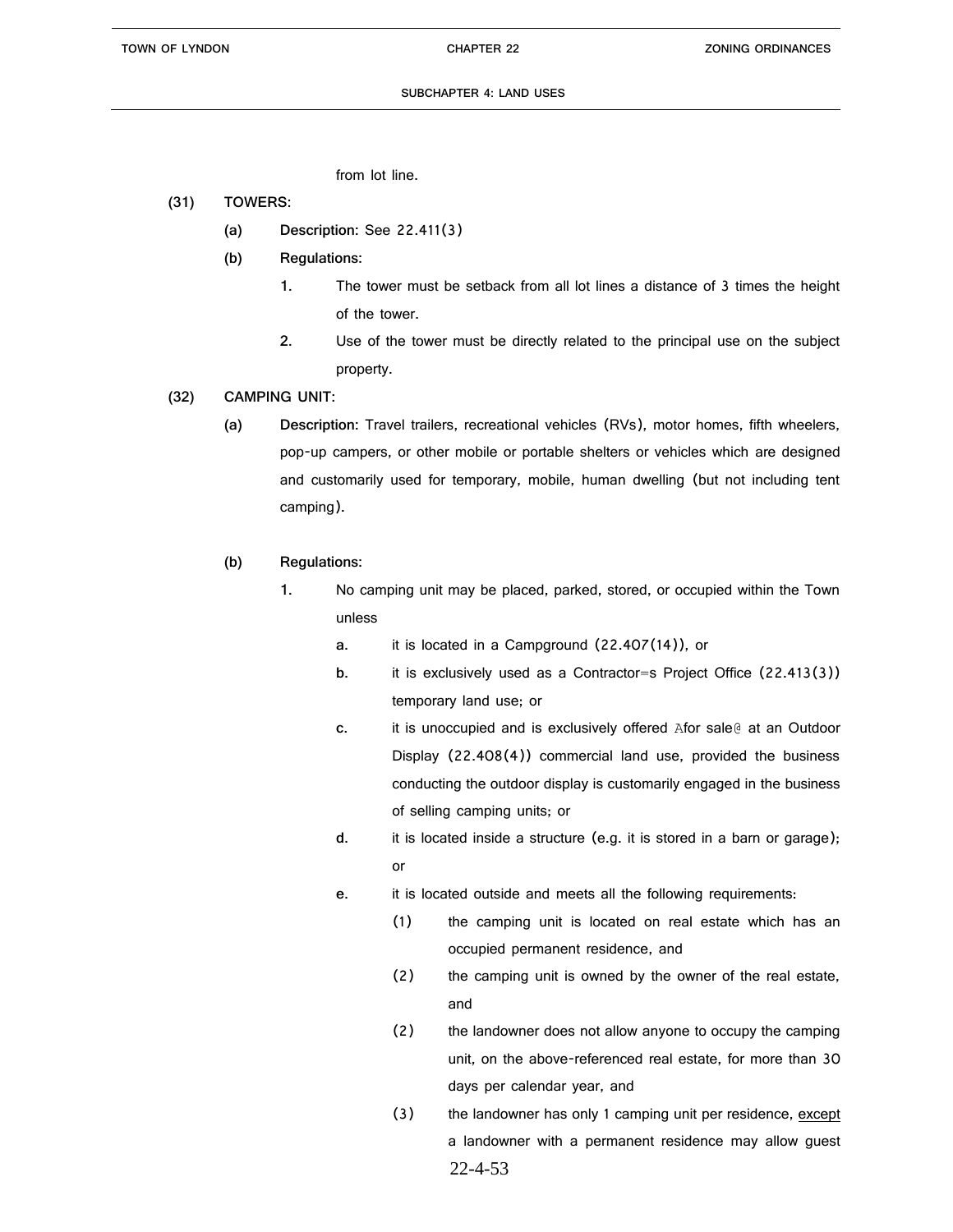camping units for no more than 10 days per calendar year.

- **2.** No camping unit shall be used for storage of anything except customary camping equipment.
- **(33) CLEAR CUTTING**
	- **(a) Description:** See Section 22.406(7)
	- **(b) Regulations:** See Section 22.406(7)

#### **22.413 TEMPORARY LAND USES**

- **(1) GENERAL TEMPORARY OUTDOOR SALES:**
	- **(a) Description:** Includes the display of any items outside the confines of a building which is not otherwise permitted as a permitted or conditional use, or a special event otherwise regulated by the Township Code. Examples of this land use include but are not limited to: seasonal garden shops, tent sales, bratwurst stands, and garage sale.

#### **(b) Regulations:**

- **1.** Display shall be limited to a maximum of 12 days in any calendar year.
- **2.** Display shall not obstruct pedestrian or vehicular circulation, including vehicular sight distances.
- **3.** Signage shall comply with the requirements for temporary signs in Section 22.809(8).
- **4.** Adequate parking shall be provided.
- **5.** If subject property is located in or adjacent to a residential area, sales and display activities shall be limited to daylight hours.
- **(2) OUTDOOR ASSEMBLY:**
	- **(a) Description:** Includes any organized outdoor assembly of more than 100 persons.
	- **(b) Regulations:**
		- **1.** Activities shall not obstruct pedestrian or vehicular circulation, including vehicular sight distances.
		- **2.** Signage shall comply with the requirements for temporary signs in Section 22.809(8).
		- **3.** Adequate parking, drinking water, and toilet facilities shall be provided, and shall be described in the application.
		- **4.** If subject property is located adjacent to a residential area, activities shall be limited to the extent practicable to daylight hours.
		- **5.** Adequate provisions for crowd control shall be made, and shall be described within the application.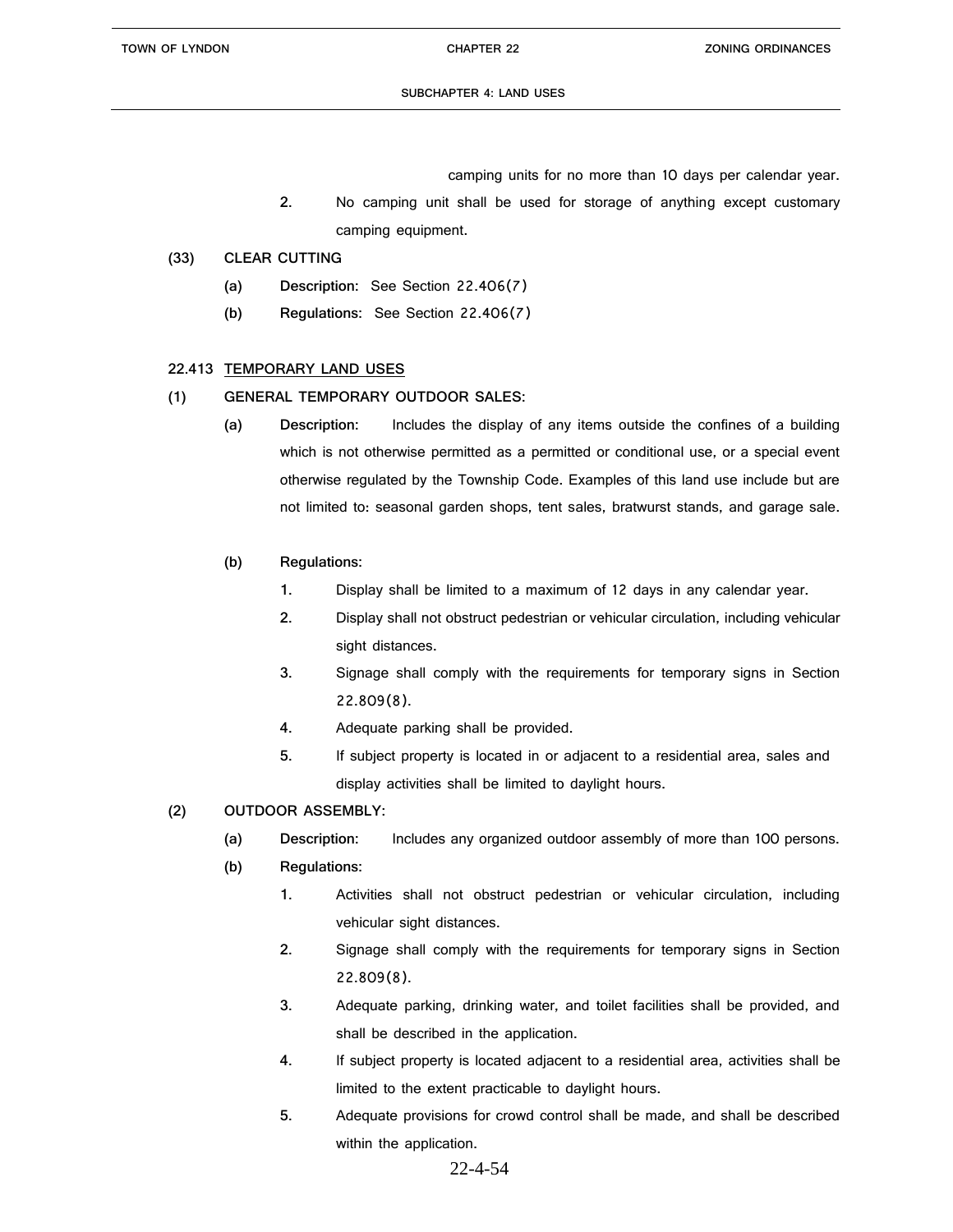- **6.** Shall comply with Juneau County ordinance regarding assemblies.
- **(3) CONTRACTOR'S PROJECT OFFICE:**
	- **(a) Description:** Includes any structure containing an on-site construction management office for an active construction project.
	- **(b) Regulations:** The following regulations apply to all contractor=s project offices which are temporary land uses wherever located in the Extraterritorial Zoning District:
		- **1.** Structure shall not exceed 2,000 square feet in gross floor area.
		- **2.** Facility shall be removed within 10 days of issuance of occupancy permit.
		- **3.** Shall not be used for sleeping or living quarters, or for sales activity. (See subsection (6) below.)
		- **4.** Projects requiring an office to be in place for more than 365 days shall require a Conditional Use Permit.

### **(4) CONTRACTOR'S ON-SITE EQUIPMENT STORAGE FACILITY:**

**(a) Description:** Includes any structure or outdoor storage area designed for the on-site storage of construction equipment and/or materials for an active construction project.

### **(b) Regulations:**

- **1.** Facility shall be removed within 10 days of issuance of occupancy permit.
- **2.** Projects requiring land use to be in place for more than 365 days shall require a Conditional Use Permit.
- **3.** Shall be limited to a maximum area not exceeding 10% of the property's Gross Site Area.
- **(5) RELOCATABLE BUILDING:**
	- **(a) Description:** Includes any manufactured building which serves as a temporary building for less than 6 months. (Facilities serving for more than 6 months shall be considered conditional uses and subject to the general standards and procedures presented in Section 22.905.)
	- **(b) Regulations:**
		- **1.** Shall conform to all setback regulations.
		- **2.** Shall conform to all State and local building code regulations.

### **(6) ON-SITE REAL ESTATE SALES OFFICE:**

- **(a) Description:** Includes any building which serves as an on-site sales office for a development project.
- **(b) Regulations:**
	- **1.** Office shall not exceed 500 square feet in gross floor area.
	- **2.** Facility shall be removed or converted to a permitted land use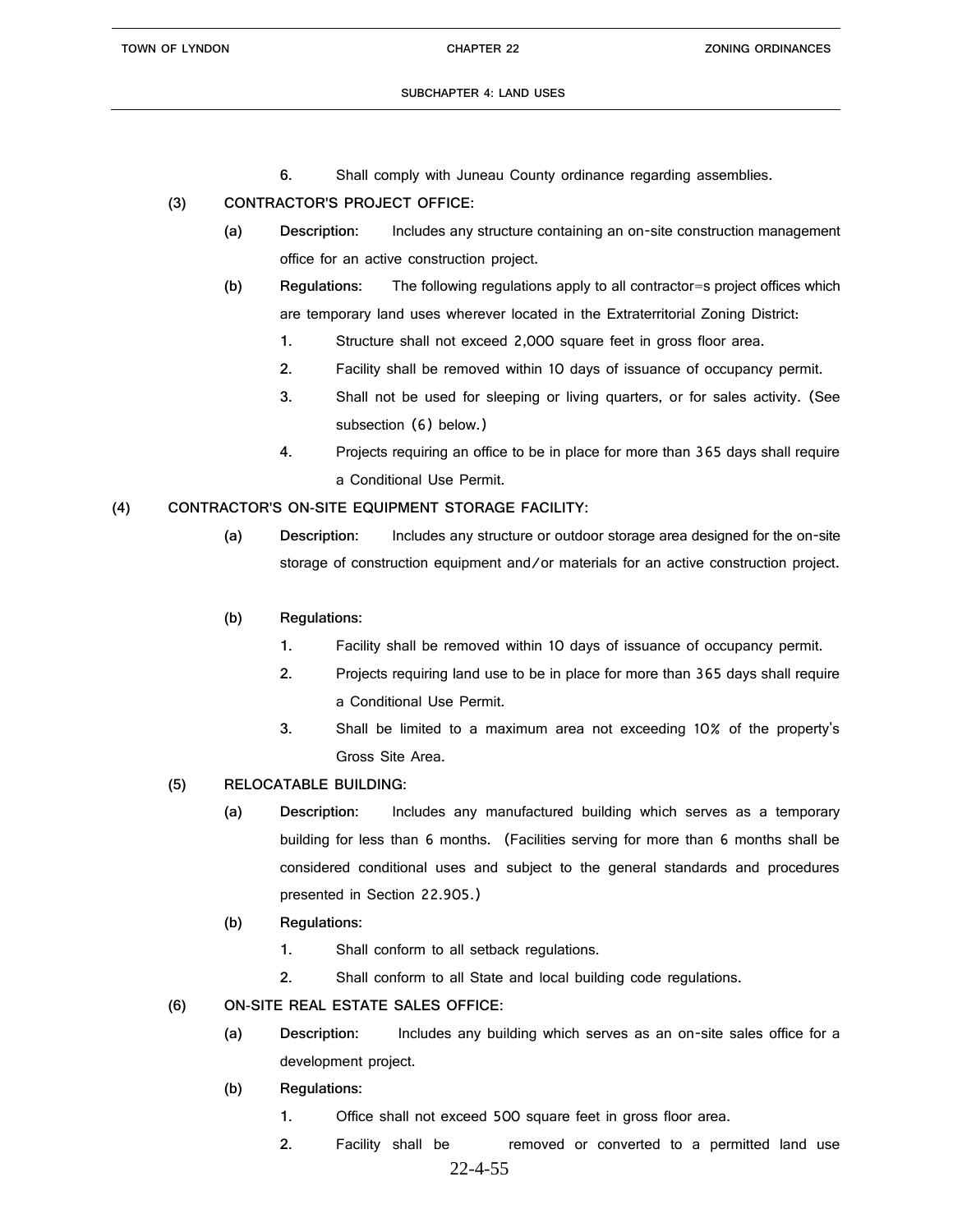within 10 days of the completion of sales activity.

- **3.** Signage shall comply with the requirements for temporary signs in Section 22.809(8).
- **4.** Projects requiring the office to be in place for more than 365 days shall require a conditional use permit.

### **(7) SEASONAL OUTDOOR SALES OF FARM PRODUCTS:**

- **(a) Description:** Includes any outdoor display of farm products not otherwise regulated by this Ordinance.
- **(b) Regulations:**
	- **1.** Display shall not obstruct pedestrian or vehicular circulation, including vehicular sight distances.
	- **2.** Signage shall comply with the requirements for temporary signs in Section 22.809(8).
	- **3.** Adequate parking shall be provided.
	- **4.** If subject property is located adjacent to a residential area, sales and display activities shall be limited to daylight hours.

#### **22.414 GROUP DEVELOPMENTS**

- **(1) DEFINITION:** A group development is any new development, or any addition to an existing development, which will cause the development to contain:
	- **(a)** Two or more structures containing different principal land uses on the same lot;
	- **(b)** Two or more principal land uses in a single structure.

Common examples of group developments include resorts, strip centers, shopping centers, and office centers.

**(2) REGULATION OF GROUP DEVELOPMENTS:** Group developments are permitted as conditional uses in the MF, GB, LI and HI zoning districts. Any land use which is allowed either as a permitted use or as a conditional use within the zoning district applicable to the group development, is allowed as a conditional use within a group development. Land uses which are not allowed as permitted uses or conditional uses shall not be allowed in a group development.

#### **(3) SPECIFIC DEVELOPMENT STANDARDS FOR GROUP DEVELOPMENTS:**

- **(a) Parking:** All required off-street parking spaces and access drives shall be located entirely within the boundaries of the group development.
- **(b) Trash:** The development shall contain a sufficient number of waste bins to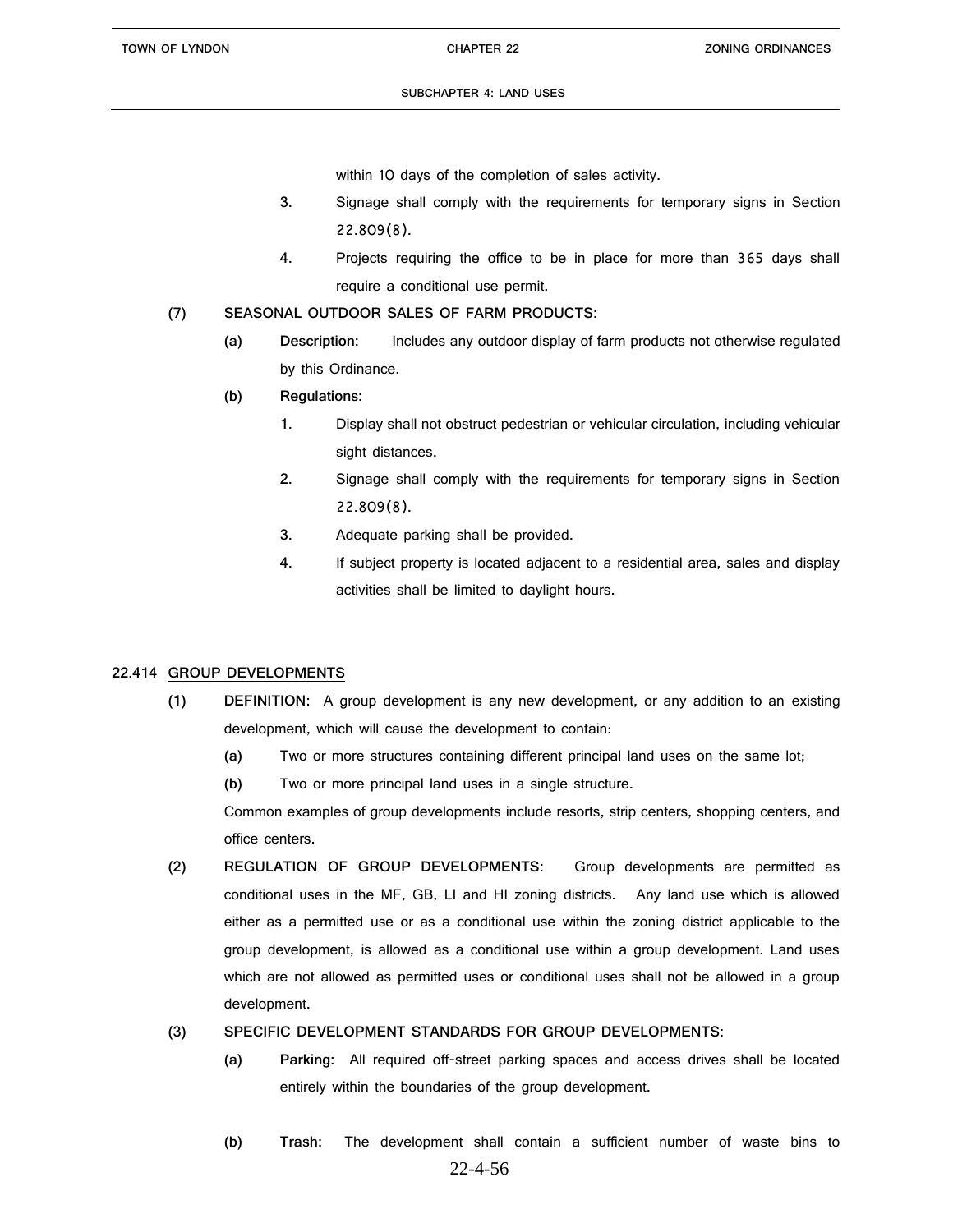#### **SUBCHAPTER 4: LAND USES**

accommodate all trash and waste generated by the land uses in a convenient manner.

- **(c) Setbacks:** All development located within a group development shall be located so as to comply with the intent of this Chapter regarding setbacks of structures and buildings from lot lines. As such, individual principal and accessory structures and buildings located within group developments shall be so situated as to facilitate the subdivision of group developments into separate lots in the future (if such subdivision is desired).
- **(d) Exterior Design:** Building exterior design shall be unified in design and materials throughout the development, and shall be complementary to other structures in the vicinity. However, the development shall employ varying building setbacks, height, roof, treatments, door and window openings, and other structural and decorative elements to reduce the apparent size and scale of the structure. Roofs with particular slopes may be required by the Plan Commission to complement existing buildings or otherwise establish a particular aesthetic objective.
- **(e) Trash:** Mechanical equipment, refuse containers and any permitted outdoor storage shall be fully concealed from on-site and off-site ground level views, with materials identical to those used on the building exterior.
- **(f) Entryways:** Public entryways shall be prominently indicated from the building=s exterior design, and shall be emphasized by on-site traffic flow patterns. All sides of the building that directly face or abut a public street shall have public entrances.
- **(g) Loading Areas:** Loading areas shall be completely screened from surrounding roads, residential, office, and commercial properties. Said screening may be through internal loading areas, screen wall which will match the building exterior in materials and design, fully opaque landscaping at time of planting, or combinations of the above. Gates and fencing may be used for security purposes, but not for screening, and shall be of high aesthetic quality.
- **(h) Vehicle Access:** Vehicle access from public streets shall be designed to accommodate peak hour traffic volumes without disrupting traffic on public streets. The impact of traffic generated by the proposed development shall be demonstrated by a traffic impact analysis performed by the applicant=s traffic engineer to not adversely impact off site public roads during the peak hour. Where the project shall adversely impact off-site traffic, the Town may deny the application, may require a size reduction in the